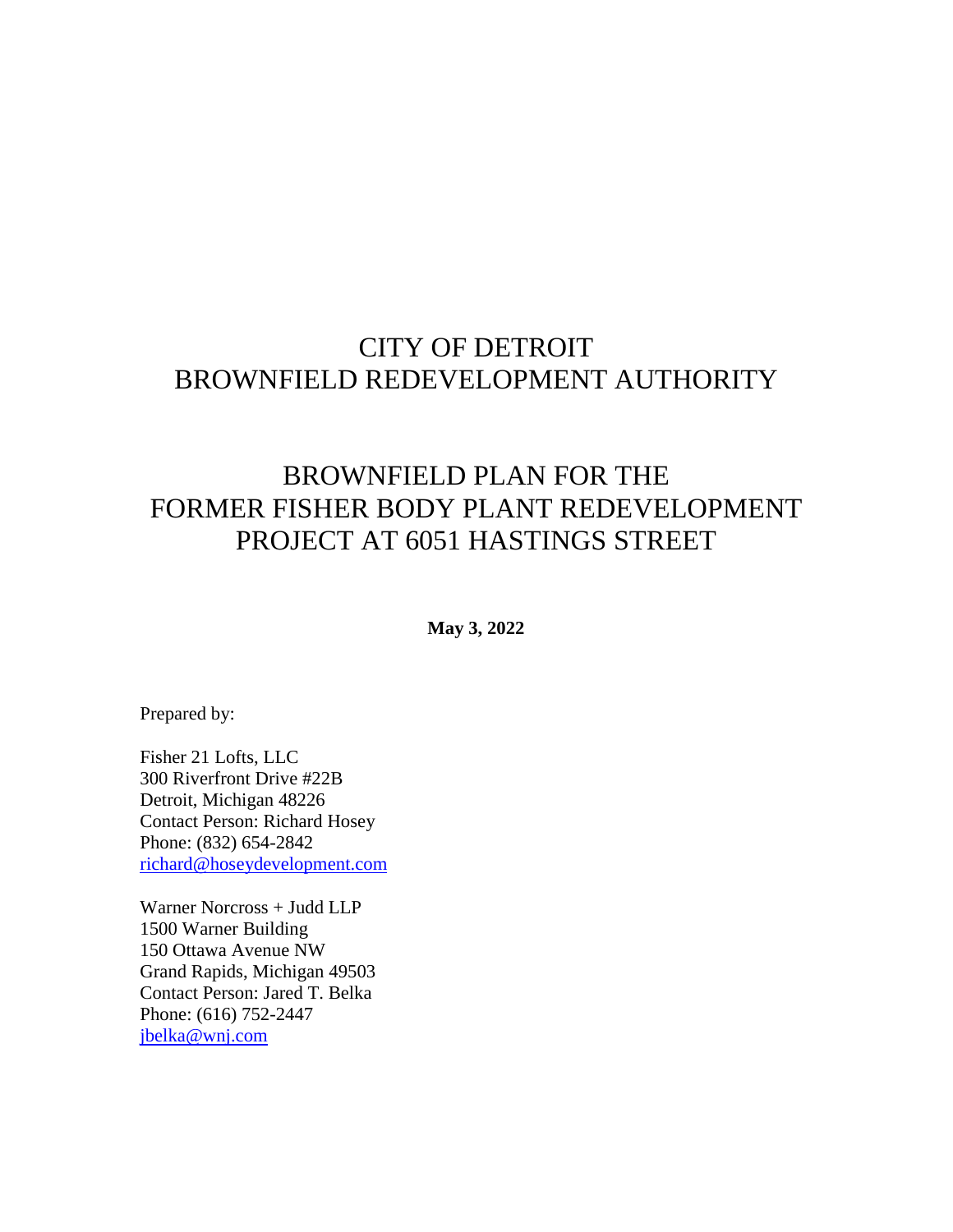#### **CITY OF DETROIT BROWNFIELD REDEVELOPMENT AUTHORITY AMENDED AND RESTATED BROWNFIELD PLAN**

## TABLE OF CONTENTS

| I.   | <b>INTRODUCTION</b>                                                                                                               | $I-1$   |
|------|-----------------------------------------------------------------------------------------------------------------------------------|---------|
| II.  | <b>GENERAL PROVISIONS</b>                                                                                                         |         |
|      | A. Description of Eligible Property                                                                                               | $II-2$  |
|      | <b>B.</b> Basis of Eligibility                                                                                                    | $II-2$  |
|      | C. Summary of Eligible Activities                                                                                                 | $II-2$  |
|      | D. Estimate of Captured Taxable Value and Tax<br>Increment Revenues; Impact of Tax Increment<br>Financing on Taxing Jurisdictions | $II-4$  |
|      | E. Plan of Financing; Maximum Amount<br>Of Indebtedness                                                                           | $II-5$  |
|      | F. Duration of Plan                                                                                                               | $II-5$  |
|      | G. Effective Date of Inclusion                                                                                                    | $II-6$  |
|      | H. Displacement/Relocation of Individuals<br>On Eligible Property                                                                 | $II-6$  |
|      | Local Brownfield Revolving Fund (LBRF)<br>Ι.                                                                                      | $II-6$  |
|      | <b>Brownfield Redevelopment Fund</b><br>J.                                                                                        | $II-6$  |
|      | K. Owners Obligations, Representations and Warrants                                                                               | $II-7$  |
| III. | <b>ATTACHMENTS</b>                                                                                                                |         |
|      | A. Site Map                                                                                                                       | $A-1-2$ |
|      | <b>B.</b> Legal Descriptions                                                                                                      | $B-1$   |
|      | C. Project Description                                                                                                            | $C-1$   |
|      | D. Supportive Letters                                                                                                             | $D-1$   |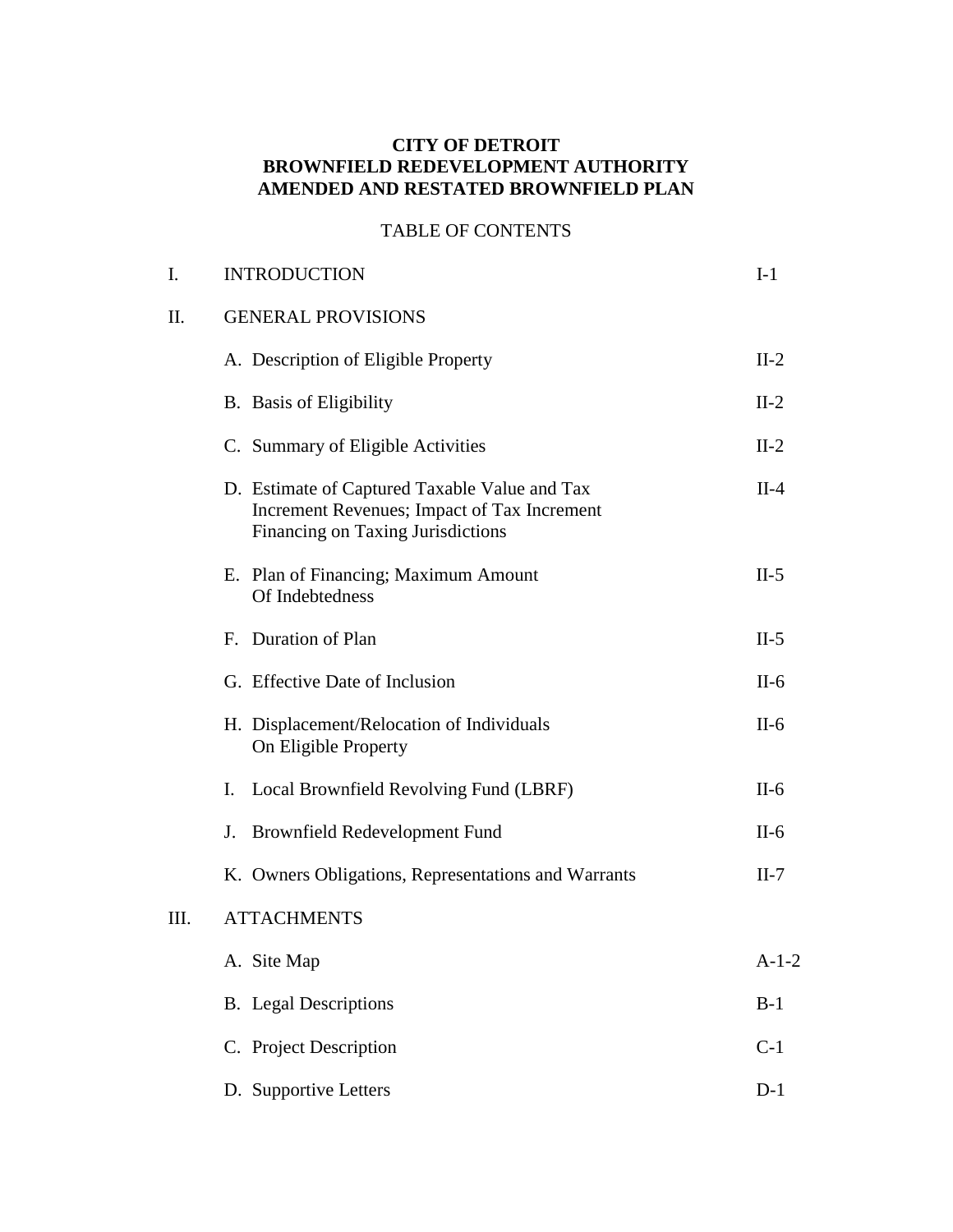| E. Estimated Cost of Eligible Activities | $E-1$   |
|------------------------------------------|---------|
| F. TIF Tables                            | $F-1-3$ |
| G. Environmental Documents               | $G-1$   |
| H. Incentives Chart                      | $H-1$   |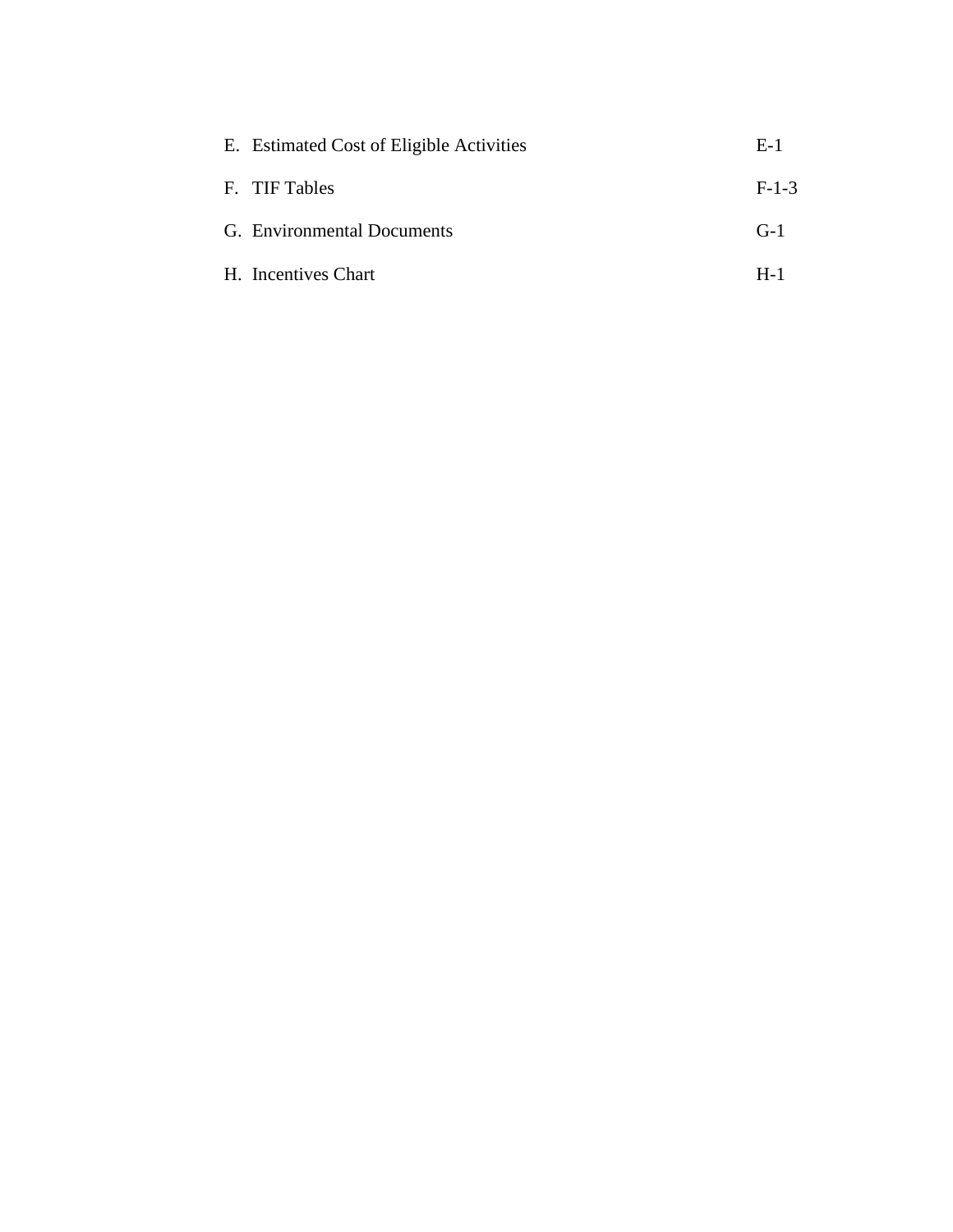## **I. INTRODUCTION**

In order to promote the revitalization of environmentally distressed and blighted areas within the boundaries of the City of Detroit, Michigan (the "City"), the City has established the City of Detroit Brownfield Redevelopment Authority (the "DBRA") pursuant to Michigan Public Act 381 of 1996, as amended ("Act 381").

The primary purpose of this Brownfield Plan ("Plan") is to address, among other things, the scope of the project, the eligible activities, and eligible investments. This Plan will promote the redevelopment of and private investment in certain "brownfield" properties within the City. Inclusion of property within this Plan will facilitate financing of environmental response and other eligible activities at eligible properties, and will also provide tax incentives to eligible taxpayers willing to invest in revitalization of eligible sites, commonly referred to as "brownfields." By facilitating redevelopment of brownfield properties, this Plan is intended to promote economic growth for the benefit of the residents of the City and all taxing units located within and benefited by the DBRA.

This Plan is intended to apply to the eligible property identified in this Plan and, if tax increment revenues are proposed to be captured from that eligible property, to identify and authorize the eligible activities to be funded by such tax increment revenues.

This Plan is intended to be a living document, which may be modified or amended in accordance with the requirements of Act 381, as necessary to achieve the purposes of Act 381. A subsequent change to the identification or designation of a developer after approval of this Plan by the governing body shall not necessitate an amendment to this Plan, affect the application of this Plan to the eligible property or impair the rights available to the DBRA under this Plan. The applicable sections of Act 381 are noted throughout the Plan for reference purposes.

This Plan describes the project to be completed (see Attachment C) and contains all of the information required by Section 13(2) of Act 381.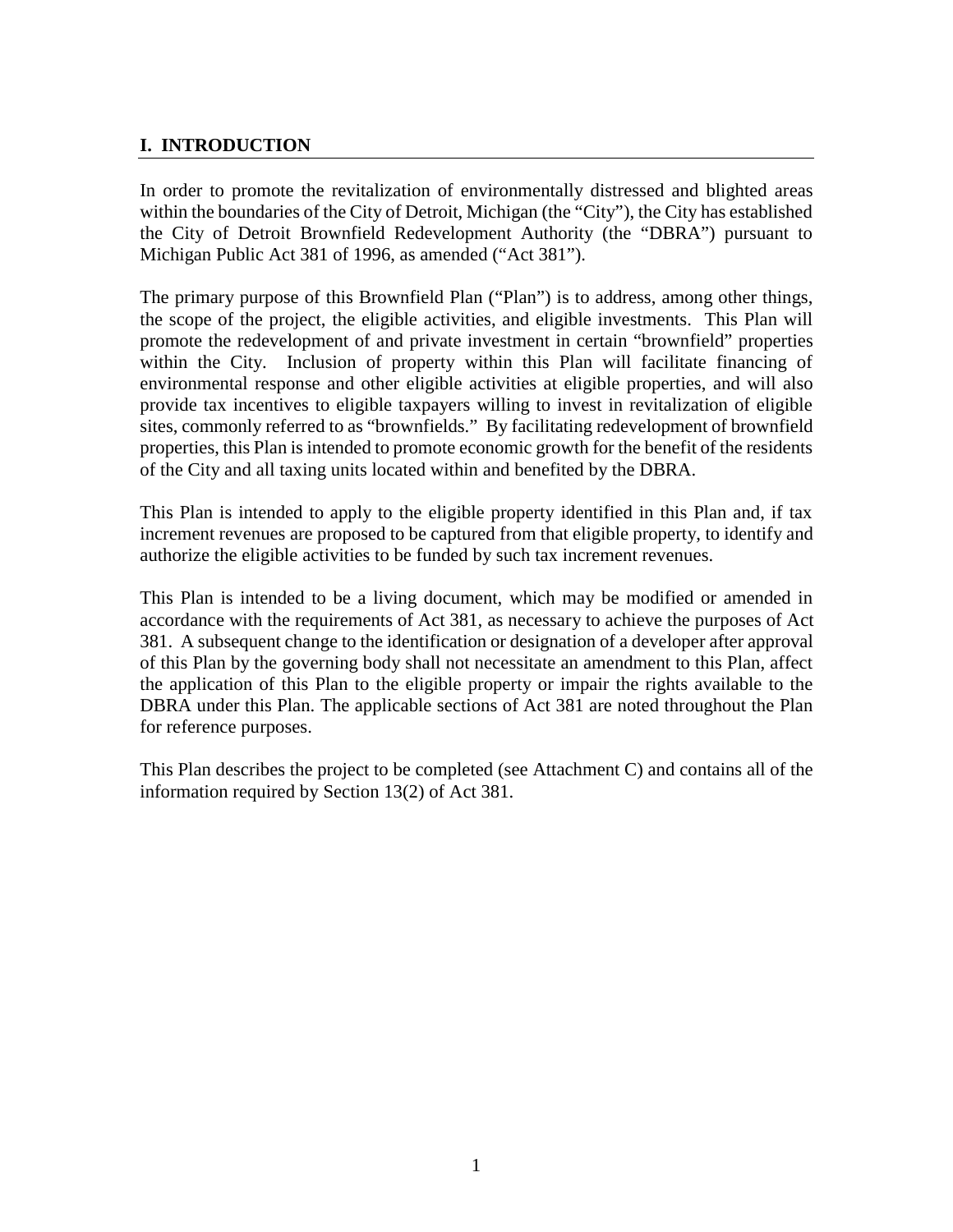## **II. GENERAL PROVISIONS**

#### **A. Description of the Eligible Property (Section 13 (2)(h)) and the Project**

The eligible property subject to the Plan are comprised of three parcels located at 6051 Hastings Street, 666 Harper Avenue and 991 Harper Avenue, City of Detroit, Wayne County, containing approximately 7.98 acres, taking up the entire block between Hastings Street, Piquette Avenue, St. Antoine and Harper Avenue, as well as adjacent property along Harper Avenue (the "Property"). The Property is considered a "facility" as defined by Act 381, Section 2 and Part 201 of the Natural Resources and Environmental Protection Act, 451 P.A. 1994, as amended ("Act 451") due to the presence of various contaminants in the soil and groundwater at concentrations exceeding the EGLE Part 201 Generic Residential Cleanup Criteria ("GRCC") as well EGLE Residential Volatilization to Indoor Air Pathway ("VIAP") screening level and the remaining parcels are adjacent and/or contiguous to the "facility" parcels and redevelopment of the parcels is expected to increase the parcels' taxable value. The Property is the site of the former General Motors Fisher Body Plant as well as the Carter Color Coat site that was closed in the 1990s and has been vacant since that time. The parcels and all new tangible personal property located thereon will comprise the eligible property and is collectively referred to herein as the "Property." It is currently anticipated that construction will begin around April 1, 2023 with the Project (as defined below) completed by March of 2025.

Attachment A includes a site map of the Property. The Property is located in the City of Detroit, bounded by Piquette Avenue to the north, St. Antoine Street to the west, Harper Avenue to the South (or North depending on the parcel), and Hastings Street to the east (or west depending on the parcel). Attachment B provides the legal description for the Property.

| <b>Address</b>       | <b>Parcel ID</b> | <b>Owner</b>       |
|----------------------|------------------|--------------------|
| 6051 Hastings Street | 03001732-3       | City of Detroit Pⅅ |
| 666 Harper Avenue    | 03001699.1707    | City of Detroit Pⅅ |
| 991 Harper Avenue    | 05002461.80      | City of Detroit Pⅅ |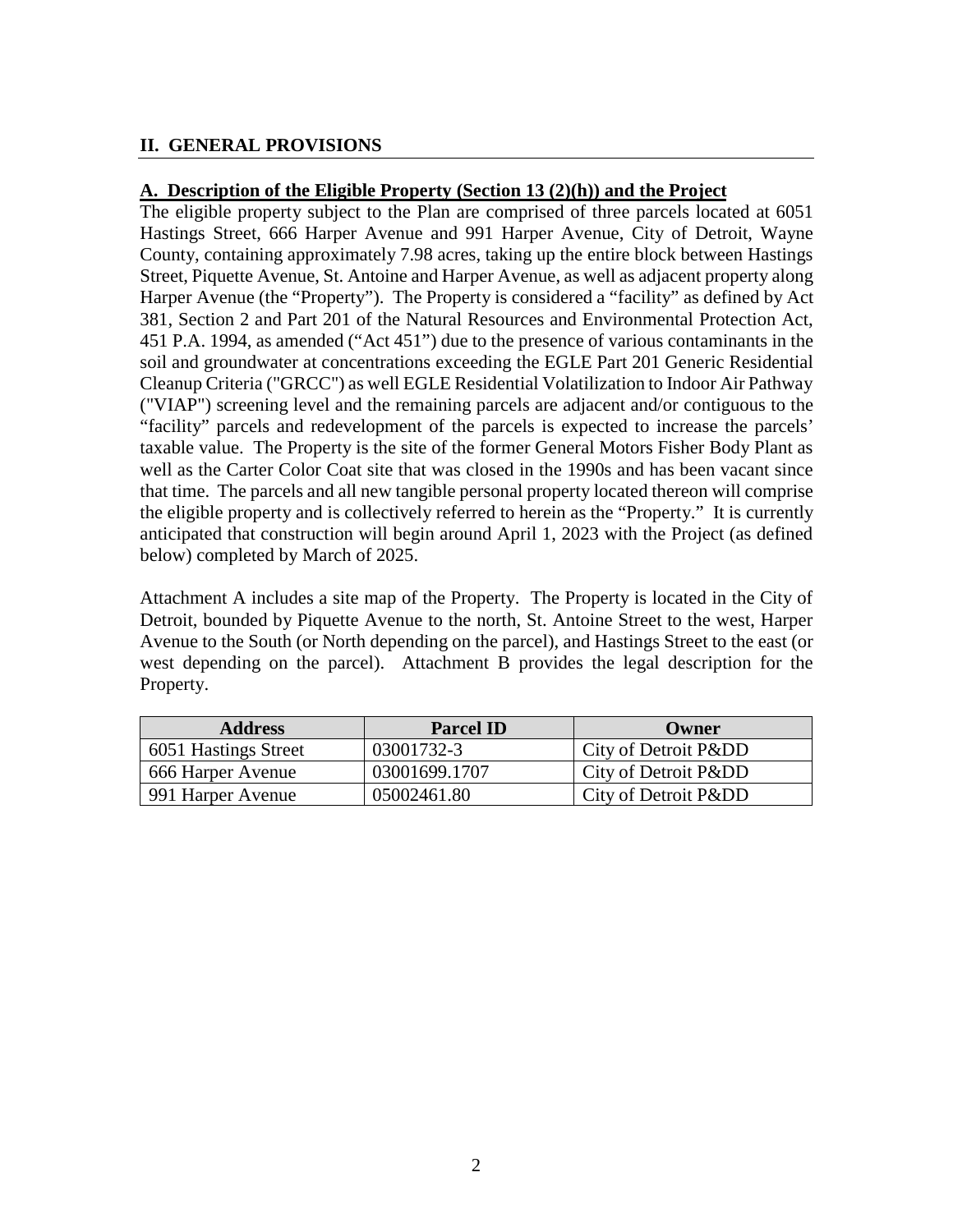Fisher 21 Lofts, LLC ("Developer") is the project developer. Developer intends to prepare the site, containing approximately 7.98 acres of land for rehabilitation. Developer intends to redevelop the Property into approximately 600,000 total square feet of commercial and residential space as well as adjoining parking (the "Project"). The residential space will provide approximately 433 units, totaling 275,300 square feet with the remaining space split between amenities for residents and commercial space to be utilized by multiple tenants. The Project will include site improvements associated with parking, green space, and storm water management.

The Project description provided herein is a summary of the proposed development at the time of the adoption of this Plan. The actual development may vary from the project description provided herein, without necessitating an amendment to this Plan, so long as such variations are not material and/or arise as a result of changes in market and/or financing conditions affecting the Project and/or are related to the addition or immaterial removal of amenities to the Project. All material changes, as determined by DBRA in its sole discretion, to the project description are subject to the approval of the DBRA staff and shall be consistent with the overall nature of the proposed development, its proposed public purpose, and the purposes of Act 381.

Attachment C provides a detailed description of the Project to be completed at the Property and Attachment D includes letters of support for the Project.

#### **B. Basis of Eligibility (Section 13 (2)(h) and Section 2 (p))**

The Property was determined to be "eligible property" as defined by Act 381, Section 2, because they: (a) were previously utilized for an industrial, commercial or residential purpose; (b) are located within the City of Detroit, a qualified local governmental unit; and (c) were determined to be a "facility" as defined by Act 381. The remaining parcels are adjacent or contiguous to the eligible parcels and their development is estimated to increase the captured taxable value of the Property.

The Property is a "facility" as defined by Act 381, Section 2 and Part 201 of Act 451 due to the presence of arsenic, mercury, fluoranthene, phenanthrene, naphthalene, nbutylbenzene, ethylbenzene, isopropyl benzene, tetrachloroethylene, 1,2,4 trimethylbenzene and xylenes in the soil and groundwater above the Michigan Department of Environment Great Lakes and Energy ("EGLE") Part 201 GRCC and VIAP screening levels. Attachment G includes confirmation of identified contamination.

#### **C. Summary of Eligible Activities and Description of Costs (Section 13 (2)(a),(b))**

The eligible activities that the Developer intends to conduct at the Property pursuant to this Plan are considered "eligible activities," as defined by Section 2 of Act 381, because they include department specific activities, demolition, lead and asbestos abatement, site preparation, infrastructure improvements, and the development, preparation and implementation of a brownfield plan and/or work plan, plus interest at 2.5%. A summary of the eligible activities and the estimated cost of each eligible activity intended to be reimbursed with tax increment revenues generated and captured from the Property are shown in the table attached hereto as Attachment E. The eligible activities described in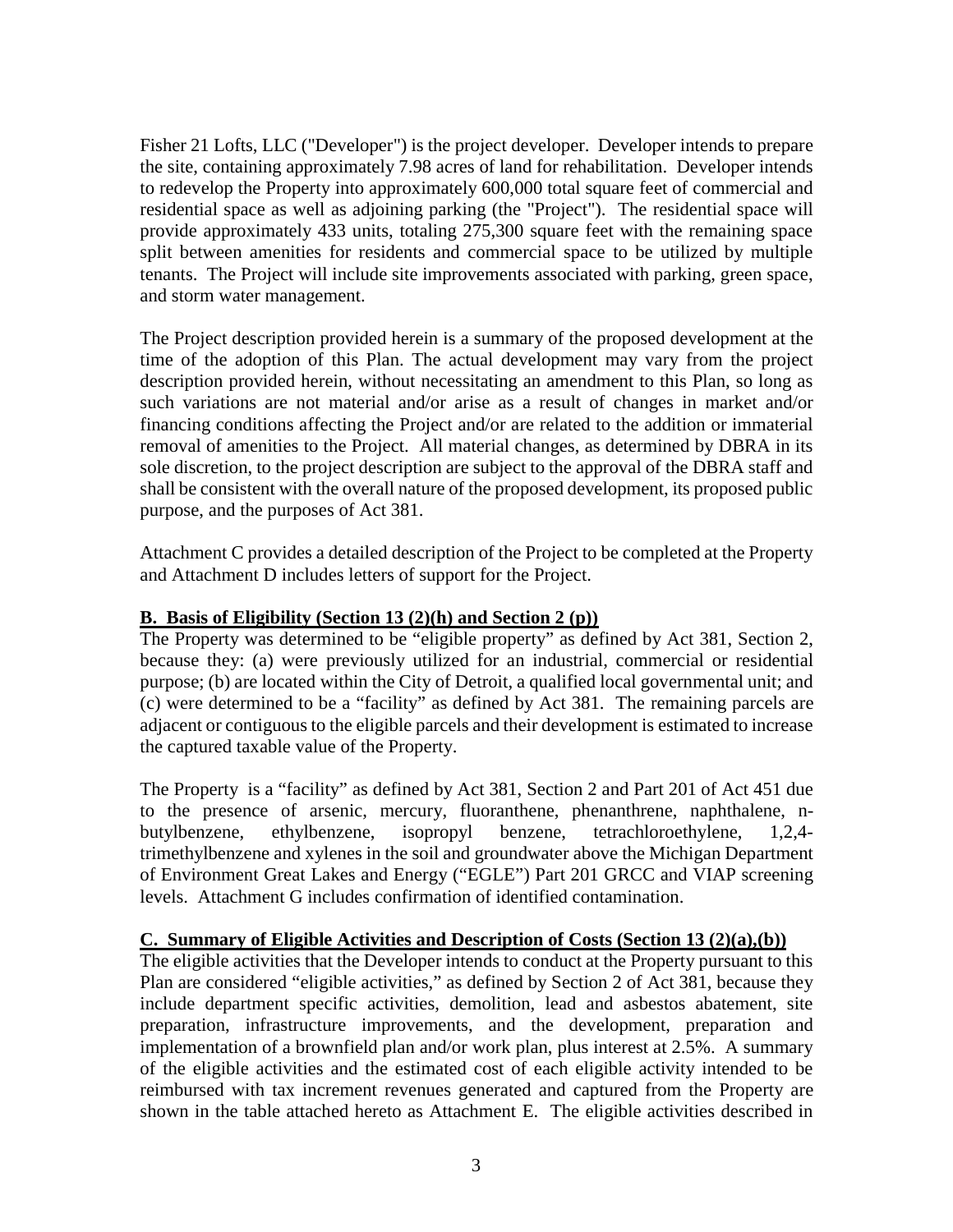Attachment E are not exhaustive. Subject to the approval of DBRA staff in writing, additional eligible activities may be carried out at the Property, without requiring an amendment to this Plan, so long as such eligible activities are permitted by Act 381 and the performance of such eligible activities does not exceed the total costs stated in Attachment E.

It is currently anticipated that construction will begin around April 1, 2023 with the Project completed by March of 2025. Unless otherwise agreed to in writing by the DBRA, all eligible activities will be completed within three (3) years after execution of the Reimbursement Agreement (as that term is defined below). Any long-term monitoring or operation and maintenance activities or obligations that may be required will be performed in compliance with the terms of this Plan and any documents prepared pursuant to this Plan.

The Developer desires to be reimbursed for the costs of eligible activities. Tax increment revenue generated by the Property will be captured by the DBRA and used to reimburse the cost of the eligible activities completed on the Property pursuant to the terms of a Reimbursement Agreement to be executed by the DBRA and Developer after approval of this Plan (the "Reimbursement Agreement"), to the extent permitted by Act 381.

In the event this Plan contemplates the capture of tax increment revenue derived from "taxes levied for school operating purposes" (as defined by Section 2(uu) of Act 381 and hereinafter referred to as "School Taxes"), unless otherwise agreed to by the DRBA, the Developer acknowledges and agrees that DBRA's obligation to reimburse the Developer for the cost of eligible activities with tax increment revenue derived from Local Taxes, or Specific Taxes that are considered Local Taxes, (as these capitalized terms are defined by Act 381) is contingent upon: (i) the Developer receiving at least the initial applicable work plan approvals by the Michigan Strategic Fund ("MSF") and EGLE, as may be required pursuant to Act 381, or (ii) the Developer providing the DBRA with evidence, satisfactory to DBRA, that the Developer has the financial means to complete the Project without the capture of, and subsequent reimbursement with, the contemplated School Taxes.

The costs listed in Attachment E are estimated costs and may increase or decrease depending on the nature and extent of any environmental contamination and other unknown conditions encountered on the Property. The actual cost of those eligible activities encompassed by this Plan that will qualify for reimbursement from tax increment revenues of the DBRA from the Property shall be governed by the terms of the Reimbursement Agreement. No costs of eligible activities will be qualified for reimbursement except to the extent permitted in accordance with the terms and conditions of the Reimbursement Agreement and Act 381. The Reimbursement Agreement and this Plan will dictate the total cost of eligible activities subject to payment, provided that the total cost of eligible activities subject to payment or reimbursement under the Reimbursement Agreement shall not exceed the estimated costs set forth in Attachment E. As long as the total costs are not exceeded, line item costs of eligible activities may be adjusted after the date this Plan is approved by the governing body, to the extent the adjustments do not violate the terms of the approved EGLE or MSF work plans.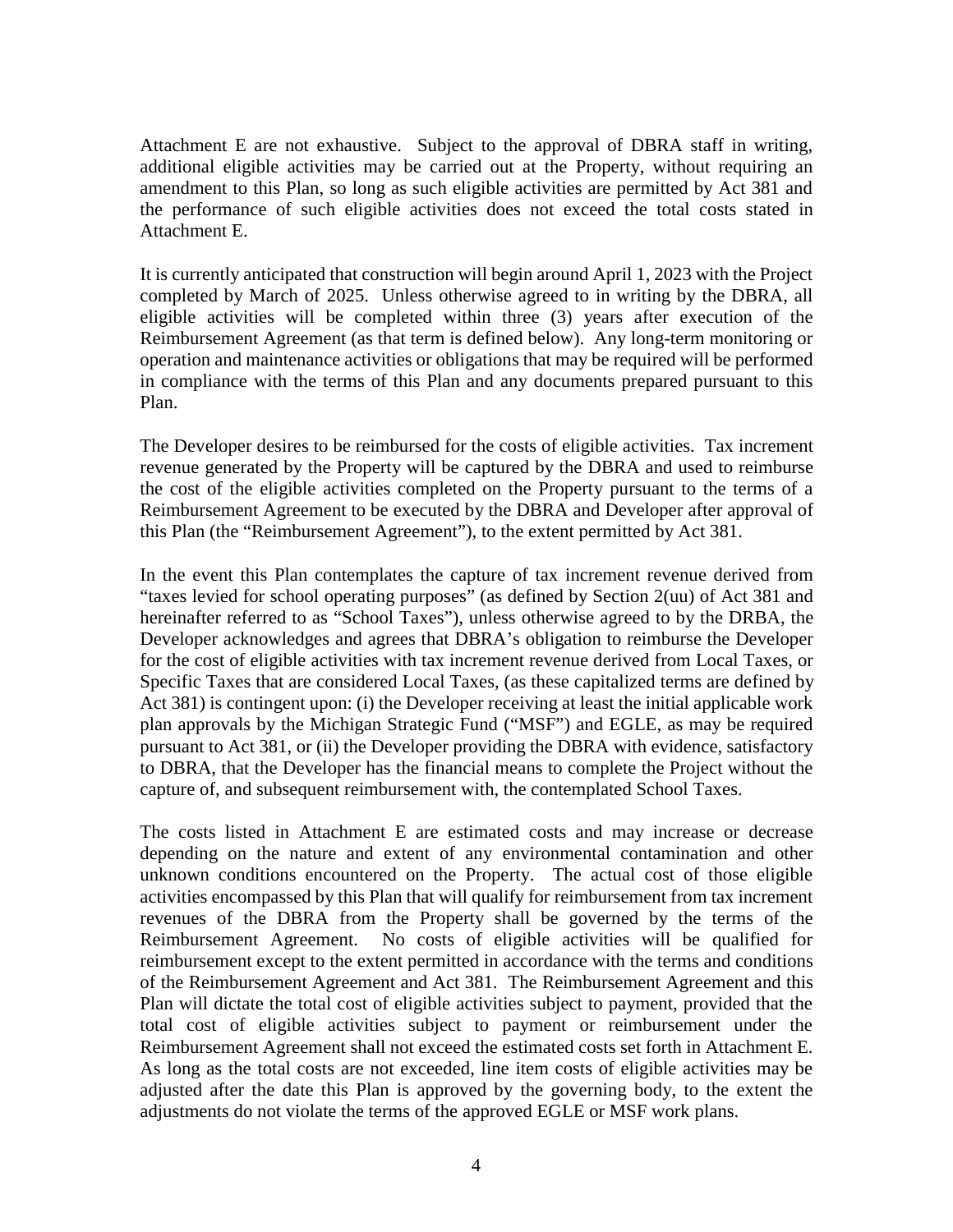#### **D. Estimate of Captured Taxable Value and Tax Increment Revenues (Section 13(2)(c)); Beginning Date of Capture of Tax Increment Revenues (Section (13)(2)(f); Impact of Tax Increment Financing on Taxing Jurisdictions (Section 13(2)(g))**

This Plan anticipates the capture of tax increment revenues to reimburse the Developer for the costs of eligible activities under this Plan in accordance with the Reimbursement Agreement. Subject to Section 13(b)(16) of Act 381, a table of estimated tax increment revenues to be captured is attached to this Plan as Attachment F. The figures included in Attachment F are estimates and are subject to change depending on actual assessed values and changes to annual millage rates. The Project is also seeking approval of a 12-yr PA 146 Obsolete Property Rehabilitation Act tax abatement on the commercial portion of the Project, as well as a 15 year PA 147 Neighborhood Enterprise Zone Act tax abatement on the residential units, which, if approved, will reduce the amount of tax increment revenues available pursuant to this Plan. The PA 146 and PA 147 abatements are included in the tax capture assumptions provided with this Plan in Attachment F.

Tax increments are projected to be captured and applied to the (i) reimbursement of eligible activity costs, with interest at 2.5%, and payment of DBRA administrative and operating expenses, (ii) make deposits into the State Brownfield Redevelopment Fund (SBRF), and (iii) to make deposits into the DBRA's Local Brownfield Revolving Fund (LBRF), if available (defined below), as follows:

|                            | <b>Reimbursement</b> | <b>DBRA Admin</b> |                |             |              |
|----------------------------|----------------------|-------------------|----------------|-------------|--------------|
| <b>Taxing</b>              | <b>Costs</b>         | <b>Costs</b>      | <b>SBRF</b>    | <b>LBRF</b> |              |
| <b>Jurisdictions</b>       |                      |                   | <b>Capture</b> | Capture     | <b>Total</b> |
| Operating<br>School        | \$8,301,113          | \$0               | \$             | \$235,018   | \$8,536,131  |
| Tax                        |                      |                   |                |             |              |
| <b>State Education Tax</b> | \$1,869,141          | \$0               | \$1,085,360    | \$83,647    | \$3,038,148  |
| City General Op            | \$7,109,542          | \$2,248,338       | \$             | \$213,330   | \$9,439,969  |
| Wayne County Op            | \$2,007,825          | \$634,959         | \$             | \$60,247    | \$2,665,968  |
| <b>HCMA</b>                | \$74,438             | \$23,540          | \$             | \$2,234     | \$102,452    |
| Wayne County Jail          | \$333,456            | \$105,453         | \$             | \$10,006    | \$458,947    |
| Library                    | \$1,650,068          | \$521,821         | \$             | \$49,512    | \$2,271,049  |
| Wayne<br>County            | \$87,408             | \$27,642          | \$             | \$2,623     | \$120,303    |
| Parks                      |                      |                   |                |             |              |
| <b>WCCC</b>                | \$1,153,733          | \$364,859         | \$             | \$34,619    | \$1,587,925  |
| <b>Wayne County</b>        | \$351,807            | \$111,256         | \$             | \$10,556    | \$484,205    |
| <b>Wayne County ISD</b>    | \$1,942,724          | \$614,371         | \$             | \$58,294    | \$2,673,842  |
| <b>TOTAL</b>               | \$24,881,254         | \$4,652,240       | \$1,085,360    | \$760,085   | \$31,378,939 |

The following taxes are projected to be generated but shall not to be captured during the life of the Plan:

| <b>City Debt</b>   | \$4,413,900  |
|--------------------|--------------|
| <b>School Debt</b> | \$6,375,633  |
| <b>DIA</b>         | \$97,841     |
| Zoo                | \$48,896     |
| <b>TOTAL</b>       | \$10,936,270 |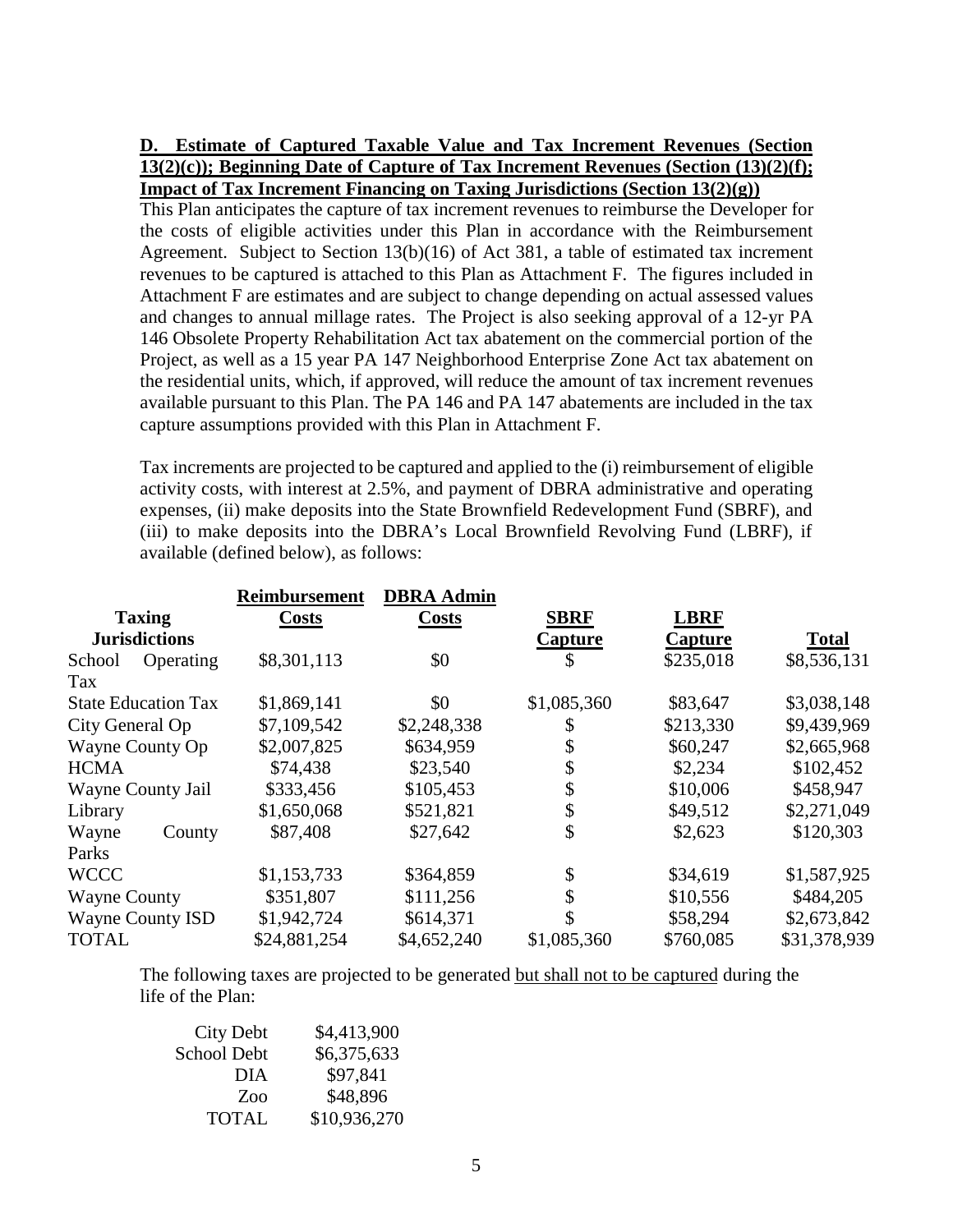This Plan includes total Developer principal eligible activities of \$18,372,300 to be reimbursed, with interest at 2.5%. The Developer intends to submit reimbursement requests for the maximum amount of eligible costs approved for eligible activities under this Plan.

In no event shall the duration of this Plan exceed thirty-five (35) years following the date of the governing body's resolution approving the Plan, nor shall the duration of the tax capture exceed the lesser of the period authorized under subsection (5) of Section 13 of Act 381 or 30 years. Further, in no event shall the beginning date of the capture of tax increment revenues be later than five (5) years after the date of the governing body's resolution approving the Original Plan or otherwise authorized by Act 381. The first year of capture will be 2025.

#### **E. Plan of Financing (Section 13(2)(d)); Maximum Amount of Indebtedness (Section 13(2)(e))**

The eligible activities are to be financed solely by the Developer. The DBRA will reimburse the Developer for the cost of approved eligible activities, but only from tax increment revenues generated from the Property. No advances have been or shall be made by the City or the DBRA for the costs of eligible activities under this Plan.

All reimbursements authorized under this Plan shall be governed by the Reimbursement Agreement. The inclusion of eligible activities and estimates of costs to be reimbursed in this Plan are intended to authorize the DBRA to fund such reimbursements and does not obligate the DBRA or the City to fund any reimbursement or to enter into the Reimbursement Agreement providing for the reimbursement of any costs for which tax increment revenues may be captured under this Plan, or which are permitted to be reimbursed under this Plan. The amount and source of any tax increment revenues that will be used for purposes authorized by this Plan, and the terms and conditions for such use and upon any reimbursement of the expenses permitted by this Plan, will be provided solely under the Reimbursement Agreement contemplated by this Plan.

Unless otherwise agreed upon by the Developer, the DBRA, and the State of Michigan, the DBRA shall not incur any note or bonded indebtedness to finance the purposes of this Plan.

Reimbursements under the Reimbursement Agreement shall not exceed the cost of Eligible Activities permitted under this Plan.

## **F. Duration of Plan (Section 13(2)(f))**

Subject to Section 13b(16) of Act 381, the beginning date and duration of capture of tax increment revenues from the Property shall occur in accordance with the TIF Table included as Attachment F. In no event, however, shall this Plan extend beyond the maximum term allowed by Section 13(b)(16) of Act 381 for the duration of this Plan. The first year of capture will be 2025. Furthermore, this Plan, or any subsequent amendment thereto, may be abolished or terminated in accordance with Section 14(8) of Act 381 in the event of any of the following: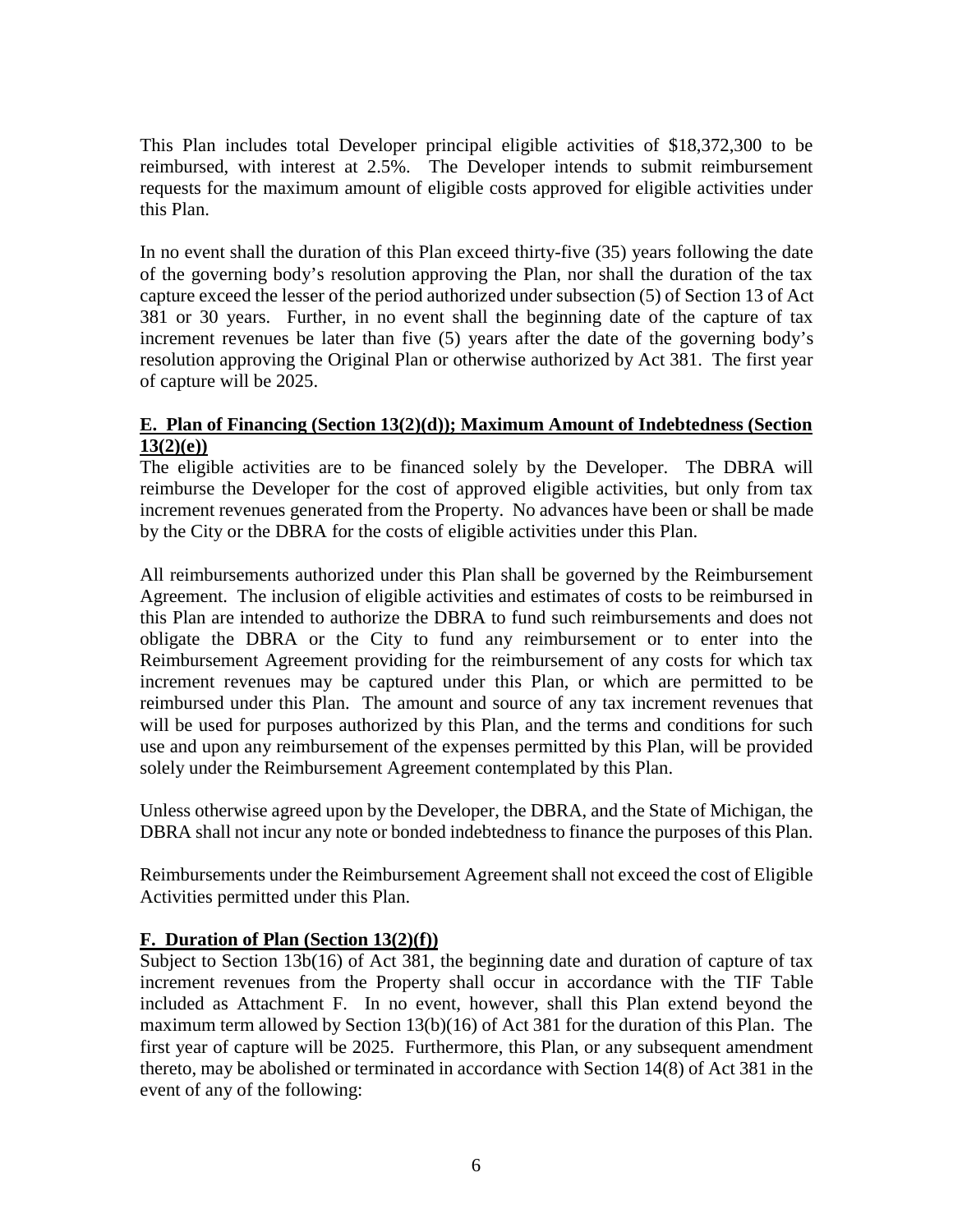- a. The governing body may abolish this Plan (or any subsequent amendment thereto) when it finds that the purposes for which this Plan was established have been accomplished.
- b. The governing body may terminate this Plan (or any subsequent amendment thereto) if the project for which eligible activities were identified in this Plan (or any subsequent amendment thereto) fails to occur with respect to the eligible property for at least two (2) years following the date of the governing body's resolution approving this Plan (or any subsequent amendment thereto), provided that the governing body first does both of the following: (i) gives 30 days' written notice to the Developer at its last known address by certified mail or other method that documents proof of delivery attempted; and (ii) provides the Developer with an opportunity to be heard at a public meeting.

Notwithstanding anything in this subsection to the contrary, this Plan (or any subsequent amendment thereto) shall not be abolished or terminated until all obligations to which the tax increment revenues are pledged have been paid or funds sufficient to make the payment have been identified or segregated.

#### **G. Effective Date of Inclusion in Brownfield Plan**

The Property will become a part of this Plan on the date this Plan is approved by the governing body.

#### **H. Displacement/Relocation of Individuals on Eligible Property (Section 13(2)(i-l))**

There will be no displacement or relocation of persons or businesses under this Plan.

#### **I. Local Brownfield Revolving Fund ("LBRF") (Section 8)**

The DBRA has established a Local Brownfield Revolving Fund ("LBRF"). The LBRF will consist of all tax increment revenues authorized to be captured and deposited in the LBRF, as specified in Section 13(5) of Act 381, under this Plan and any other plan of the DBRA. It may also include funds appropriated or otherwise made available from public or private sources.

The amount of tax increment revenue authorized for capture and deposit in the LBRF is estimated at \$760,085. All funds, if any, deposited into the LBRF shall be used in accordance with Section 8 of Act 381.

#### **J. Brownfield Redevelopment Fund (Section 8a)**

The DBRA shall pay to the Department of Treasury at least once annually an amount equal to 50% of the taxes levied under the state education tax, 1993 PA 331, MCL 211.901 to 211.906, that are captured under this Plan for up to the first twenty-five (25) years of the duration of capture of tax increment revenues for each eligible property included in this Plan. If the DBRA pays an amount equal to 50% of the taxes levied under the state education tax, 1993 PA 331, MCL 211.901 to 211.906, on a parcel of eligible property to the Department of Treasury under Section 13b(14) of Act 381, the percentage of local taxes levied on that parcel and used to reimburse eligible activities for the Project under this Plan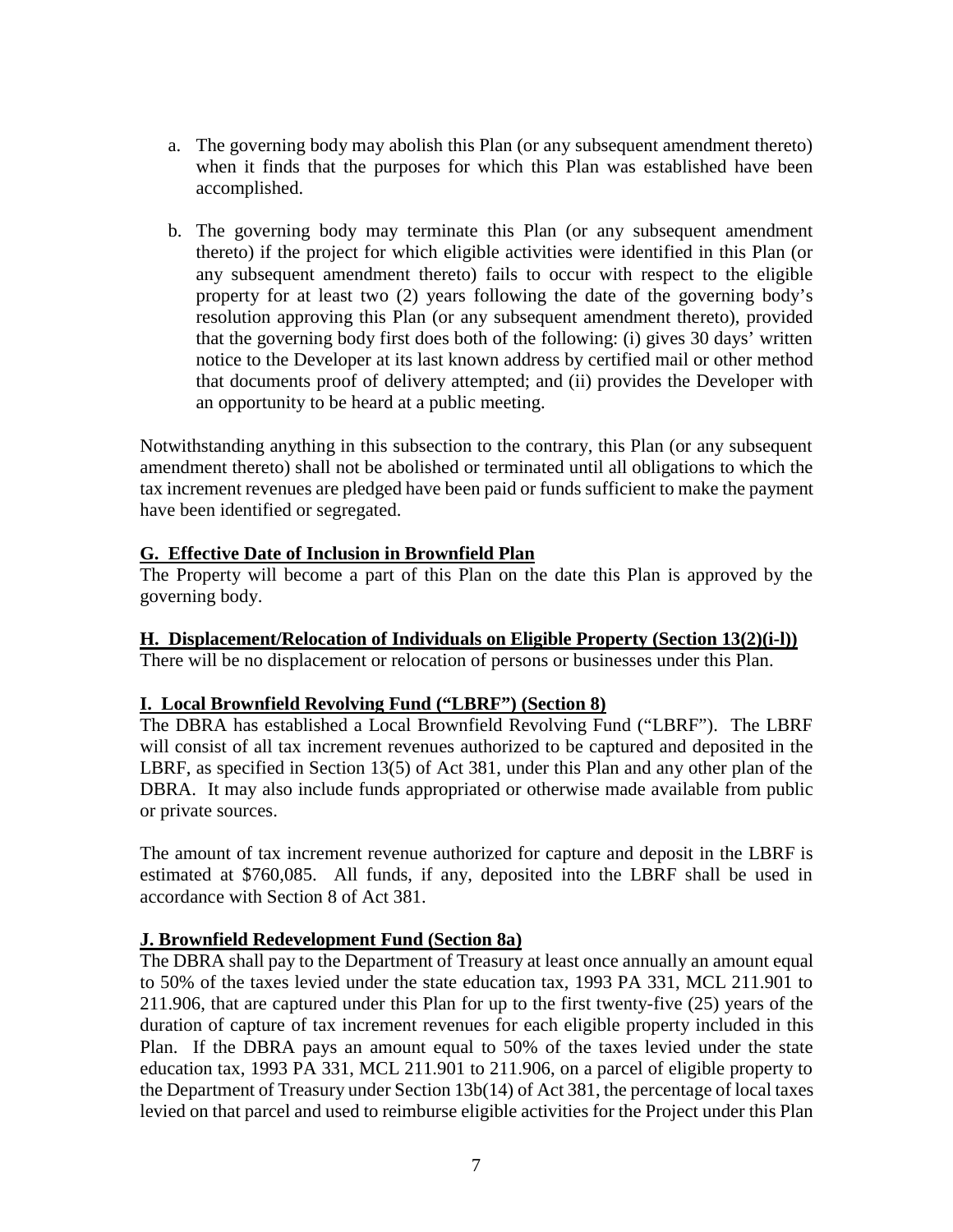shall not exceed the percentage of local taxes levied on that parcel that would have been used to reimburse eligible activities for the Project under this Plan if the 50% of the taxes levied under the state education tax, 1993 PA 331, MCL 211.901 to 211.906, on that parcel were not paid to the Department of Treasury under Section 13b(14) of Act 381.

#### **K. Developer's Obligations, Representations and Warrants**

The Developer and its affiliates shall comply with all applicable laws, ordinances, executive orders, or other regulations imposed by the City or any other properly constituted governmental authority with respect to the Property and shall use the Property in accordance with this Plan.

The Developer, at its sole cost and expense, shall be solely responsible for and shall fully comply with all applicable federal, state, and local relocation requirements in implementing this Plan.

The Developer represents and warrants that a Phase I Environmental Site Assessment ("ESA"), as well as a Phase II ESA, and if needed a baseline environmental assessment, and due care plan, pursuant to Part 201 of Michigan's Natural Resources and Environmental Protection Act (MCL 324.20101 *et seq.*), have been or will be performed on the Property ("Environmental Documents"). Attached hereto as Attachment G is the City of Detroit's Department of Buildings, Safety Engineering and Environmental acknowledgement of its receipt of the Environmental Documents.

The Developer further represents and warrants that the Project does not and will not include a City of Detroit Land Bank Authority, Wayne County Land Bank Authority or State of Michigan Land Bank financing component.

Except as otherwise agreed to by the DBRA, any breach of a representation or warranty contained in this Plan shall render the Plan invalid, subject to the Developer's reasonable opportunity to cure as described in the Reimbursement Agreement.

26013277-2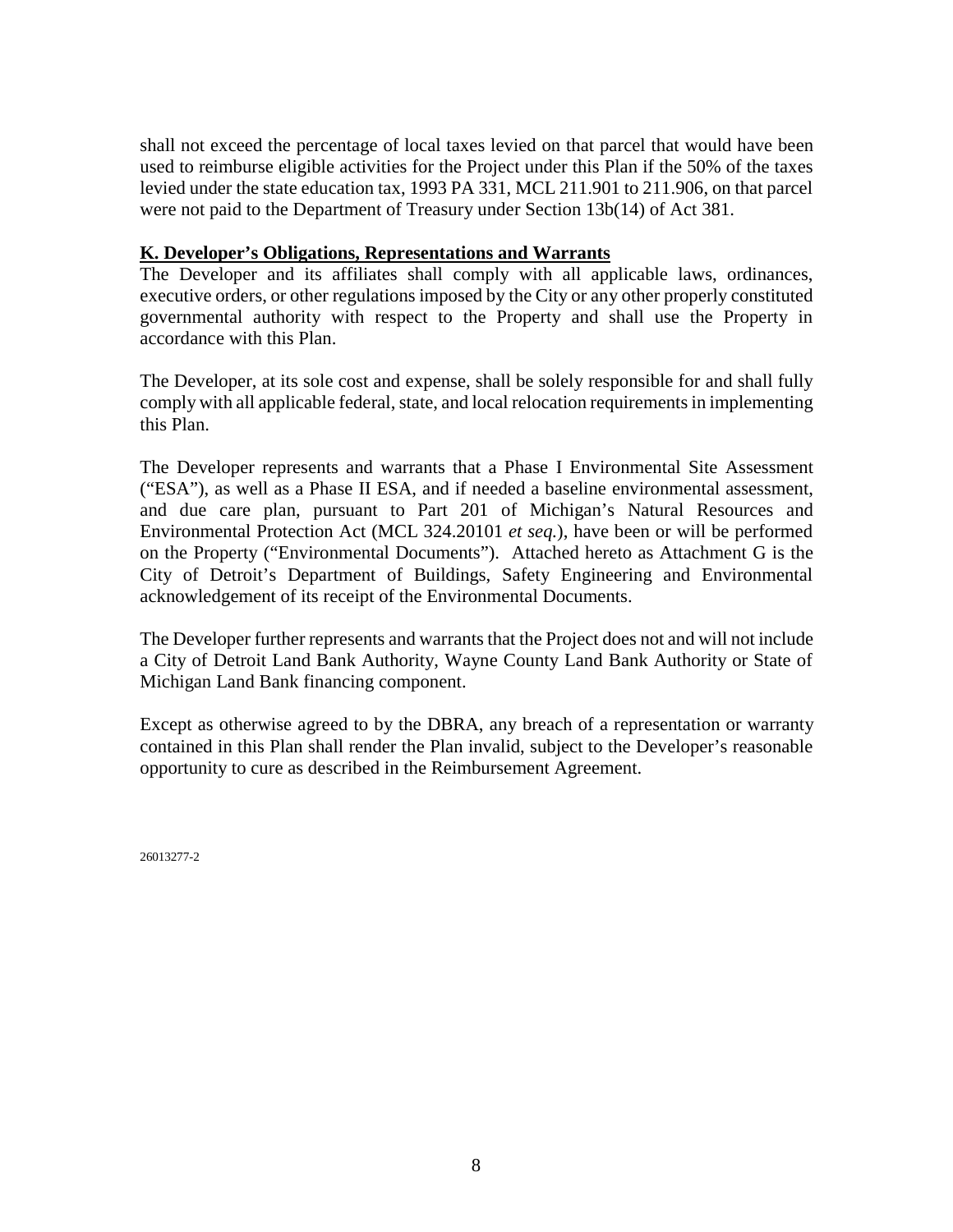**III. ATTACHMENTS**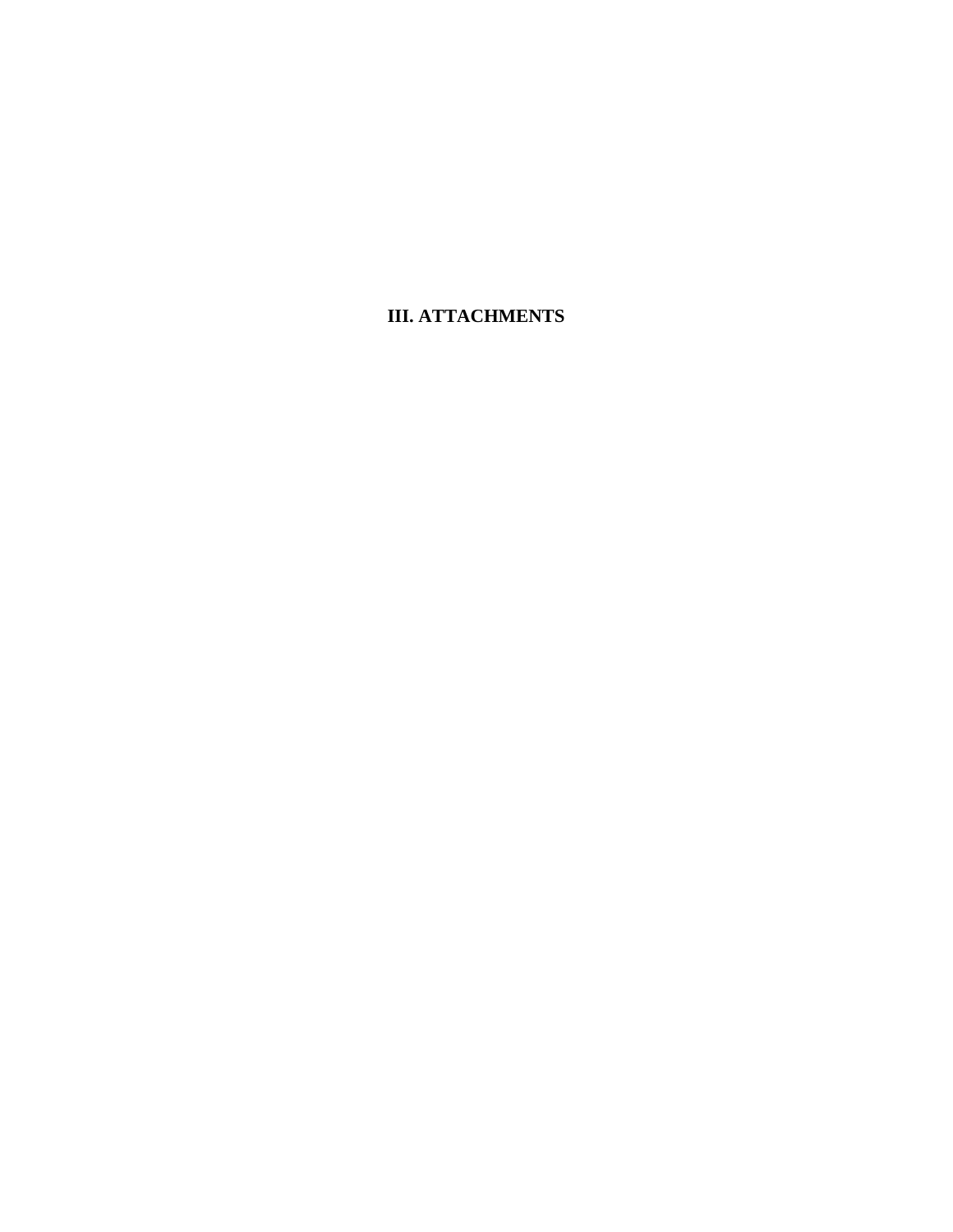#### **ATTACHMENT A**

**Site Map** 

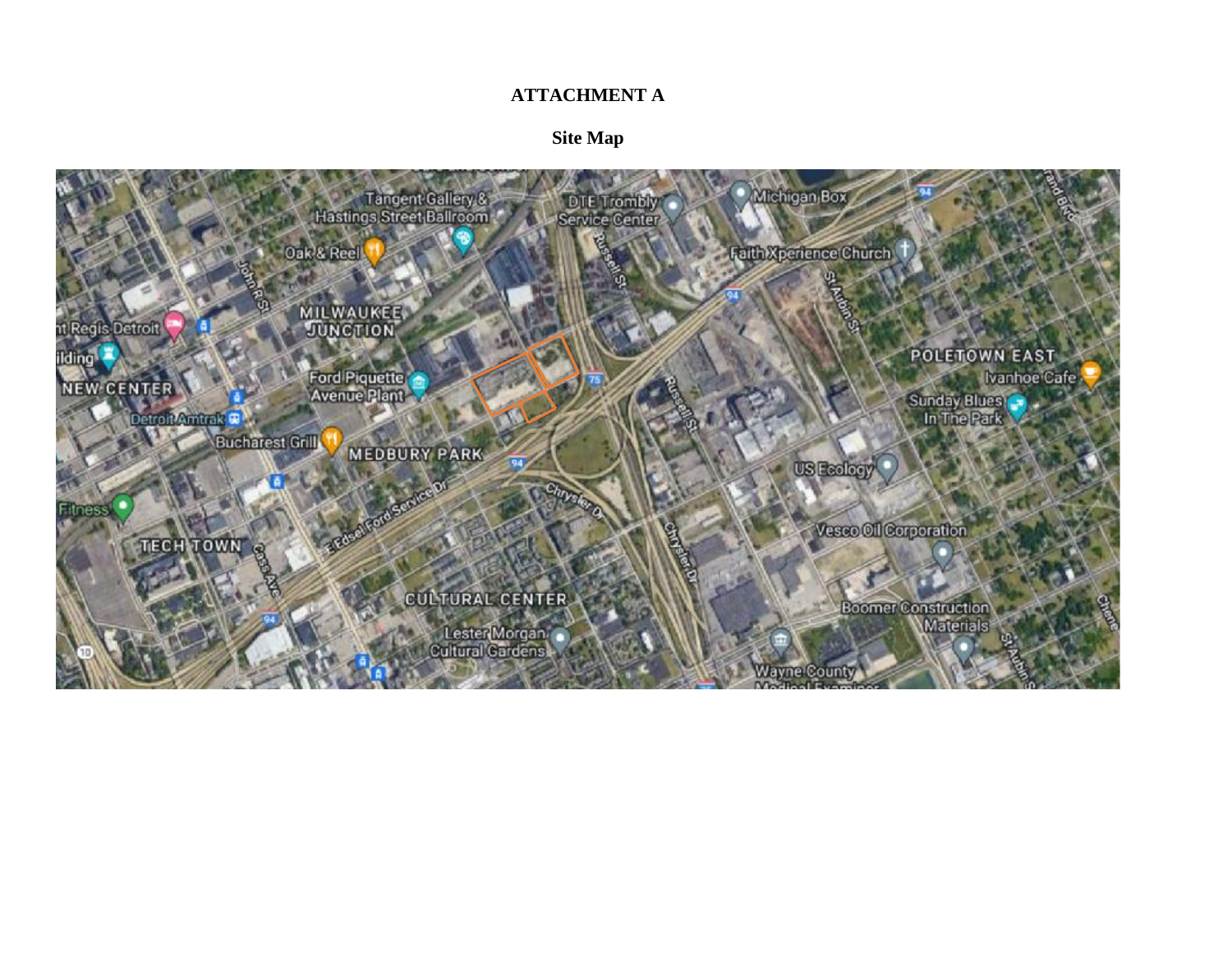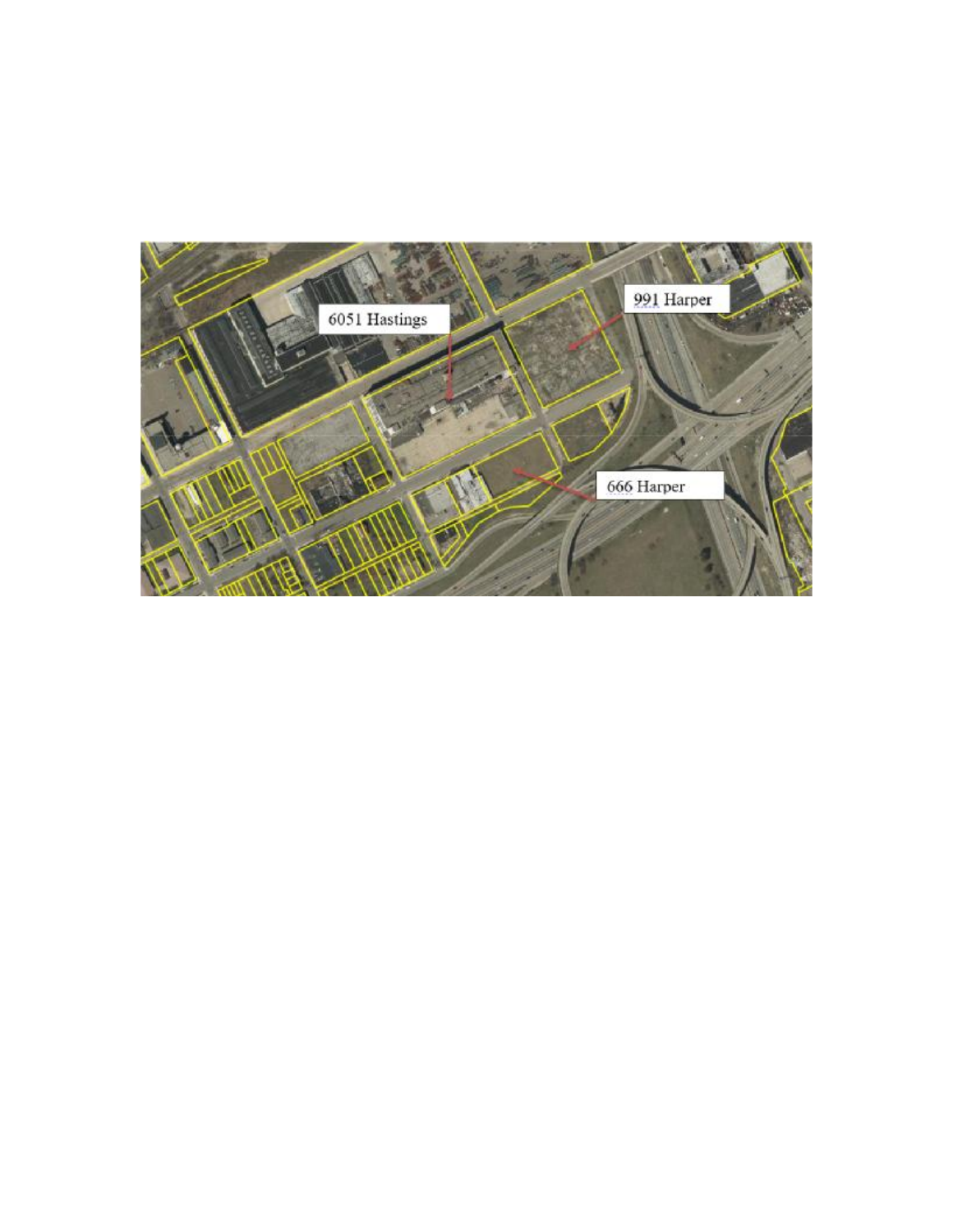## **General Property Boundary**



20-3855PI - SITE DIAGRAM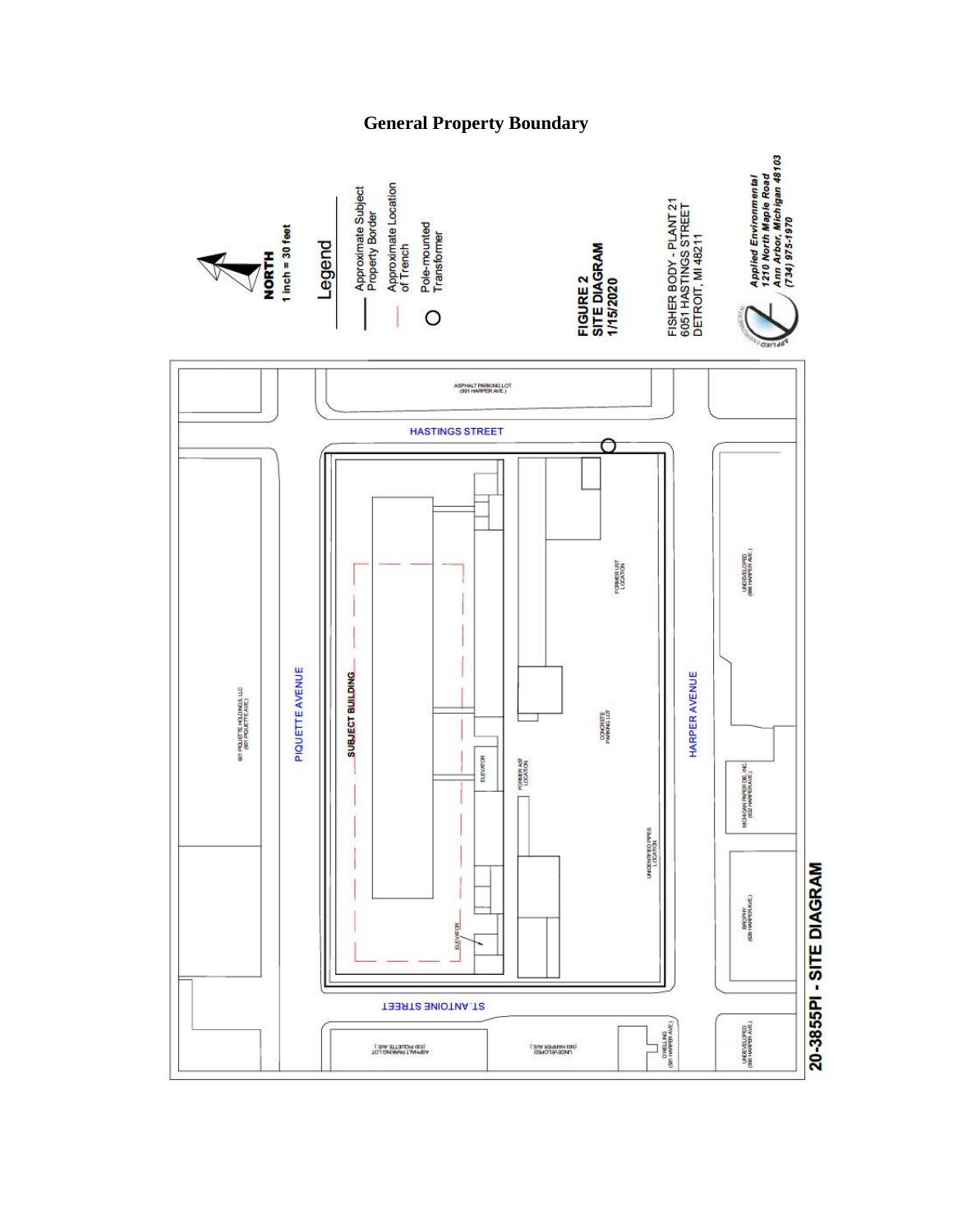#### **ATTACHMENT B**

#### **Legal Description of Eligible Property to which the Plan Applies**

Address: 6051 Hastings Street Detroit, Michigan

**Parcel ID:** 03001732-3

**Legal Description:** N HARPER 7 THRU 34 AND VAC ALLEY ADJ SUB OF LOTS 1 TO 30&37&38 HOBAN & SANDS L22 P92 PLATS, W C R 3/77 31 THRU 33 HOBAN & SANDS L15 P2 PLATS, W C R 3/78 206 475 SQ FT

**Address:** 666 Harper Avenue Detroit, Michigan

**Parcel ID:** 03001699.1707

**Legal Description:** THE EAST 14 FEET OF LOT 10, AND ALL OF LOTS 11 THROUGH 16, BOTH INCLUSIVE, OF PLAT OF THE SUBDIVISION OF BLOCK K, C. MORAN FARM, ACCORDING TO THE PLAT THEREOF AS RECORDED IN LIBER 8 OF PLATS, PAGE 13, WAYNE COUNTY RECORDS.

**Address:** 991 Harper Detroit, Michigan

**Parcel ID:** 05002461.80

**Legal Description:** LOT C AND LOTS 1 THROUGH 21, BOTH INCLUSIVE, INCLUDING VACATED ALLEYS (20 FEET WIDE), OF SNOVER AND JACOBS SUBDN OF LOT 1 OF THEODORE J. AND DENIS J. CAMPAUS SUBDN OF FRACL SECS 29 AND 32 AND LOT 10, OF EMILY CAMPAUS SUBN OF FRACL SECN 31, ACCORDING TO THE PLAT THEREOF AS RECORDED IN LIBER 9 OF PLATS, PAGE 38, WAYNE COUNTY RECORDS.

AND

PART OF LOT 2, LYING SOUTH OF PIQUETTE AVENUE AND WEST OF THE WALTER P. CHRYSLER (I-75) EXPRESSWAY SERVICE DRIVE (FORMERLY MANSUR STREET, 50 FEET WIDE), OF THEODORE J. & DENIS J. CAMPAU PLAT OF THE SUBDIVISON OF FRACTIONAL SECTIONS NOS 29 AND 32, ACCORDING TO THE PLAT THEREOF AS RECORDED IN LIBER 2 OF PLATS, PAGE 2, WAYNE COUNTY RECORDS.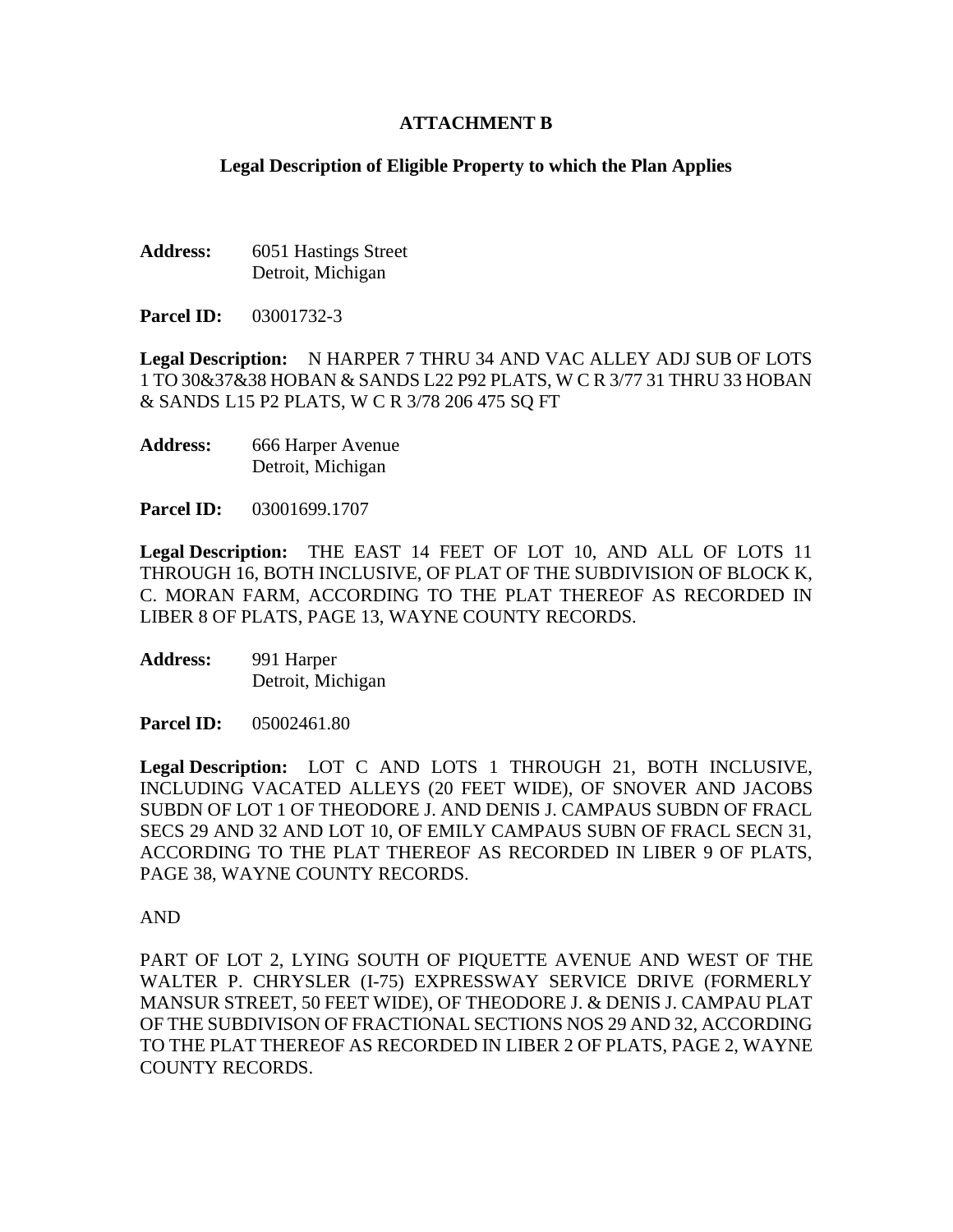#### **ATTACHMENT C**

#### **Project Description**

| <b>Project Name:</b>                                                                                                                                                                                                                                                                                      | Former Fisher Body Plant Redevelopment                                                                                                                                    |  |  |  |  |  |  |  |  |
|-----------------------------------------------------------------------------------------------------------------------------------------------------------------------------------------------------------------------------------------------------------------------------------------------------------|---------------------------------------------------------------------------------------------------------------------------------------------------------------------------|--|--|--|--|--|--|--|--|
| <b>Project Location:</b>                                                                                                                                                                                                                                                                                  | 6051 Hastings Street, 666 Harper Avenue, 991 Harper<br>Avenue, City of Detroit, Wayne County, Michigan                                                                    |  |  |  |  |  |  |  |  |
|                                                                                                                                                                                                                                                                                                           | Type of Eligible Property: Facility and adjacent and contiguous parcels                                                                                                   |  |  |  |  |  |  |  |  |
|                                                                                                                                                                                                                                                                                                           | <b>Total Project Investment:</b> Approximately \$137 million                                                                                                              |  |  |  |  |  |  |  |  |
| <b>Eligible Activities:</b><br>Baseline environmental assessment activities, department<br>specific activities, demolition, lead and asbestos abatement,<br>site preparation, infrastructure improvements, and<br>development and preparation of brownfield plan and work<br>plan, plus interest at 2.5%. |                                                                                                                                                                           |  |  |  |  |  |  |  |  |
| <b>Reimbursable Costs:</b>                                                                                                                                                                                                                                                                                | $$18,372,300$ – Developer will seek reimbursement for the<br>maximum amount of eligible costs approved for eligible<br>activities under this Plan, with interest at 2.5%. |  |  |  |  |  |  |  |  |

**Years to Complete Payback:** 30 years of capture

**Base TV/New TV Estimate:** Base \$0/ New \$21,600,000

**Project Overview:** Fisher 21 Lofts, LLC is proposing a development of the Property located in the City of Detroit, Wayne County. The development will include site demolition and abatement and preparation of the site for the rehabilitation of one existing building comprising approximately 600,000 total square feet of industrial space into 433 residential units on floors 2-6 as well as commercial space on the first floor. The Project will also seek approval of a 12yr PA 146 and a 15yr PA 147 abatement. It is currently anticipated that construction will begin around April 1, 2023 with the Project completed by March of 2025.

> The Property was historically occupied by General Motors Corporation's Fisher Body Plant as well as the Carter Color Coat Plant.

> The site is currently not in use and owned by the City of Detroit – P&DD and will be acquired by Fisher 21 Lofts, LLC prior to undertaking eligible activities on the Property. The site consists of approximately 7.98 acres over three (3)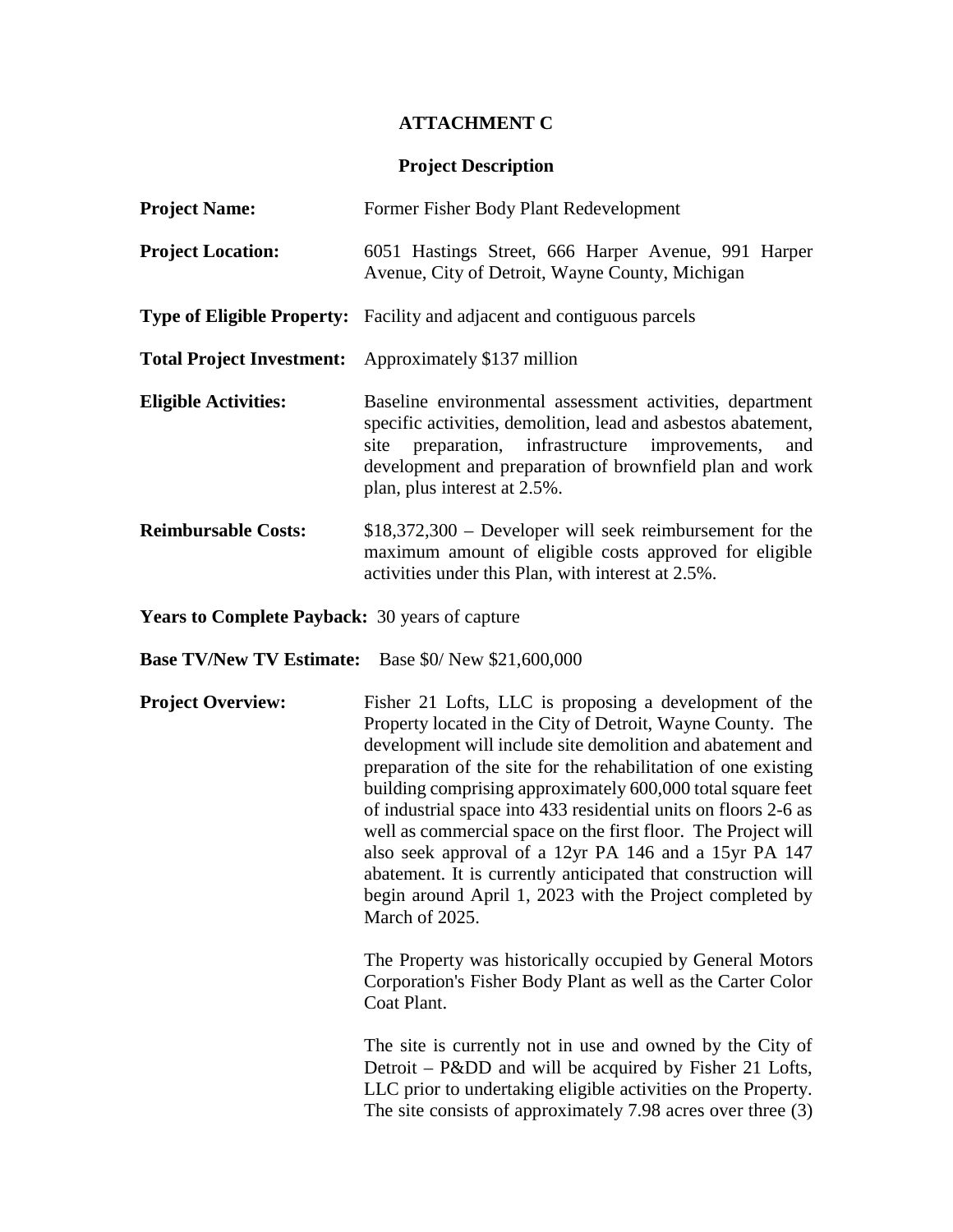full parcels. The project includes substantial site demolition and abatement in order to prepare the site for rehabilitation.

The Project is expected to generate approximately \$137 million in investment with approximately 40+ new jobs as a result of the commercial space as well as provide 433 new residential units to the citizens of Detroit. The Project will significantly improve the site with the presence of a multiuse site that will remove blight, improve infrastructure, increase property taxes, and create new permanent and temporary jobs associated with the redevelopment activities.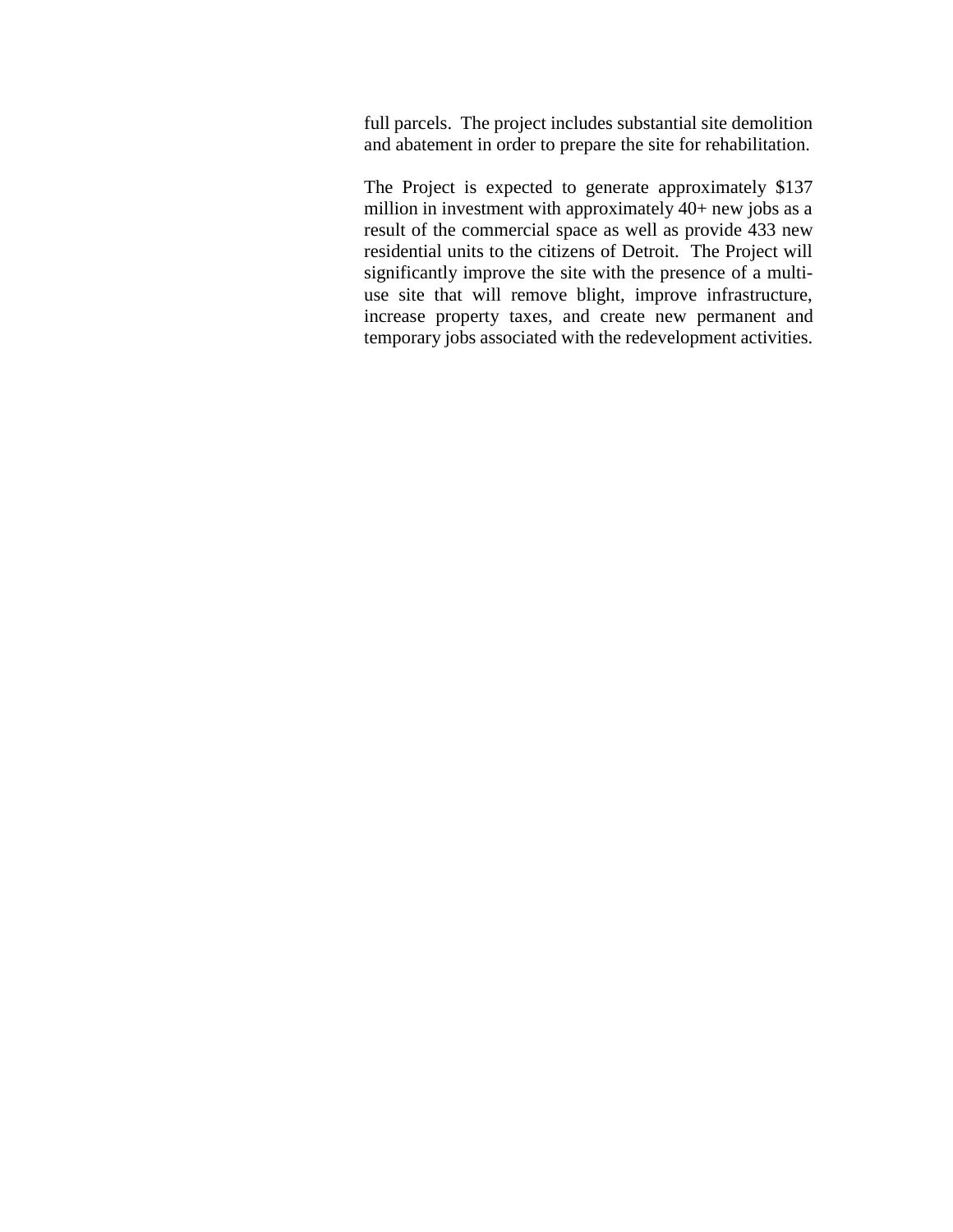# **ATTACHMENT D**

**Support Letters**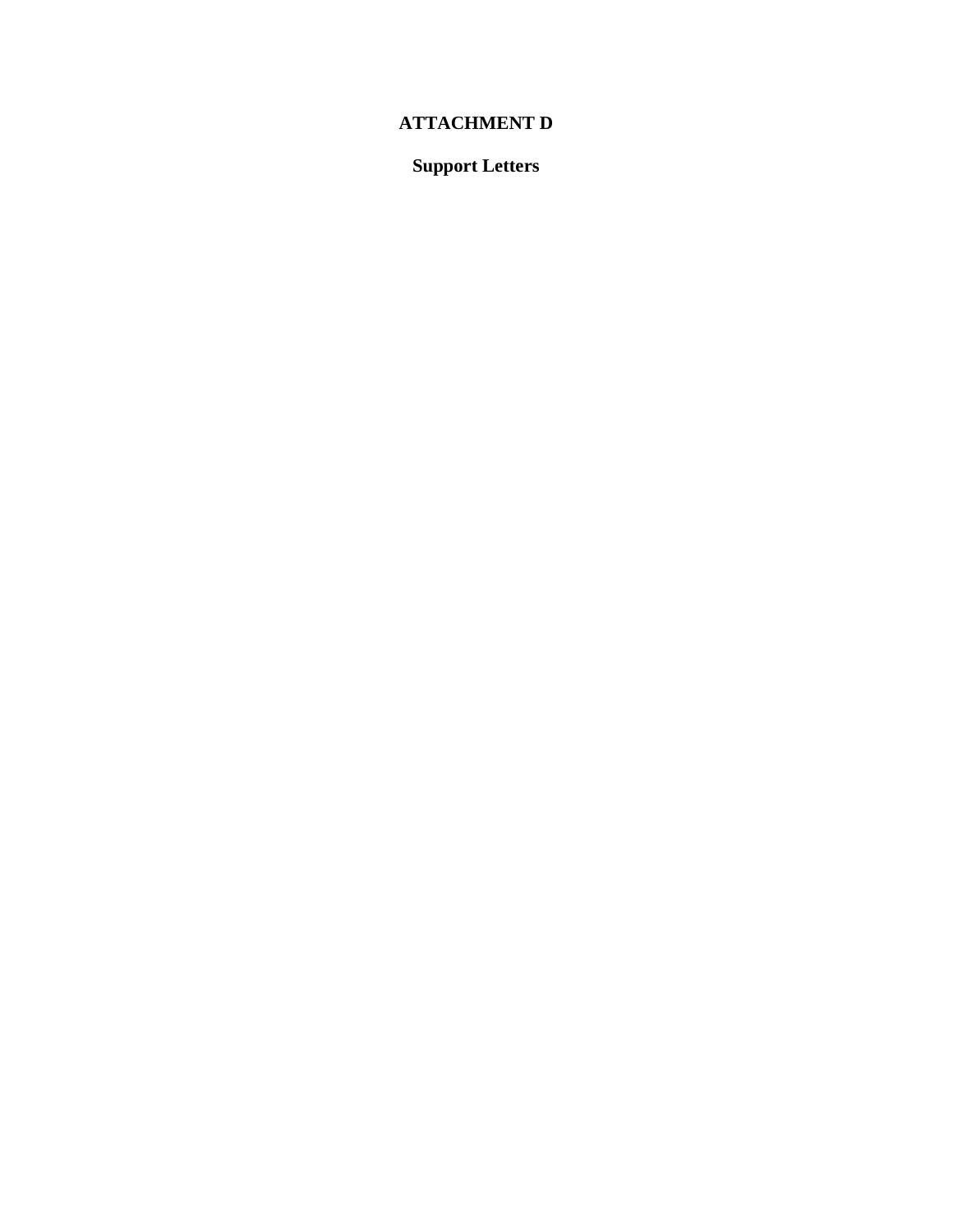# **ATTACHMENT E**

## **Estimated Cost of Eligible Activities Table**

| <b>Description of Eligible Activities</b>                 | <b>Estimated Cost</b> |
|-----------------------------------------------------------|-----------------------|
| <b>EGLE Eligible Activities</b>                           |                       |
| <b>Baseline Environmental Assessment Activities</b><br>1. | \$103,300             |
| Department Specific Activities - transportation and<br>2. | \$2,130,000           |
| disposal of contaminated soils, vapor mitigation          |                       |
| system, UST removal and associated product                |                       |
| disposal under Parts 211 and 213, and                     |                       |
| oversight/project management                              |                       |
| <b>Subtotal EGLE Eligible Activities</b>                  | \$2,233,300           |
| Contingency (15%) - Excludes BEA<br>3.                    | \$319,500             |
| Brownfield/Work Plan Preparation and<br>4.                |                       |
| Development                                               | \$15,000              |
| <b>Total EGLE Eligible Activities</b>                     | \$2,567,800           |
|                                                           |                       |
| <b>MSF Eligible Activities</b>                            |                       |
| Demolition<br>5.                                          | \$2,570,000           |
| 6.<br><b>Lead and Asbestos Abatement</b>                  | \$5,110,000           |
| 7.<br>Site Preparation – dewatering, temporary fencing,   | \$900,000             |
| temporary security, temporary traffic control,            |                       |
| temporary facility, clearing and grubbing, mass           |                       |
| grading and land balancing, staking, erosion              |                       |
| control, geotechnical testing, utility relocation         |                       |
| Infrastructure Improvements - Sidewalks,<br>7.            | \$5,150,000           |
| curb/gutter, landscaping and street/road                  |                       |
| improvements in the public ROW, Storm Water               |                       |
| <b>Management System</b>                                  |                       |
| <b>Subtotal MSF Eligible Activities</b>                   | \$13,730,000          |
| 8.<br>Contingency (15%)                                   | \$2,059,500           |
| Brownfield/Work Plan Preparation and<br>9.                |                       |
| Development                                               | \$15,000              |
| <b>Total MSF Eligible Activities</b>                      | \$15,804,500          |
| <b>Total Estimated Cost to Developer to be Funded</b>     |                       |
| Through TIF*                                              | \$18,372,300          |
| 10.<br>Interest on Eligible Activities at 2.5%            | \$6,509,000           |
| <b>State Brownfield Revolving Fund</b><br>11.             | \$1,085,360           |
| <b>DBRA</b> Administrative Fees<br>12.                    | \$4,652,240           |
| 13. Local Brownfield Revolving Fund                       | \$0                   |
| <b>Total Potential Capture</b>                            | \$30,618,900          |

\*Eligible Activities will be reimbursed with interest at 2.5%. Current projections indicate a total of \$24,881,254 will be reimbursed to developer.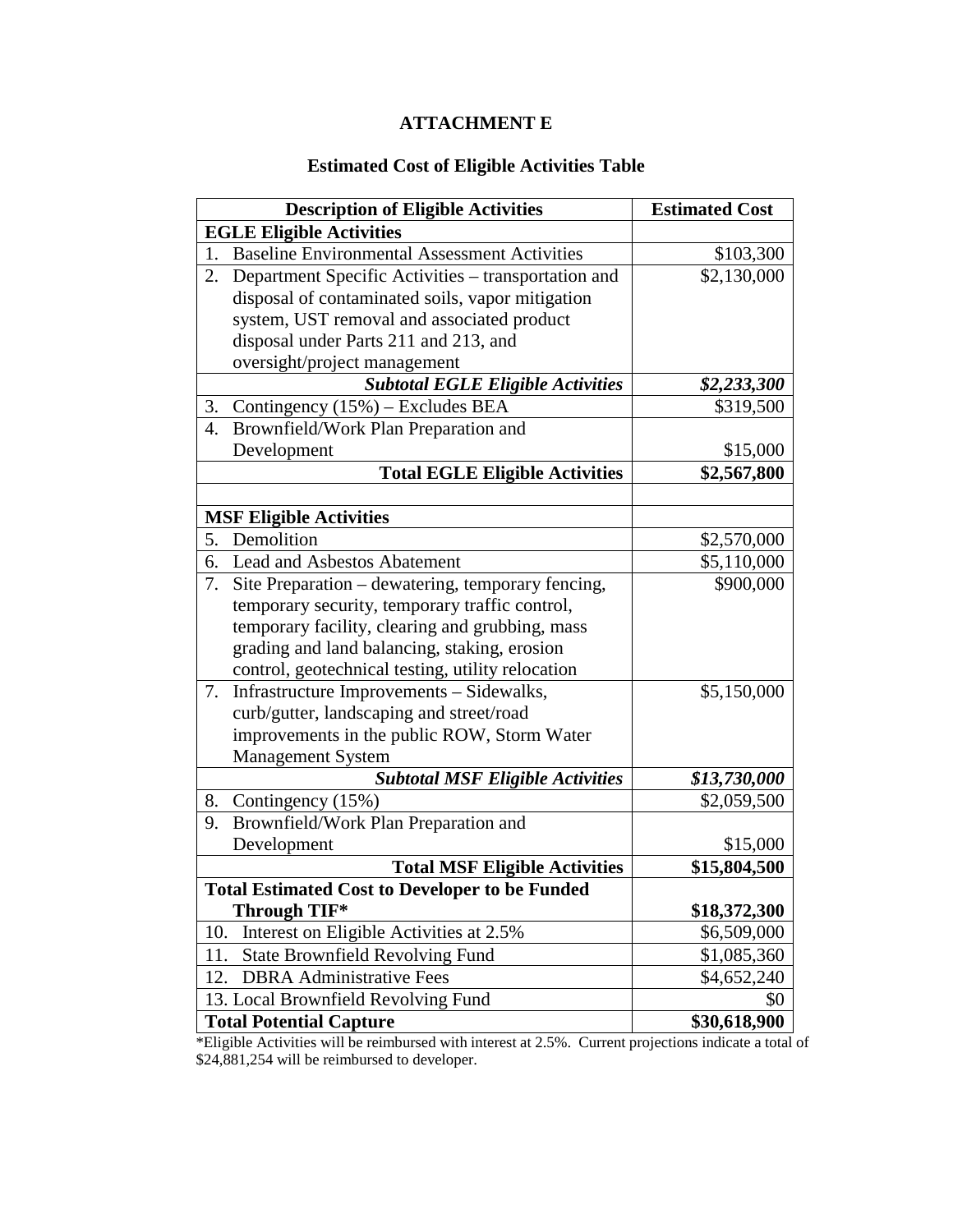# **ATTACHMENT F**

**TIF Tables**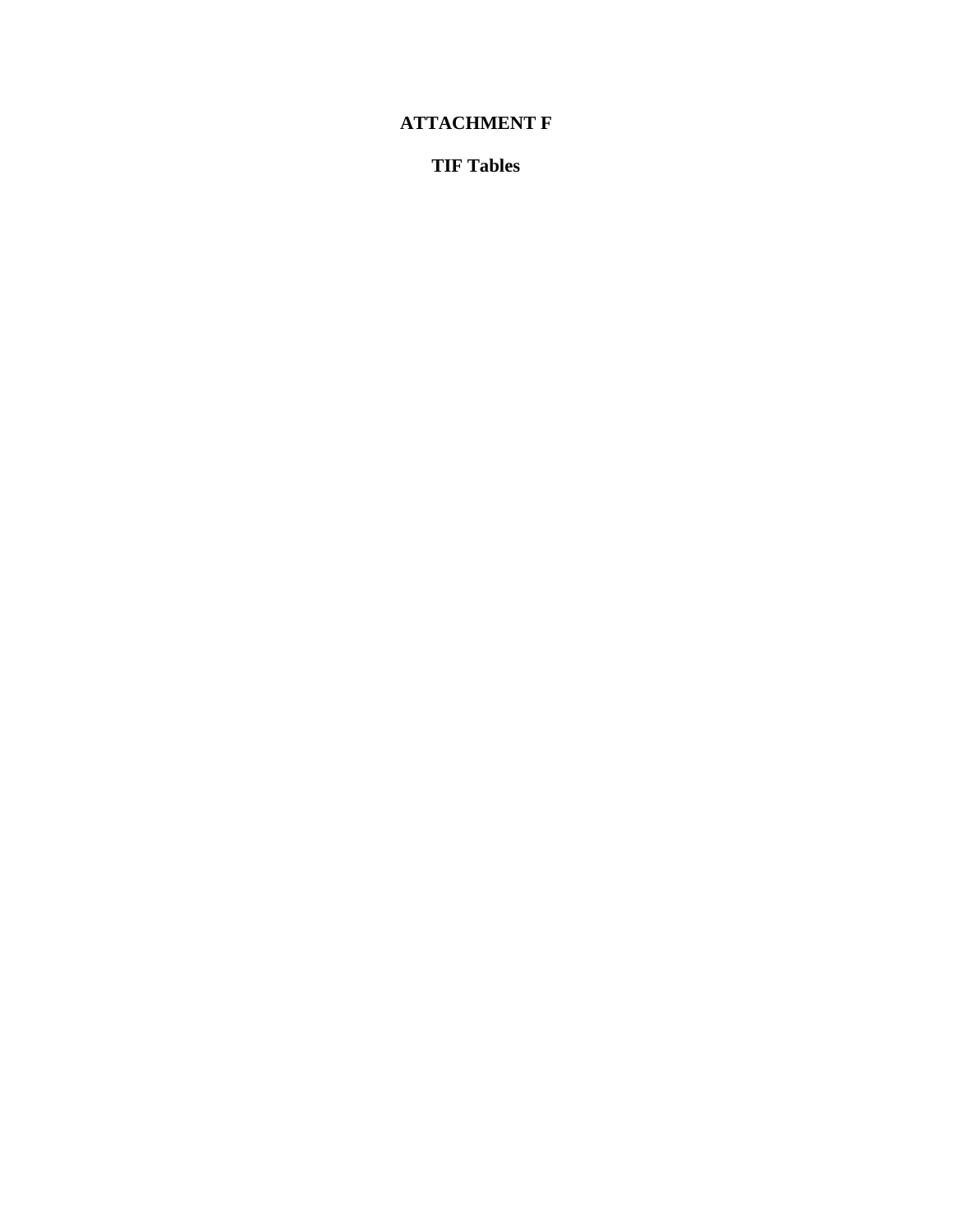#### **Tax Increment Revenue Capture Estimates for Fisher 21 Lofts, LLC Detroit, Michigan OPRA Capture for Commercial Space May 3, 2022**

|                                   | Estimated Taxable Value (TV) Increase Rate: 1.00%          |                       |                |                          | <b>OPRA Abatement Period</b> |                 |            |                                |              |              |              |              |              |                 |              |              |                   |              |                 |             |           |
|-----------------------------------|------------------------------------------------------------|-----------------------|----------------|--------------------------|------------------------------|-----------------|------------|--------------------------------|--------------|--------------|--------------|--------------|--------------|-----------------|--------------|--------------|-------------------|--------------|-----------------|-------------|-----------|
|                                   |                                                            | Plan Year             |                |                          |                              |                 |            |                                |              |              |              | 10           | 11           | 12 <sup>2</sup> | 13           | 14           | 15                | 16           | 17              | 18          | 19        |
|                                   |                                                            | Calendar Year         | 2022           | 2023                     | 2024                         | 2025            | 2026       | 2027                           | 2028         | 2029         | 2030         | 2031         | 2032         | 2033            | 2034         | 2035         | 2036              | 2037         | 2038            | 2039        | 2040      |
|                                   |                                                            | Base Taxable Value \$ | - \$           | $-5$                     | $-5$                         | $-S$            | $-S$       | $-5$                           | $-5$         | $-5$         | $-5$         | $-5$         | $-5$         | $-5$            | $-5$         | $-5$         | - \$              | $-5$         | - \$            | - \$        | $\sim$    |
|                                   |                                                            | Estimated New TV \$   | $-5$           | 45,050                   | 45,050 \$                    | 1,766,200       | 1.783.862  | 1.801.701                      | 1,819,718    | 1,837,915    | 1,856,294    | 1,874,857    | 1,893,605    | 1.912.542       | 1,931,667    | 1,950,984    | 1.970.493         | 1,990,198    | 2.010.100       | 2,030,201   | 2,050,503 |
|                                   | Incremental Difference (New TV - Base TV) \$               |                       | $-5$           | 45,050 \$                | 45,050 \$                    | 1,766,200<br>s. | 1,783,862  | 1,801,701 \$                   | 1,819,718 \$ | 1,837,915 \$ | 1,856,294 \$ | 1,874,857 \$ | 1,893,605 \$ | 1,912,542 \$    | 1,931,667 \$ | 1,950,984 \$ | 1,970,493<br>- \$ | 1,990,198 \$ | 2,010,100 \$    | 2,030,201   | 2,050,503 |
| <b>School Capture</b>             | Millage Rate                                               |                       |                |                          |                              |                 |            |                                |              |              |              |              |              |                 |              |              |                   |              |                 |             |           |
| <b>State Education Tax (SET)</b>  | 6.0000                                                     | -S.                   | $-5$           | $-5$                     | $-5$                         | $5,299$ \$      | $5,352$ \$ | $5,405$ \$                     | $5,459$ \$   | $5,514$ \$   | $11,138$ \$  | $11,249$ \$  | $11,362$ \$  | $11,475$ \$     | 11,590 \$    | 11,706 \$    | $11,823$ \$       | $11,941$ \$  | $12,061$ \$     | $12,181$ \$ | 12,303    |
| <b>School Operating Tax</b>       | 16.8579                                                    | -S                    | $-5$           | $-5$                     | $-5$                         | 14,887 \$       | 15,036 \$  | 15,186 \$                      | 15,338 \$    | 15,492 \$    | $31,293$ \$  | $31,606$ \$  | 31,922 \$    | $32,241$ \$     | $32,564$ \$  | 32,889 \$    | $33,218$ \$       | $33,551$ \$  | 33,886 \$       | 34,225 \$   | 34,567    |
|                                   | <b>School Total</b><br>22.8579                             | s.                    | $\sim$ \$      | $^{\circ}$<br>$\sim 100$ | $-5$                         | 20,186 \$       | 20,388 \$  | 20,592 \$                      | 20,797 \$    | 21,005 \$    | $42,431$ \$  | 42,855 \$    | 43,284 \$    | 43,717 \$       | 44,154 \$    | 44,595 \$    | 45,041 \$         | 45,492 \$    | 45,947 \$       | 46,406 \$   | 46,870    |
| <b>Local Capture</b>              | <b>Millage Rate</b>                                        |                       |                |                          |                              |                 |            |                                |              |              |              |              |              |                 |              |              |                   |              |                 |             |           |
| City General Op                   | 19.9520                                                    | - S                   | $\sim$ \$      | $-$ \$                   | $-5$                         | $\sim$ \$       | $\sim$ \$  | $-5$                           | $-5$         | $-5$         | $-5$         | $-5$         | $-5$         | $-5$            | $-5$         | $\sim$ \$    | 39,315 \$         | 39,708 \$    | 40,106 \$       | 40,507 \$   | 40,912    |
| Wayne County Op                   | 5.6347                                                     | \$                    | $-5$           | $-5$                     | $-5$                         | $-5$            | $-5$       | $-5$                           | $-5$         | $-5$         | $-5$         | $-5$         | $-5$         | $-5$            | $-5$         | $\sim$ \$    | $11,103$ \$       | $11,214$ \$  | $11,326$ \$     | $11,440$ \$ | 11,554    |
| Huron Clinton MA                  | 0.2089                                                     | S.                    | $\sim$ \$      | $-5$                     | $-5$                         | $\sim$ \$       | $-$ \$     | $\sim$ \$                      | $-5$         | $-5$         | $-5$         | $-5$         | $-5$         | - \$            | $-5$         | $-5$         | 412 \$            | 416 \$       | 420 \$          | 424S        | 428       |
| Wayne County Jail                 | 0.9358                                                     | $\ddot{\mathbf{r}}$   | $-5$           | - \$                     | $-5$                         | $\sim$ \$       | $\sim$ \$  | $-5$                           | $-5$         | $-5$         | $-5$         | $-5$         | $-5$         | - \$            | $-5$         | $-5$         | $1.844$ \$        | $1,862$ \$   | $1,881$ \$      | $1.900$ \$  | 1,919     |
| Library                           | 4.6307                                                     | $\mathbf{s}$          | $-5$           | - \$                     | $-5$                         | $\sim$ \$       | $-5$       | $-5$                           | $-5$         | $-5$         | $-5$         | $-5$         | $-5$         | $-5$            | $-5$         | $-5$         | $9,125$ \$        | $9,216$ \$   | $9,308$ \$      | $9,401$ \$  | 9,495     |
| <b>Wayne County Parks</b>         | 0.2453                                                     | $\mathbf{\hat{s}}$    | $-5$           | $-5$                     | $-5$                         | $-5$            | $-5$       | $-5$                           | $-5$         | $-5$         | $-5$         | $-5$         | $-5$         | $-5$            | $-5$         | $\sim$ \$    | 483 \$            | 488 \$       | 493 \$          | 498 \$      | 503       |
| Wayne County Community College    | 3.2378                                                     | - S                   | $-5$           | $-5$                     | $-5$                         | $-5$            | $-5$       | $-5$                           | $-5$         | $-5$         | $-5$         | $-5$         | $-5$         | $-5$            | $-5$         | $-5$         | $6,380$ \$        | $6,444$ \$   | $6,508$ \$      | $6,573$ \$  | 6,639     |
| <b>Wayne County</b>               | 0.9873                                                     | - \$                  | $-5$           | $-5$                     | $-5$                         | $-5$            | $-5$       | $-5$                           | - \$         | $-5$         | $-5$         | $-5$         | $-5$         | - \$            | $-5$         | - \$         | $1,945$ \$        | $1,965$ \$   | $1,985$ \$      | $2,004$ \$  | 2,024     |
| County ISD Spec Ed                | 3.3596                                                     |                       | $-5$           | $-5$                     | $-5$                         | $-5$            | $\sim$ \$  | $\sim$ \$                      | $\sim$ \$    | $-5$         | $-5$         | $-5$         | $-5$         | $\sim$ \$       | $-5$         | $-5$         | $6,620$ \$        | $6,686$ \$   | $6,753$ \$      | $6,821$ \$  | 6,889     |
| County ISD Enhancement            | 1.9962                                                     | - \$                  | $\sim$ \$      | $-5$                     | $-5$                         | $\sim$ \$       | $-5$       | $\sim$ \$                      | $-5$         | $-5$         | $-5$         | $-5$         | $-5$         | $-5$            | $-5$         | $-5$         | $3,933$ \$        | $3,973$ \$   | $4,013$ \$      | $4,053$ \$  | 4,093     |
| County ISD Oper                   | 0.0962                                                     |                       | $\sim$ \$      | $-5$                     | $-5$                         | $\sim$ \$       | $\sim$ \$  | $-5$                           | $\sim$ \$    | $-5$         | $-5$         | $-5$         | $-5$         | $-5$            | $\sim$ \$    | $-5$         | 190S              | 191S         | $193$ \$        | 195 \$      | 197       |
|                                   | <b>Local Total</b><br>41.2845                              | $\mathbf{s}$          | $\sim$ \$      | $-5$                     | $-5$                         | $-$ \$          | $\sim$ \$  | $\sim$ \$                      | $-$ \$       | $-5$         | $\sim$ \$    | $\sim$ \$    | $-5$         | $-5$            | $\sim$ \$    | $-5$         | 81,351 \$         | $82,164$ \$  | 82,986 \$       | 83,816 \$   | 84,654    |
| <b>Non-Capturable Millages</b>    | <b>Millage Rate</b>                                        |                       |                |                          |                              |                 |            |                                |              |              |              |              |              |                 |              |              |                   |              |                 |             |           |
| Zoo Authority                     | 0.0997                                                     |                       | $-5$           | $-5$                     | $-5$                         | $-5$            | $-$ \$     | $\sim$ \$                      | $-5$         | $-5$         | $-5$         | $-5$         | $-5$         | $-5$            | $-5$         | $-5$         | $196$ \$          | 198 \$       | $200$ \$        | 202S        | 204       |
| Art Institute                     | 0.1995                                                     |                       | $-5$           | $-5$                     | $-5$                         | $-5$            | $-5$       | $-5$                           | $-5$         | $-5$         | $-5$         | $-5$         | $-5$         | $-5$            | $-5$         | $-5$         | 393S              | 397S         | 401 \$          | 405 \$      | 409       |
| <b>School Debt</b>                | 13.0000                                                    | - S                   | $-5$           | $-5$                     | $-5$                         | $-5$            | $-5$       | $-5$                           | $-5$         | $-5$         | $-5$         | $-5$         | $-5$         | - \$            | $-5$         | - \$         | $25,616$ \$       | 25,873 \$    | $26,131$ \$     | $26,393$ \$ | 26,657    |
| City Debt                         | 9.0000                                                     |                       | - \$           |                          |                              |                 |            | $\sim$ \$                      |              | $-5$         | $\sim$ \$    | $-5$         | $\sim$ \$    | $-$ \$          |              | - \$         | 17,734 \$         | 17,912 \$    | 18,091 \$       | $18,272$ \$ | 18,455    |
| <b>Total Non-Capturable Taxes</b> | 22.2992                                                    | $\mathbf{s}$          | <b>Service</b> | $\sim$ \$                | <b>Service</b>               | $\sim$ \$       | $\sim$ \$  | $\mathbf{s}$<br><b>Service</b> | $-5$         | $-5$         | $-5$         | $\sim$ \$    | $-5$         | - \$<br>$\sim$  | $\sim$ \$    | $\sim$ \$    | 43,940 \$         | 44,380 \$    | 44,824 \$       | 45,272 \$   | 45,725    |
|                                   | Total Tax Increment Revenue (TIR) Available for Capture \$ |                       | $-$ \$         | - \$                     | - 15                         | 20,186 \$       | 20,388     | 20,592 \$                      | 20,797 \$    | 21,005 \$    | $42,431$ \$  | 42,855 \$    | 43,284 \$    | 43,717          | 44,154       | 44,595       | 126,392 \$        | 127,656 \$   | 128,933<br>- \$ | 130,222 \$  | 131,524   |

Footnotes: Assumes new taxable value based on proposed build out, plus 1% annual inflation increases thereafter Assumes millage rate remains the same Assumes 12yr OPRA Abatement w/one-half School Tax abated for first 6yrs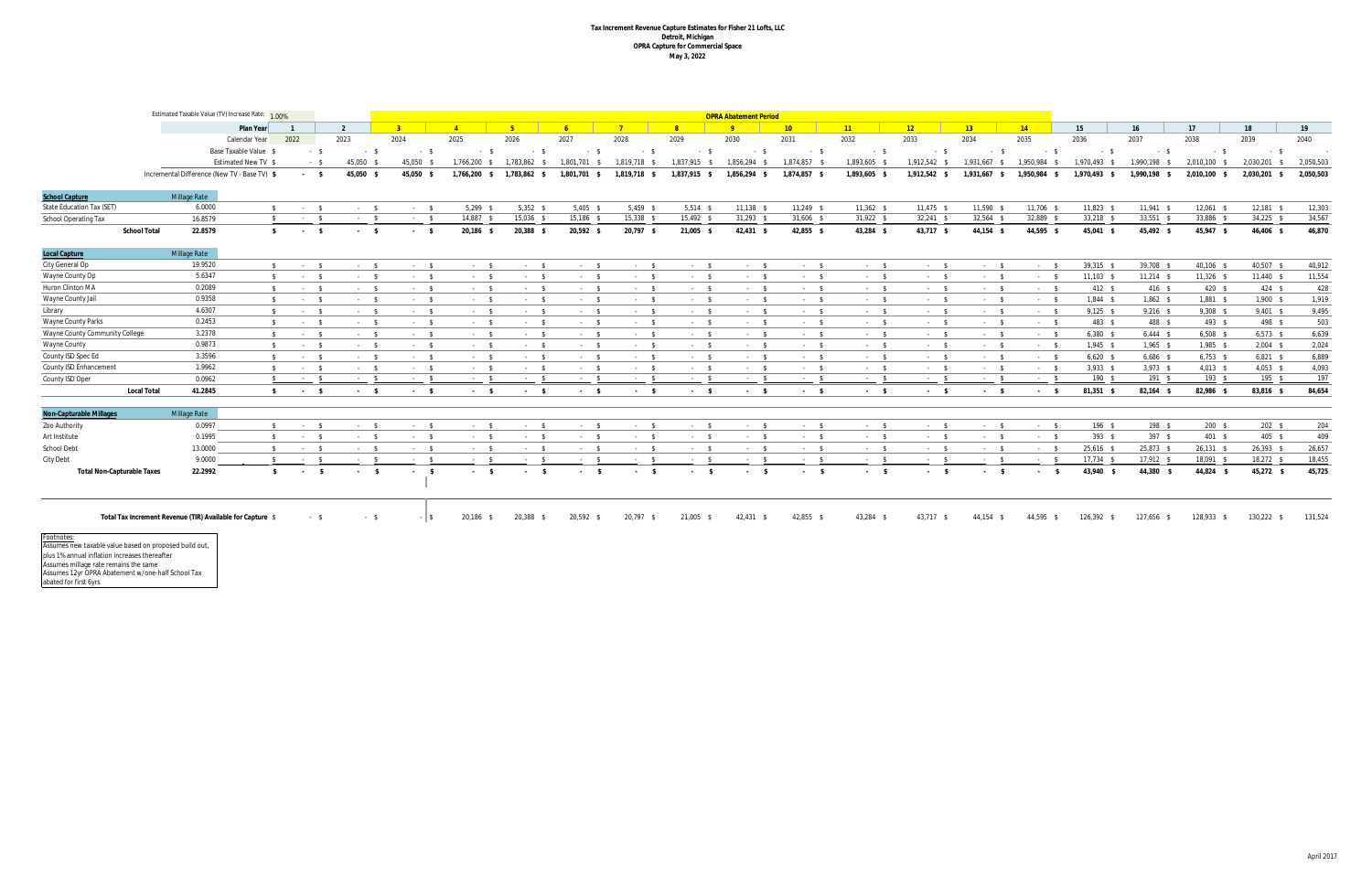#### **Tax Increment Revenue Capture Estimates for Fisher 21 Lofts, LLC Detroit, Michigan OPRA Capture for Commercial Space May 3, 2022**

<u>Footnotes:</u><br>Assumes new taxable value based on proposed build out, plus 1% annual inflation increases thereafter Assumes millage rate remains the same Assumes 12yr OPRA Abatement w/one-half School Tax abated for first 6yrs

|                                       | Estimated Taxable Value (TV) Increase Rate:                |                       |                   |                   |                   |              |             |                   |              |              |                  |                   |              |                   |              |            |              |
|---------------------------------------|------------------------------------------------------------|-----------------------|-------------------|-------------------|-------------------|--------------|-------------|-------------------|--------------|--------------|------------------|-------------------|--------------|-------------------|--------------|------------|--------------|
|                                       |                                                            | Plan Year             | 20                | 21                | 22                | 23           | 24          | 25                | 26           | 27           | 28               | 29                | 30           | 31                | 32           | 33         | <b>TOTAL</b> |
|                                       |                                                            | Calendar Year         | 2041              | 2042              | 2043              | 2044         | 2045        | 2046              | 2047         | 2048         | 2049             | 2050              | 2051         | 2052              | 2053         | 2054       |              |
|                                       |                                                            | Base Taxable Value \$ | $-$ \$            | $-5$              | $-5$              | $-5$         | $-$ \$      | - \$              | - \$         | $-5$         | - \$             | - \$              | $-5$         | - \$              | $-5$         |            |              |
|                                       |                                                            | Estimated New TV \$   | 2,071,008         | 2,091,718<br>- S  | 2,112,636         | 2,133,762    | 2,155,100   | 2,176,651         | 2,198,417    | 2,220,401    | 2,242,605        | 2,265,031         | 2,287,682    | 2,310,559         | 2,333,664    | 2,357,001  | 2,357,001    |
|                                       | Incremental Difference (New TV - Base TV) \$               |                       | 2,071,008<br>- \$ | 2,091,718<br>- \$ | 2,112,636<br>- SS | 2,133,762 \$ | 2,155,100   | 2,176,651<br>- \$ | 2,198,417 \$ | 2,220,401 \$ | 2,242,605<br>- S | 2,265,031<br>- \$ | 2,287,682 \$ | 2,310,559<br>- \$ | 2,333,664 \$ | 2,357,001  | 2,357,001    |
|                                       |                                                            |                       |                   |                   |                   |              |             |                   |              |              |                  |                   |              |                   |              |            |              |
| <b>School Capture</b>                 | <b>Millage Rate</b>                                        |                       |                   |                   |                   |              |             |                   |              |              |                  |                   |              |                   |              |            |              |
| State Education Tax (SET)             | 6.0000                                                     | \$                    | $12,426$ \$       | 12,550 \$         | $12,676$ \$       | 12,803 \$    | 12,931 \$   | 13,060 \$         | $13,191$ \$  | $13,322$ \$  | $13,456$ \$      | 13,590 \$         | $13,726$ \$  | 13,863 \$         | 14,002 \$    | 14,142     | 341,594      |
| <b>School Operating Tax</b>           | 16.8579                                                    | $\mathbf{s}$          | 34,913 \$         | $35,262$ \$       | $35,615$ \$       | 35.971 \$    | $36,330$ \$ | $36.694$ \$       | $37,061$ \$  | $37,431$ \$  | 37,806 \$        | 38,184 \$         | 38,566 \$    | 38,951 \$         | $39,341$ \$  | 39,734     | 959,760      |
| <b>School Total</b>                   | 22.8579                                                    | \$                    | 47,339 \$         | 47,812 \$         | 48,290 \$         | 48,773 \$    | 49,261 \$   | 49,754 \$         | $50,251$ \$  | 50,754 \$    | $51,261$ \$      | 51,774 \$         | $52,292$ \$  | $52,815$ \$       | 53,343 \$    | 53,876     | 1,301,355    |
| <b>Local Capture</b>                  | <b>Millage Rate</b>                                        |                       |                   |                   |                   |              |             |                   |              |              |                  |                   |              |                   |              |            |              |
| City General Op                       | 19.9520                                                    | \$                    | $41,321$ \$       | 41,734 \$         | $42,151$ \$       | 42,573 \$    | 42,999 \$   | 43,429 \$         | 43,863 \$    | 44.301 \$    | 44.744 \$        | 45.192 \$         | 45.644 \$    | 46.100 \$         | 46,561 \$    | 47.027     | 818,186      |
| Wayne County Op                       | 5.6347                                                     | $\sqrt{2}$            | $11,670$ \$       | $11,786$ \$       | $11,904$ \$       | $12,023$ \$  | $12,143$ \$ | $12,265$ \$       | $12,387$ \$  | $12,511$ \$  | $12,636$ \$      | $12,763$ \$       | 12,890 \$    | 13,019 \$         | $13,149$ \$  | 13,281     | 231,066      |
| Huron Clinton MA                      | 0.2089                                                     | \$                    | 433S              | 437 \$            | 441 \$            | 446 \$       | 450 \$      | 455 \$            | 459 \$       | 464 \$       | 468 \$           | 473 \$            | 478 \$       | 483 \$            | 488 \$       | 492        | 8,567        |
| Wayne County Jail                     | 0.9358                                                     | \$                    | $1,938$ \$        | $1,957$ \$        | $1,977$ \$        | $1,997$ \$   | $2,017$ \$  | $2,037$ \$        | $2,057$ \$   | $2,078$ \$   | $2,099$ \$       | $2,120$ \$        | $2,141$ \$   | $2,162$ \$        | $2,184$ \$   | 2,206      | 38,375       |
| Library                               | 4.6307                                                     | \$                    | 9.590 \$          | $9.686$ \$        | $9,783$ \$        | $9,881$ \$   | 9,980 \$    | 10,079 \$         | 10,180 \$    | $10,282$ \$  | 10,385 \$        | 10,489 \$         | 10,594 \$    | 10,700 \$         | 10,806 \$    | 10,915     | 189,895      |
| <b>Wayne County Parks</b>             | 0.2453                                                     | \$                    | 508 \$            | $513$ \$          | $518$ \$          | $523$ \$     | $529$ \$    | $534$ \$          | 539 \$       | 545 \$       | 550 \$           | 556 \$            | $561$ \$     | $567$ \$          | 572 \$       | 578        | 10,059       |
| <b>Wayne County Community College</b> | 3.2378                                                     | \$                    | $6,706$ \$        | $6,773$ \$        | $6,840$ \$        | $6,909$ \$   | $6,978$ \$  | $7,048$ \$        | $7,118$ \$   | $7,189$ \$   | $7,261$ \$       | $7,334$ \$        | $7,407$ \$   | $7,481$ \$        | 7,556 \$     | 7,631      | 132,775      |
| <b>Wayne County</b>                   | 0.9873                                                     | \$                    | $2,045$ \$        | $2,065$ \$        | $2,086$ \$        | $2,107$ \$   | $2,128$ \$  | $2,149$ \$        | $2,170$ \$   | $2,192$ \$   | $2,214$ \$       | $2,236$ \$        | $2,259$ \$   | $2,281$ \$        | $2,304$ \$   | 2,327      | 40,487       |
| County ISD Spec Ed                    | 3.3596                                                     | - \$                  | $6,958$ \$        | $7,027$ \$        | 7,098 \$          | $7,169$ \$   | $7,240$ \$  | $7,313$ \$        | 7,386 \$     | 7,460 \$     | $7,534$ \$       | $7,610$ \$        | 7,686 \$     | $7,763$ \$        | 7,840 \$     | 7,919      | 137,770      |
| <b>County ISD Enhancement</b>         | 1.9962                                                     | \$                    | $4,134$ \$        | $4,175$ \$        | $4,217$ \$        | $4,259$ \$   | $4,302$ \$  | $4,345$ \$        | $4,388$ \$   | $4,432$ \$   | $4,477$ \$       | $4,521$ \$        | $4,567$ \$   | $4,612$ \$        | $4,658$ \$   | 4,705      | 81,860       |
| County ISD Oper                       | 0.0962                                                     | \$                    | 199 \$            | 201S              | 203S              | 205S         | 207S        | 209S              | 211S         | 214S         | 216S             | $218$ \$          | $220$ \$     | $222$ \$          | 224S         | 227        | 3,945        |
| <b>Local Total</b>                    | 41.2845                                                    | \$                    | 85,501 \$         | 86,356 \$         | 87,219 \$         | 88,091 \$    | 88,972 \$   | 89,862 \$         | 90,761 \$    | 91,668 \$    | 92,585 \$        | 93,511 \$         | 94,446 \$    | 95,390 \$         | 96,344 \$    | 97,308     | 1,692,984    |
| <b>Non-Capturable Millages</b>        | <b>Millage Rate</b>                                        |                       |                   |                   |                   |              |             |                   |              |              |                  |                   |              |                   |              |            |              |
| Zoo Authority                         | 0.0997                                                     | \$                    | $206$ \$          | 209 \$            | $211 \text{ }$ \$ | $213$ \$     | $215$ \$    | 217S              | $219$ \$     | $221$ \$     | 224S             | $226$ \$          | $228$ \$     | $230*$            | 233S         | 235        | 4,088        |
| Art Institute                         | 0.1995                                                     | \$                    | 413 \$            | 417 \$            | $421$ \$          | $426$ \$     | 430 \$      | 434S              | 439 \$       | 443 \$       | 447 \$           | 452 \$            | 456 \$       | 461 \$            | 466 \$       | 470        | 8,181        |
| <b>School Debt</b>                    | 13.0000                                                    | \$                    | $26,923$ \$       | 27,192 \$         | $27,464$ \$       | 27,739 \$    | 28,016 \$   | 28,296 \$         | 28,579 \$    | 28,865 \$    | 29,154 \$        | 29,445 \$         | 29,740 \$    | 30,037 \$         | $30,338$ \$  | 30,641     | 533,101      |
| <b>City Debt</b>                      | 9.0000                                                     | $\ddot{\bm{\zeta}}$   | 18,639 \$         | 18,825 \$         | 19,014 \$         | 19,204 \$    | 19,396 \$   | 19,590 \$         | 19,786 \$    | 19,984 \$    | $20,183$ \$      | 20,385 \$         | 20,589 \$    | 20,795 \$         | $21,003$ \$  | 21,213     | 369,070      |
| <b>Total Non-Capturable Taxes</b>     | 22.2992                                                    | -\$                   | 46,182 \$         | 46,644 \$         | 47,110 \$         | 47,581 \$    | 48,057 \$   | 48,538 \$         | 49,023 \$    | 49,513 \$    | $50,008$ \$      | 50,508 \$         | $51,013$ \$  | $51,524$ \$       | 52,039 \$    | 52,559 \$  | 914,440      |
|                                       |                                                            |                       |                   |                   |                   |              |             |                   |              |              |                  |                   |              |                   |              |            |              |
|                                       | Total Tax Increment Revenue (TIR) Available for Capture \$ |                       | 132,839 \$        | 134,168<br>- \$   | 135,510 \$        | 136,865 \$   | 138,233 \$  | 139,616 \$        | 141,012 \$   | 142,422 \$   | 143,846 \$       | 145,285<br>- \$   | 146.737 \$   | 148,205<br>- \$   | 149,687      | 151.184 \$ | 2,994,338    |

| ol Debt                           | 3.0000  | 26.923 | 27.192 | 27.464 | 27.739 | 28.016 | 28.296 | 28.579 | 28,865 | 29 154 | 29.445 | 29,740 |
|-----------------------------------|---------|--------|--------|--------|--------|--------|--------|--------|--------|--------|--------|--------|
| Debt                              | 9.0000  | 18,639 | 18,825 | 19.014 | 19.204 | 19.396 | 19.590 | 19,786 | 19.984 | 20.183 | 20,385 | 20,589 |
| <b>Total Non-Capturable Taxes</b> | 22.2992 | 46.182 | 46.644 | 47.110 | 47.581 | 48.057 | 48.538 | 49.023 | 49,513 | 50.008 | 50.508 | 51,013 |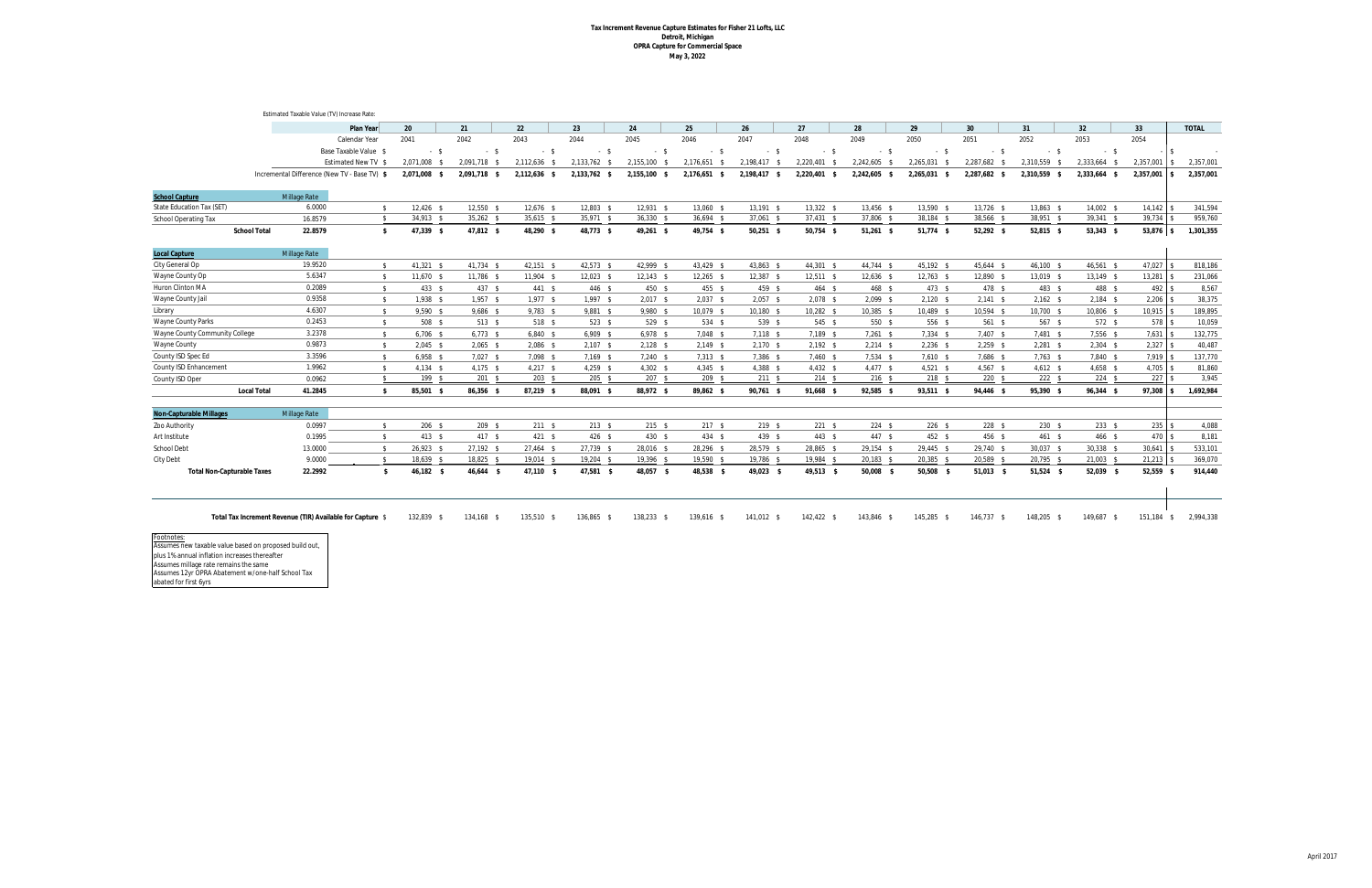#### **Tax Increment Revenue Capture Estimates for Fisher 21 Lofts, LLC Detroit, Michigan NEZ Capture - Residential Portion May 3, 2022**

|                                                                            | Estimated Taxable Value (TV) Increase Rate: 1.00% |                       |                          |           |                    | <b>NEZ Abatement Period</b> |                                              |                            |               |               |                             |                 |            |                        |                 |                             |               |               | Phase out period |               |            |
|----------------------------------------------------------------------------|---------------------------------------------------|-----------------------|--------------------------|-----------|--------------------|-----------------------------|----------------------------------------------|----------------------------|---------------|---------------|-----------------------------|-----------------|------------|------------------------|-----------------|-----------------------------|---------------|---------------|------------------|---------------|------------|
|                                                                            |                                                   | Plan Year             |                          |           | $\mathbf{R}$       | $\mathbf{A}$                | $-5$                                         | $-6$                       |               |               |                             | 10 <sup>°</sup> | $-11$      | 12                     | 13 <sup>°</sup> | 14                          | 15            | $-16$         | $-17$            | 18            | 19         |
|                                                                            |                                                   | Calendar Year         | 2022                     | 2023      | 2024               | 2025                        | 2026                                         | 2027                       | 2028          | 2029          | 2030                        | 2031            | 2032       | 2033                   | 2034            | 2035                        | 2036          | 2037          | 2038             | 2039          | 2040       |
|                                                                            |                                                   | Base Taxable Value \$ | $-5$                     |           | - \$               | $-S$                        | $-5$<br>$-S$                                 | $-5$                       | - \$          | $-5$          | $-5$                        | $-5$            | $-5$       | $-5$                   | $-5$            | $-5$                        | - \$          | $-5$          | - \$             | - \$          | $\sim$     |
|                                                                            |                                                   | Estimated New TV \$   | $-5$                     | 500,000   | 500.000 \$         | 20,333,800                  | \$ 20,537,138 \$ 20,742,509 \$ 20,949,934 \$ |                            |               |               | 21,159,434 \$ 21,371,028 \$ | 21,584,738 \$   | 21,800,586 | 22,018,592 \$          |                 | 22,238,778 \$ 22,461,165 \$ | 22,685,777 \$ | 22,912,635 \$ | 23,141,761 \$    | 23,373,179 \$ | 23,606,911 |
|                                                                            | Incremental Difference (New TV - Base TV) \$      |                       | $-5$                     | 500,000   | 500,000 \$         |                             | 20,333,800 \$ 20,537,138<br>$\mathbf{s}$     | 20,742,509<br>$\mathbf{s}$ | 20.949.934 \$ | 21,159,434 \$ | 21,371,028 \$               | 21,584,738 \$   | 21,800,586 | 22,018,592             | 22,238,778 \$   | 22,461,165                  | 22,685,777    | 22,912,635    | 23,141,761 \$    | 23,373,179    | 23,606,911 |
|                                                                            |                                                   |                       |                          |           |                    |                             |                                              |                            |               |               |                             |                 |            |                        |                 |                             |               |               |                  |               |            |
| <b>School Capture</b>                                                      | Millage Rate                                      |                       |                          |           |                    |                             |                                              |                            |               |               |                             |                 |            |                        |                 |                             |               |               |                  |               |            |
| <b>State Education Tax (SET)</b>                                           | 6.0000                                            | <b>S</b>              | $-5$                     | $-5$      |                    | $-5$                        | $-5$<br>$-$ \$                               | $-5$                       | $-5$          | $-5$          | $\sim$ \$                   | $-5$            | $-5$       | $-5$                   | $-5$            | $-5$                        | $-5$          | 137,476 \$    | 138,851 \$       | 140,239 \$    | 141,641    |
| <b>School Operating Tax</b>                                                | 16.8579                                           | $\mathsf{s}$          | $-5$                     | $-5$      |                    | $\sim$ \$<br>$-5$           | $-5$                                         | $-5$                       | $-5$          | $-5$          | $-5$                        | $-5$            | $-5$       | $-5$                   | $-5$            | $\sim$ \$                   | $\sim$ \$     | 386,259 \$    | 390,121 \$       | 394,023 \$    | 397,963    |
| <b>School Total</b>                                                        | 22.8579                                           | - \$                  | $-5$                     | $-5$      |                    | $-5$                        | $\sim$ \$<br>$-5$                            | $\sim$ \$                  | $\sim$ \$     | $-5$          | $\sim$ \$                   | $-5$            | $-5$       | $-5$                   | $\sim$ \$       | $-5$                        | - \$          | 523,735 \$    | 528,972 \$       | 534,262 \$    | 539,604    |
|                                                                            |                                                   |                       |                          |           |                    |                             |                                              |                            |               |               |                             |                 |            |                        |                 |                             |               |               |                  |               |            |
| Local Capture                                                              | Millage Rate                                      |                       |                          |           |                    |                             |                                              |                            |               |               |                             |                 |            |                        |                 |                             |               |               |                  |               |            |
| City General Op                                                            | 19.9520                                           | $\mathsf{s}$          | $-5$                     | $-5$      |                    | $-5$                        | $-5$<br>$-5$                                 | $-5$                       | $\sim$ \$     | $-5$          | $-5$                        | $-5$            | $-5$       | $-5$                   | $-5$            | $-5$                        | $-5$          | 285,721 \$    | 346,293 \$       | 408,049 \$    | 471,005    |
| Wayne County Op                                                            | 5.6347                                            | \$                    | $-5$                     | $-5$      |                    | $-5$                        | $-5$<br>$-5$                                 | $-5$                       | $-5$          | $-5$          | $-5$                        | $-5$            | $-5$       | $-5$                   | $-5$            | $\sim$ \$                   | - \$          | 80,691 \$     | 97,798 \$        | 115,238 \$    | 133,018    |
| <b>Huron Clinton MA</b>                                                    | 0.2089                                            | \$                    | $-5$                     | $\sim$ \$ |                    | $-5$                        | $-5$<br>$\sim$ \$                            | $-5$                       | $-5$          | $-5$          | $-5$                        | $-5$            | $-5$       | $-5$                   | $-5$            | $-5$                        | - \$          | $4,786$ \$    | $4,834$ \$       | $4,883$ \$    | 4,931      |
| Wayne County Jail                                                          | 0.9358                                            | - S                   | $-5$                     | $-5$      |                    | $-5$                        | $-5$<br>$-5$                                 | $-5$                       | $-5$          | $-5$          | $-5$                        | $-5$            | $-5$       | $-5$                   | $-5$            | $-5$                        | - \$          | $21,442$ \$   | 21,656 \$        | 21,873 \$     | 22,091     |
| Library                                                                    | 4.6307                                            | $\mathbf{\hat{s}}$    | $-5$                     | $-5$      |                    | $-5$                        | $-5$<br>$-$ \$                               | $\sim$ \$                  | $-5$          | $-5$          | $\sim$ \$                   | $-5$            | $-5$       | $-5$                   | $-5$            | $-5$                        | $\sim$ \$     | 106,102 \$    | $107,163$ \$     | 108,234 \$    | 109,317    |
| <b>Wayne County Parks</b>                                                  | 0.2453                                            | - S                   | $-5$                     | $-5$      |                    | $-5$                        | $-5$<br>$-5$                                 | - \$                       | $-5$          | $-5$          | $\sim$ \$                   | $-5$            | $-5$       | $-5$                   | $-5$            | $\sim$ \$                   | $\sim$ \$     | $5,620$ \$    | $5,677$ \$       | $5,733$ \$    | 5,791      |
| Wayne County Community College                                             | 3.2378                                            | - \$                  | $-5$                     |           | $-5$               | $-5$                        | $-5$<br>$-5$                                 | $-5$                       | $-5$          | $-5$          | $-5$                        | $-5$            | $-5$       | $-5$                   | $-5$            | $\sim$ \$                   | $\sim$ \$     | 74,187 \$     | 74,928 \$        | 75,678 \$     | 76,434     |
| <b>Wayne County</b>                                                        | 0.9873                                            | \$                    | $-5$                     | $-5$      |                    | $-5$                        | $-5$<br>$-5$                                 | $-5$                       | $-5$          | $-5$          | $-5$                        | $-5$            | $-5$       | $-5$                   | $-5$            | $-5$                        | - \$          | $22,622$ \$   | 22,848 \$        | 23,076 \$     | 23,307     |
| County ISD Spec Ed                                                         | 3.3596                                            | - S                   | $\sim$ \$                | $-5$      |                    | $-5$                        | $-5$<br>$\sim$ \$                            | $-$ \$                     | $-5$          | $-5$          | $\sim$ \$                   | $-5$            | $-5$       | $\sim$ \$              | $\sim$ \$       | $\sim$ \$                   | $\sim$ \$     | 76,977 \$     | 77,747 \$        | 78,525 \$     | 79,310     |
| <b>County ISD Enhancement</b>                                              | 1.9962                                            | - \$                  | $\sim$ \$                | $-5$      |                    | $-5$                        | $-5$<br>$\sim$ \$                            | $-5$                       | $-5$          | $-5$          | $\sim$ \$                   | $-5$            | $-5$       | $\sim$ \$              | $-5$            | $\sim$ \$                   | $\sim$ \$     | 45,738 \$     | 46,196 \$        | 46,658 \$     | 47,124     |
| County ISD Oper                                                            | 0.0962                                            |                       | $-5$                     | $-5$      |                    | $\sim$ \$<br>$\sim$ \$      | $-5$                                         | $-5$                       | $-5$          | $-5$          | $\sim$ \$                   | $-5$            | $-5$       | $-$ \$                 | $-5$            | $\sim$ \$                   | - \$          | $2,204$ \$    | $2,226$ \$       | $2,248$ \$    | 2,271      |
| <b>Local Total</b>                                                         | 41.2845                                           | -\$                   | $\sim$ \$                | $\sim$ \$ |                    | $-5$                        | $\sim$ \$<br>$\sim$ \$                       | $-5$                       | $-5$          | $-5$          | $\sim$ \$                   | $-5$            | $\sim$ \$  | $-5$                   | $-$ \$          | $-5$                        | $\sim$ \$     | 726,090 \$    | 807,366 \$       | 890,195 \$    | 974,599    |
|                                                                            |                                                   |                       |                          |           |                    |                             |                                              |                            |               |               |                             |                 |            |                        |                 |                             |               |               |                  |               |            |
| <b>Non-Capturable Millages</b>                                             | <b>Millage Rate</b>                               |                       |                          |           |                    |                             |                                              |                            |               |               |                             |                 |            |                        |                 |                             |               |               |                  |               |            |
| Zoo Authority                                                              | 0.0997                                            |                       | $-5$                     | $-5$      |                    | $-5$<br>$-$ \$              | $-5$                                         | $-5$                       | $-5$          | $-5$          | $-5$                        | $-5$            | $-5$       | $-5$                   | $-5$            | $-5$                        | $\sim$ \$     | $2,284$ \$    | $2,307$ \$       | $2,330$ \$    | 2,354      |
| Art Institute                                                              | 0.1995                                            | s.                    | $-5$                     | $-5$      |                    | $-5$<br>$-5$                | $-5$                                         | $\sim$ \$                  | $-5$          | $-5$          | $-5$                        | $-5$            | $-5$       | $-5$                   | $-5$            | $\sim$ \$                   | - \$          | $4,571$ \$    | $4,617$ \$       | $4,663$ \$    | 4,710      |
| <b>School Debt</b>                                                         | 13.0000                                           |                       | $-5$                     | $-5$      |                    | $-5$                        | $\sim$ \$<br>$-$ S                           | $\sim$ \$                  | $-5$          | $-5$          | $\sim$ S                    | $-5$            | $-5$       | $-5$                   | $\sim$ \$       | $-5$                        | - \$          | 297,864 \$    | 300,843 \$       | 303,851 \$    | 306,890    |
| City Debt                                                                  | 9.0000                                            |                       | $\sim$ \$                | $-$ \$    |                    | $-$ \$                      | $\sim$ \$                                    | $\sim$ \$                  | $\sim$ \$     | $-5$          | $\sim$ \$                   | $-5$            | $-5$       | $\sim$ \$              |                 | $\sim$ \$                   |               | $206,214$ \$  | 208,276 \$       | 210,359 \$    | 212,462    |
| <b>Total Non-Capturable Taxes</b>                                          | 22.2992                                           | $\mathbf{s}$          | <b>Contract Contract</b> | $\sim$    | - \$<br>$\sim$ $-$ |                             | $-5$<br>$\sim$ \$                            | <b>Service</b>             | $\sim$ \$     | $\sim$ \$     | $-5$                        | $-5$            | $\sim$ \$  | $\mathbf{s}$<br>$\sim$ | $\sim$ \$       | $-5$                        |               | 510,933 \$    | 516,043 \$       | 521,203 \$    | 526,415    |
|                                                                            |                                                   |                       |                          |           |                    |                             |                                              |                            |               |               |                             |                 |            |                        |                 |                             |               |               |                  |               |            |
|                                                                            |                                                   |                       |                          |           |                    |                             |                                              |                            |               |               |                             |                 |            |                        |                 |                             |               |               |                  |               |            |
|                                                                            |                                                   |                       |                          |           |                    |                             |                                              |                            |               |               |                             |                 |            |                        |                 |                             |               |               |                  |               |            |
| Total Tax Increment Revenue (TIR) Available for Capture \$<br>$-5$<br>- \$ |                                                   |                       |                          |           | $ \sqrt{5}$        | - \$<br>- \$                | $-5$                                         | $-S$                       | $-5$          | - \$          | $-$ \$                      | $-$ \$          | $-5$       | $- S$                  | $-5$            | - \$                        | 1,249,824 \$  | 1,336,338 \$  | 1,424,456 \$     | 1,514,204     |            |
|                                                                            |                                                   |                       |                          |           |                    |                             |                                              |                            |               |               |                             |                 |            |                        |                 |                             |               |               |                  |               |            |

Footnotes: Assumes new taxable value based on proposed build out, plus 1% annual inflation increases thereafter Assumes millage rate remains the same Assumes 15yr NEZ Abatement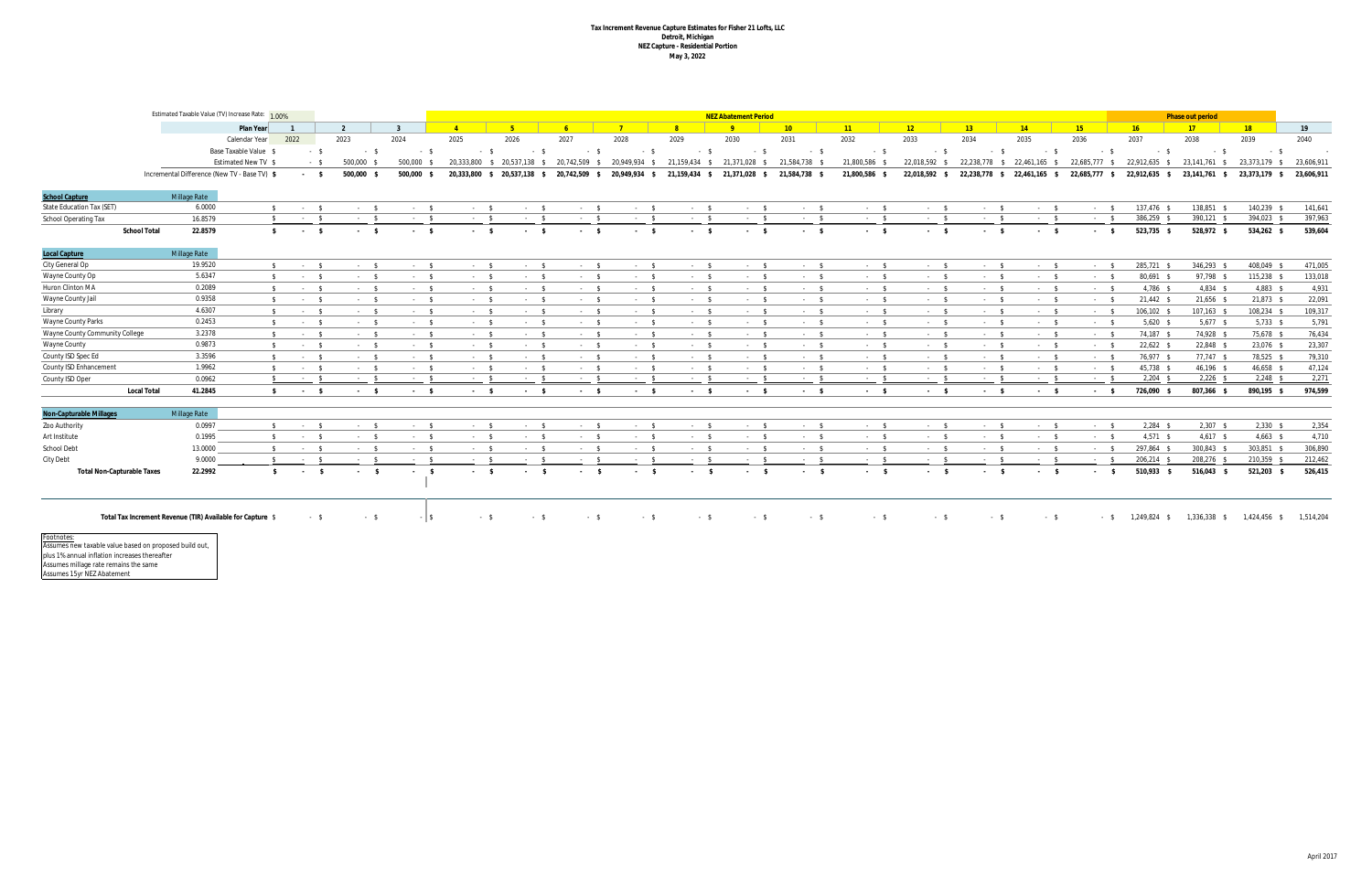#### **Tax Increment Revenue Capture Estimates for Fisher 21 Lofts, LLC Detroit, Michigan NEZ Capture - Residential Portion May 3, 2022**

<u>Footnotes:</u><br>Assumes new taxable value based on proposed build out, plus 1% annual inflation increases thereafter Assumes millage rate remains the same Assumes 15yr NEZ Abatement

|                                       | Estimated Taxable Value (TV) Increase Rate:                |                       |                   |                   |                     |               |               |                   |                    |               |                    |                   |                    |                |               |              |                  |
|---------------------------------------|------------------------------------------------------------|-----------------------|-------------------|-------------------|---------------------|---------------|---------------|-------------------|--------------------|---------------|--------------------|-------------------|--------------------|----------------|---------------|--------------|------------------|
|                                       |                                                            | Plan Year             | 20                | 21                | 22                  | 23            | 24            | 25                | 26                 | 27            | 28                 | 29                | 30                 | 31             | 32            | 33           | <b>TOTAL</b>     |
|                                       |                                                            | Calendar Year         | 2041              | 2042              | 2043                | 2044          | 2045          | 2046              | 2047               | 2048          | 2049               | 2050              | 2051               | 2052           | 2053          | 2054         |                  |
|                                       |                                                            | Base Taxable Value \$ | $-5$              | $-5$              | $-5$                | $-5$          | $-5$          | $-5$              | $-5$               | $-5$          | $-5$               | $-5$              | $-5$               | $-5$           | $-5$          |              |                  |
|                                       |                                                            | Estimated New TV \$   | 23,842,980        | 24,081,409        | 24,322,224          | 24,565,446    | 24,811,100    | 25,059,211        | 25,309,803<br>- \$ | 25,562,901    | 25,818,530<br>- SS | 26,076,716<br>- S | 26,337,483<br>- \$ | 26.600.858     | 26,866,866    | 27,135,535   | 27,135,535       |
|                                       | Incremental Difference (New TV - Base TV) \$               |                       | 23,842,980<br>- S | 24,081,409<br>-S  | 24,322,224 \$       | 24,565,446 \$ | 24,811,100 \$ | 25,059,211 \$     | 25,309,803 \$      | 25,562,901 \$ | 25,818,530 \$      | 26,076,716 \$     | 26,337,483 \$      | 26,600,858 \$  | 26,866,866 \$ | 27,135,535   | 27,135,535       |
| <b>School Capture</b>                 | <b>Millage Rate</b>                                        |                       |                   |                   |                     |               |               |                   |                    |               |                    |                   |                    |                |               |              |                  |
| <b>State Education Tax (SET)</b>      | 6.0000                                                     | - \$                  | 143,058 \$        | 144,488 \$        | 145,933 \$          | 147,393 \$    | 148,867 \$    | 150,355 \$        | 151,859 \$         | 153,377 \$    | 154,911 \$         | 156,460 \$        | 158,025 \$         | 159,605 \$     | 161,201 \$    | 162,813      | 2,696,553        |
| <b>School Operating Tax</b>           | 16.8579                                                    | - \$                  | 401,943 \$        | 405,962 \$        | 410,022 \$          | 414,122 \$    | 418,263 \$    | 422,446 \$        | 426,670 \$         | 430,937 \$    | 435,246 \$         | 439,599 \$        | 443,995 \$         | 448,435 \$     | 452,919 \$    | 457,448      | 7,576,371        |
| <b>School Total</b>                   | 22.8579                                                    | \$                    | 545,000 \$        | 550,450 \$        | 555,955 \$          | 561,515 \$    | 567,130 \$    | 572,801 \$        | 578,529 \$         | 584,314 \$    | 590,157 \$         | 596,059 \$        | 602,020 \$         | 608,040 \$     | 614,120 \$    | $620,261$ \$ | 10,272,924       |
| <b>Local Capture</b>                  | Millage Rate                                               |                       |                   |                   |                     |               |               |                   |                    |               |                    |                   |                    |                |               |              |                  |
| City General Op                       | 19.9520                                                    | \$                    | 475,715 \$        | 480,472 \$        | 485,277 \$          | 490,130 \$    | 495,031 \$    | 499,981 \$        | 504,981 \$         | 510,031 \$    | $515,131$ \$       | 520.283 \$        | 525,485 \$         | 530,740 \$     | 536,048 \$    | 541.408      | 8,621,782        |
| Wayne County Op                       | 5.6347                                                     | \$                    | 134,348 \$        | 135,692 \$        | 137,048 \$          | 138,419 \$    | 139,803 \$    | 141,201 \$        | 142,613 \$         | 144,039 \$    | 145,480 \$         | 146,934 \$        | 148,404 \$         | 149,888 \$     | 151,387 \$    | 152,901      | 2,434,902        |
| <b>Huron Clinton MA</b>               | 0.2089                                                     | \$                    | $4,981$ \$        | $5,031$ \$        | $5,081$ \$          | $5,132$ \$    | $5,183$ \$    | $5,235$ \$        | $5,287$ \$         | $5,340$ \$    | $5,393$ \$         | $5,447$ \$        | $5,502$ \$         | $5,557$ \$     | $5,612$ \$    | 5,669        | 93,885           |
| Wayne County Jail                     | 0.9358                                                     | \$                    | 22,312 \$         | 22,535 \$         | $22,761$ \$         | 22,988 \$     | 23,218 \$     | 23,450 \$         | 23,685 \$          | 23,922 \$     | $24,161$ \$        | 24,403 \$         | 24,647 \$          | 24,893 \$      | $25,142$ \$   | 25,393       | 420,572          |
| Library                               | 4.6307                                                     | \$                    | 110,410 \$        | 111,514 \$        | 112,629 \$          | 113,755 \$    | 114,893 \$    | 116,042 \$        | 117,202 \$         | 118,374 \$    | 119,558 \$         | 120,753 \$        | 121,961 \$         | 123,181 \$     | 124,412 \$    | 125,657      | 2,081,155        |
| <b>Wayne County Parks</b>             | 0.2453                                                     | \$                    | $5,849$ \$        | $5,907$ \$        | $5,966$ \$          | $6,026$ \$    | $6,086$ \$    | $6,147$ \$        | $6,208$ \$         | $6,271$ \$    | $6,333$ \$         | $6,397$ \$        | $6,461$ \$         | $6,525$ \$     | $6,590$ \$    | 6,656        | 110,244          |
| <b>Wayne County Community College</b> | 3.2378                                                     | \$                    | 77,199 \$         | 77,971 \$         | 78,750 \$           | 79,538 \$     | 80,333 \$     | $81,137$ \$       | 81,948 \$          | 82,768 \$     | 83,595 \$          | 84,431 \$         | 85,276 \$          | 86,128 \$      | 86,990 \$     | 87,859       | 1,455,150        |
| <b>Wayne County</b>                   | 0.9873                                                     | \$                    | 23,540 \$         | 23,776 \$         | 24,013 \$           | 24,253 \$     | 24,496 \$     | 24,741 \$         | 24,988 \$          | 25,238 \$     | 25,491 \$          | $25,746$ \$       | $26,003$ \$        | $26,263$ \$    | $26,526$ \$   | 26,791       | 443,718          |
| <b>County ISD Spec Ed</b>             | 3.3596                                                     | \$                    | 80,103 \$         | 80,904 \$         | 81,713 \$           | 82,530 \$     | 83,355 \$     | 84,189 \$         | 85,031 \$          | 85,881 \$     | 86,740 \$          | 87,607 \$         | 88,483 \$          | 89,368 \$      | 90,262 \$     | 91,165       | 1,509,890        |
| <b>County ISD Enhancement</b>         | 1.9962                                                     | \$                    | 47,595 \$         | 48,071 \$         | 48,552 \$           | 49.038 \$     | 49,528 \$     | $50.023$ \$       | $50,523$ \$        | 51,029 \$     | 51,539 \$          | 52,054 \$         | 52,575 \$          | $53,101$ \$    | 53,632 \$     | 54,168       | 897,143          |
| County ISD Oper                       | 0.0962                                                     | $\mathbf{\hat{S}}$    | $2,294$ \$        | $2,317$ \$        | $2,340$ \$          | $2,363$ \$    | $2,387$ \$    | $2,411$ \$        | $2,435$ \$         | $2,459$ \$    | $2,484$ \$         | $2,509$ \$        | $2,534$ \$         | $2,559$ \$     | $2,585$ \$    | 2,610        | 43,235           |
| <b>Local Total</b>                    | 41.2845                                                    | -S                    | 984,345 \$        | 994,189 \$        | $1,004,131$ \$      | 1,014,172 \$  | 1,024,314 \$  | 1,034,557 \$      | 1,044,903 \$       | 1,055,352 \$  | 1,065,905 \$       | 1,076,564 \$      | 1,087,330 \$       | 1,098,203 \$   | 1,109,185 \$  | 1,120,277    | 18,111,676       |
| <b>Non-Capturable Millages</b>        | Millage Rate                                               |                       |                   |                   |                     |               |               |                   |                    |               |                    |                   |                    |                |               |              |                  |
| Zoo Authority                         | 0.0997                                                     | \$                    | $2,377$ \$        | $2,401$ \$        | $2,425$ \$          | $2,449$ \$    | $2,474$ \$    | $2,498$ \$        | $2,523$ \$         | $2,549$ \$    | $2,574$ \$         | $2,600$ \$        | $2,626$ \$         | $2,652$ \$     | $2,679$ \$    | 2,705        | 44,808           |
| Art Institute                         | 0.1995                                                     | \$                    | $4,757$ \$        | $4,804$ \$        | $4,852$ \$          | $4,901$ \$    | $4,950$ \$    | 4,999 \$          | $5,049$ \$         | $5,100$ \$    | $5,151$ \$         | $5,202$ \$        | $5,254$ \$         | $5,307$ \$     | $5,360$ \$    | 5,414        | 89,660           |
| <b>School Debt</b>                    | 13.0000                                                    | \$                    | 309,959 \$        | 313,058 \$        | 316,189 \$          | 319,351 \$    | 322,544 \$    | 325,770 \$        | 329,027 \$         | 332,318 \$    | 335,641 \$         | 338,997 \$        | 342,387 \$         | 345,811 \$     | 349,269 \$    | 352,762      | 5,842,532        |
| <b>City Debt</b>                      | 9.0000                                                     |                       | 214,587           | 216,733           | 218,900             | 221,089       | 223,300       | 225,533           | 227,788            | 230,066       | 232,367            | 234,690           | 237,037            | 239,408        | 241,802 \$    | 244,220      | 4,044,830        |
| <b>Total Non-Capturable Taxes</b>     | 22.2992                                                    | - \$                  | 531.679 \$        | 536,996<br>S.     | 542,366             | 547,790 \$    | 553,268       | 558,800<br>- \$   | 564,388            | 570,032 \$    | 575.733 \$         | 581.490<br>- \$   | 587.305<br>- \$    | 593.178 \$     | 599.110 \$    | $605,101$ \$ | 10,021,830       |
|                                       |                                                            |                       |                   |                   |                     |               |               |                   |                    |               |                    |                   |                    |                |               |              |                  |
|                                       | Total Tax Increment Revenue (TIR) Available for Capture \$ |                       | 1.529.346 \$      | 1.544.639<br>- \$ | 1.560.086<br>$\sim$ | 1.575.687 \$  | 1.591.444 \$  | 1.607.358<br>- \$ | $1.623.432$ \$     | 1,639,666 \$  | 1.656.063<br>S.    | 1.672.623<br>- \$ | 1.689,349 \$       | $1.706.243$ \$ | 1.723.305 \$  | 1.740.538    | 28.384.601<br>\$ |

| iool Debt                         | 13.0000 | 309.959 | 313.058 | 316.189 | 319.351 | 322,544 | 325.770 | 329,027 | 332,318 | 335,641 | 338,997 | 342,387 \$ |
|-----------------------------------|---------|---------|---------|---------|---------|---------|---------|---------|---------|---------|---------|------------|
| v Debt                            | 9.0000  | 214.587 | 216.733 | 218.900 | 221.089 | 223,300 | 225,533 | 227.788 | 230,066 | 232,367 | 234.690 | 237,037    |
| <b>Total Non-Capturable Taxes</b> | 22.2992 | 531.679 | 536.996 | 542.366 | 547,790 | 553,268 | 558,800 | 564,388 | 570,032 | 575,733 | 581,490 | 587,305 \$ |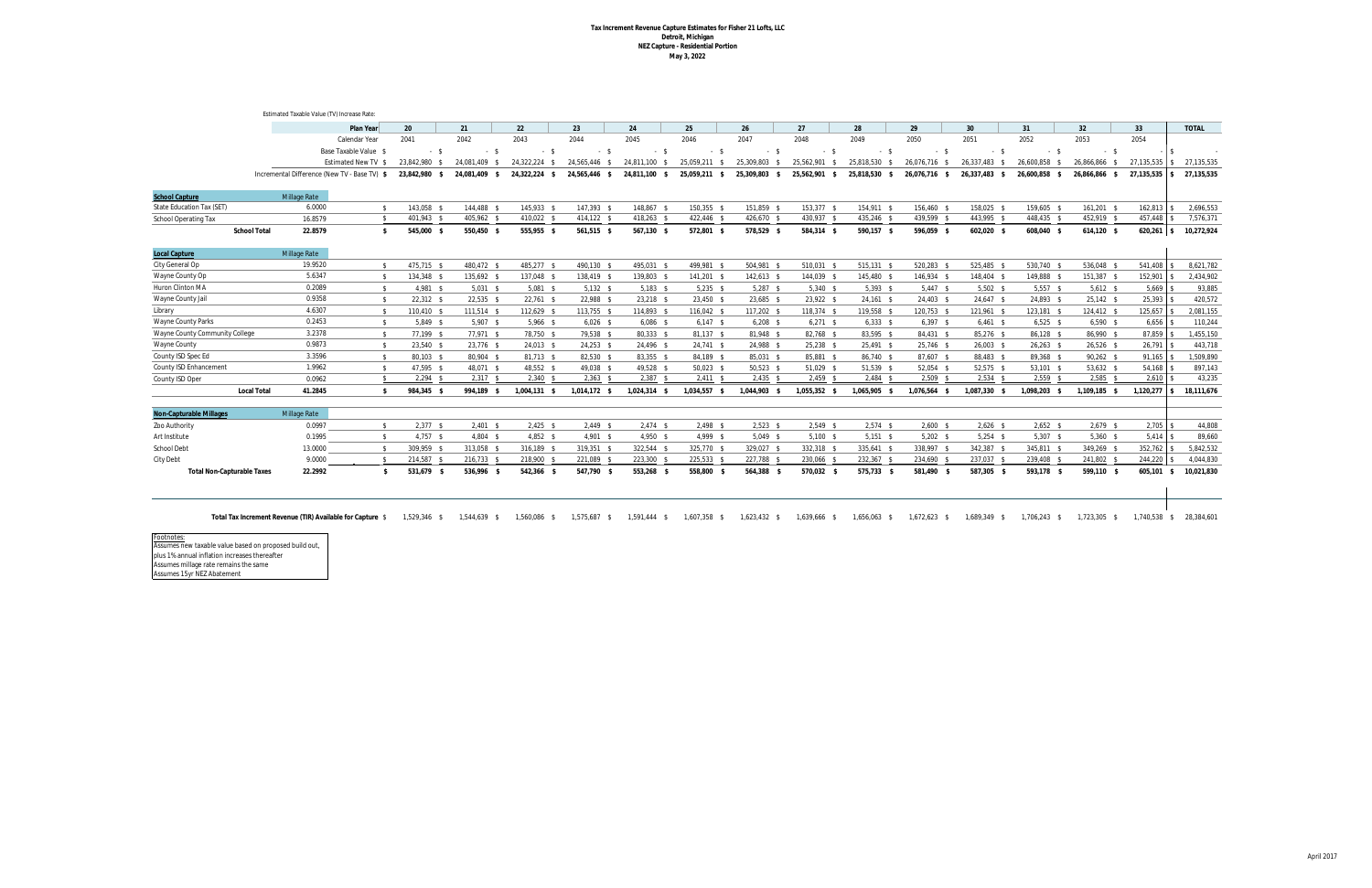#### **Tax Increment Revenue Capture Estimates for Fisher 21 Lofts, LLC Detroit, Michigan Combined Commercial and Residential Capture May 3, 2022**

|                                   |                     |                                                            |              |                 |                |                      |                        |                                |            |                                                         |                         |                | 15yr NEZ on Residential     |                 |               |               |                        |                             |                |               | <b>NEZ Phase Out</b>                                    |              |               |
|-----------------------------------|---------------------|------------------------------------------------------------|--------------|-----------------|----------------|----------------------|------------------------|--------------------------------|------------|---------------------------------------------------------|-------------------------|----------------|-----------------------------|-----------------|---------------|---------------|------------------------|-----------------------------|----------------|---------------|---------------------------------------------------------|--------------|---------------|
|                                   |                     | Estimated Taxable Value (TV) Increase Rate: 1.00%          |              |                 |                |                      |                        |                                |            |                                                         |                         |                | 12yr OPRA on Commercial     |                 |               |               |                        |                             |                |               |                                                         |              |               |
|                                   |                     | Plan Year                                                  |              | $\overline{1}$  | $\overline{2}$ |                      |                        |                                | $-5$       | 6 <sup>6</sup>                                          |                         | $\overline{R}$ |                             | 10 <sup>1</sup> | 11            | 12            | $-13$                  | 14                          | 15             | 16            | 17 <sup>2</sup>                                         | 18           | 19            |
|                                   |                     | Calendar Year                                              |              | 2022            | 2023           |                      | 2024                   | 2025                           | 2026       | 2027                                                    | 2028                    | 2029           | 2030                        | 2031            | 2032          | 2033          | 2034                   | 2035                        | 2036           | 2037          | 2038                                                    | 2039         | 2040          |
|                                   |                     | Base Taxable Value \$                                      |              | $-5$            |                | $-$ \$               | $-$ \$                 | $-$ \$                         | $-$ \$     | $-5$                                                    | $-$ \$                  | $-5$           | $-5$                        | $-5$            | $-5$          | $-5$          | $-$ \$                 | $-$ \$                      | $-5$           | $-5$          | $-5$                                                    | $-$ \$       | $\sim$ $\sim$ |
|                                   |                     | <b>Estimated New TV \$</b>                                 |              | - \$            |                | - \$                 | $-5$                   | 22,100,000                     |            | \$ 22,321,000 \$ 22,544,210 \$ 22,769,652 \$            |                         | 22,997,349 \$  | 23,227,322 \$               | 23,459,595 \$   | 23,694,191 \$ | 23,931,133 \$ |                        | 24,170,445 \$ 24,412,149 \$ | 24,656,270 \$  | 24,902,833 \$ | 25,151,861<br>s.                                        | 25,403,380   | 25,657,414    |
|                                   |                     | Incremental Difference (New TV - Base TV) \$               |              | $-$ \$          |                | $^{\circ}$<br>$\sim$ | $-5$                   |                                |            | 22,100,000 \$ 22,321,000 \$ 22,544,210 \$ 22,769,652 \$ |                         |                | 22,997,349 \$ 23,227,322 \$ | 23,459,595 \$   | 23,694,191 \$ | 23,931,133 \$ |                        | 24,170,445 \$ 24,412,149 \$ |                |               | 24,656,270 \$ 24,902,833 \$ 25,151,861 \$ 25,403,380 \$ |              | 25,657,414    |
| <b>School Capture</b>             |                     | <b>Millage Rate</b>                                        |              |                 |                |                      |                        |                                |            |                                                         |                         |                |                             |                 |               |               |                        |                             |                |               |                                                         |              |               |
| State Education Tax (SET)         |                     | 6.0000                                                     | \$           | $-5$            |                | $-5$                 | $-5$                   | $5,299$ \$                     | $5,352$ \$ | $5,405$ \$                                              | $5,459$ \$              | $5,514$ \$     | $11,138$ \$                 | $11,249$ \$     | $11,362$ \$   | $11,475$ \$   | 11,590 \$              | 11,706 \$                   | $11,823$ \$    | 149,417 \$    | 150,911 \$                                              | 152,420 \$   | 153,944       |
| <b>School Operating Tax</b>       |                     | 16.8579                                                    | - \$         | $-5$            |                | $\sim$ \$            | $-5$                   | 14,887 \$                      | 15,036 \$  | $15,186$ \$                                             | $15,338$ \$             | 15,492 \$      | $31,293$ \$                 | $31,606$ \$     | $31,922$ \$   | $32,241$ \$   | $32,564$ \$            | 32,889 \$                   | $33,218$ \$    | 419,809 \$    | 424,008 \$                                              | 428,248 \$   | 432,530       |
|                                   | <b>School Total</b> | 22.8579                                                    | s.           | $-5$            |                | $-5$                 | $-5$                   | 20,186 \$                      | 20,388 \$  | 20,592 \$                                               | 20,797 \$               | 21,005 \$      | $42,431$ \$                 | 42,855 \$       | 43,284 \$     | 43,717 \$     | 44,154 \$              | 44,595 \$                   | 45,041 \$      | 569,226 \$    | 574,919 \$                                              | 580,668 \$   | 586,475       |
| <b>Local Capture</b>              |                     | <b>Millage Rate</b>                                        |              |                 |                |                      |                        |                                |            |                                                         |                         |                |                             |                 |               |               |                        |                             |                |               |                                                         |              |               |
| City General Op                   |                     | 19.9520                                                    | s.           | $-5$            |                | $-5$                 | $-5$                   | $-5$                           | $-5$       | $-5$                                                    | $-5$                    | $-5$           | $-5$                        | $-5$            | $-5$          | $-5$          | $-5$                   | $-5$                        | 39,315 \$      | 325,429 \$    | 386.399 \$                                              | 448,556 \$   | 511,917       |
| Wayne County Op                   |                     | 5.6347                                                     | - S          | $-5$            |                | $-5$                 | $-5$                   | $-5$                           | $-5$       | $-5$                                                    | $-5$                    | $-5$           | $-5$                        | $-5$            | $-5$          | $-5$          | $-5$                   | - \$                        | $11,103$ \$    | 91,905 \$     | $109,124$ \$                                            | 126,678 \$   | 144,572       |
| <b>Huron Clinton MA</b>           |                     | 0.2089                                                     | - S          | $-5$            |                | $-5$                 | $-5$                   | $-5$                           | $-5$       | $-5$                                                    | $-5$                    | $-5$           | $-5$                        | $-5$            | $-5$          | $-5$          | $-5$                   | - \$                        | $412 \quad$ \$ | $5,202$ \$    | $5,254$ \$                                              | $5,307$ \$   | 5,360         |
| Wayne County Jail                 |                     | 0.9358                                                     | S.           | $-5$            |                | $-5$                 | $-5$                   | $-5$                           | $-5$       | $-5$                                                    | $-5$                    | $-5$           | $-5$                        | $-5$            | $-5$          | $-5$          | $-5$                   | $-5$                        | $1.844$ \$     | 23.304 \$     | 23,537 \$                                               | 23,772 \$    | 24,010        |
| Library                           |                     | 4.6307                                                     | S.           | $-5$            |                | $-5$                 | $-5$                   | $-5$                           | $\sim$ \$  | $-5$                                                    | $\sim$ \$               | $-5$           | $-5$                        | $-5$            | $-5$          | $-5$          | $-5$                   | $-5$                        | $9,125$ \$     | 115,318 \$    | $116,471$ \$                                            | 117,635 \$   | 118,812       |
| <b>Wayne County Parks</b>         |                     | 0.2453                                                     | $\mathsf{s}$ | $-5$            |                | $-5$                 | $-5$                   | $-5$                           | $-5$       | $-5$                                                    | $-5$                    | $-5$           | $-5$                        | $-5$            | $-5$          | $-5$          | $-5$                   | $-5$                        | 483 \$         | $6,109$ \$    | $6,170$ \$                                              | $6,231$ \$   | 6,294         |
| Wayne County Community College    |                     | 3.2378                                                     | S.           | $-5$            |                | $-5$                 | $-5$                   | $-5$                           | $\sim$ \$  | $-5$                                                    | $\sim$ \$               | $-5$           | $-5$                        | $-5$            | $-5$          | $-5$          | $-5$                   | $-5$                        | $6,380$ \$     | 80,630 \$     | 81,437 \$                                               | $82,251$ \$  | 83,074        |
| <b>Wayne County</b>               |                     | 0.9873                                                     | $\mathbf{s}$ | $-5$            |                | $-5$                 | $-5$                   | $\sim$ \$                      | $\sim$ \$  | $-5$                                                    | $\sim$ \$               | $-5$           | $-5$                        | $-5$            | $-5$          | $-5$          | $-5$                   | $-5$                        | $1,945$ \$     | 24,587 \$     | 24,832 \$                                               | 25,081 \$    | 25,332        |
| County ISD Spec Ed                |                     | 3.3596                                                     | S.           | $-5$            |                | $-5$                 | $-5$                   | $-5$                           | $-5$       | $-5$                                                    | $-5$                    | $-5$           | $-5$                        | $-5$            | $-5$          | $-5$          | $-5$                   | $-5$                        | $6.620$ \$     | 83,664 \$     | 84,500 \$                                               | 85.345 \$    | 86,199        |
| County ISD Enhancement            |                     | 1.9962                                                     | $\mathbf{s}$ | $-5$            |                | $-5$                 | $-5$                   | $\sim$ \$                      | $\sim$ \$  | $-5$                                                    | $-5$                    | $-5$           | $\sim$ \$                   | $-5$            | $-5$          | $-5$          | $\sim$ \$              | $-5$                        | $3,933$ \$     | 49,711 \$     | $50,208$ \$                                             | 50,710 \$    | 51,217        |
| County ISD Oper                   |                     | 0.0962                                                     |              | $-$ \$          |                | $-5$                 | $-5$                   | $-$ \$                         | $-5$       | $-5$                                                    | $\sim$ \$               | $-5$           | $-$ \$                      | $-5$            | $-5$          | $-5$          | $\sim$ \$              | $-5$                        | 190 \$         | $2,396$ \$    | $2,420$ \$                                              | $2,444$ \$   | 2,468         |
|                                   | <b>Local Total</b>  | 41.2845                                                    | $\mathbf{s}$ | $-5$            |                | $-5$                 | $-5$                   | $-5$                           | $-5$       | $-5$                                                    | $-5$                    | $-5$           | $-5$                        | $-5$            | $-5$          | $-5$          | $-5$                   | $-5$                        | 81,351 \$      | 808,254 \$    | 890,352 \$                                              | 974,011 \$   | 1,059,254     |
| <b>Non-Capturable Millages</b>    |                     | <b>Millage Rate</b>                                        |              |                 |                |                      |                        |                                |            |                                                         |                         |                |                             |                 |               |               |                        |                             |                |               |                                                         |              |               |
| Zoo Authority                     |                     | 0.0997                                                     | S.           | $\sim$ \$       |                | $-5$                 | $-5$                   | $\sim$ \$                      | $\sim$ \$  | $-5$                                                    | $-5$                    | $-5$           | $-5$                        | $\sim$ \$       | $-5$          | $-5$          | $-5$                   | $\sim$ \$                   | $196$ \$       | $2,483$ \$    | $2,508$ \$                                              | $2,533$ \$   | 2,558         |
| Art Institute                     |                     | 0.1995                                                     | $\mathsf{s}$ | $-5$            |                | $-5$                 | $-5$                   | $-5$                           | $-5$       | $-5$                                                    | $-5$                    | $-5$           | $-5$                        | $-5$            | $-5$          | $-$ \$        | $-5$                   | $\sim$ \$                   | 393S           | $4,968$ \$    | $5,018$ \$                                              | $5,068$ \$   | 5,119         |
| <b>School Debt</b>                |                     | 13.0000                                                    | S.           | $-5$            |                | $-5$                 | $-5$                   | $\sim$ \$                      | $-5$       | $-5$                                                    | $-5$                    | $-5$           | $-5$                        | $-5$            | $-5$          | $-5$          | $\sim$ \$              | $-5$                        | $25,616$ \$    | 323,737 \$    | 326,974 \$                                              | 330,244 \$   | 333,546       |
| City Debt                         |                     | 9.0000                                                     |              |                 |                |                      |                        |                                |            |                                                         |                         |                |                             | - \$            | $-5$          |               |                        | $\sim$ \$                   | $17,734$ \$    | 224,125 \$    | 226,367 \$                                              | 228,630 \$   | 230,917       |
| <b>Total Non-Capturable Taxes</b> |                     | 22.2992                                                    | - S          | $\sim 10^{-11}$ |                | $\sim$ s             | - \$<br>$\sim 10^{-1}$ | $\mathbf{s}$<br><b>Service</b> | - \$       | $\sim 10^{-11}$                                         | - \$<br><b>Contract</b> | $-5$           | $-5$                        | $\sim 100$      | $-5$          | - S<br>$\sim$ | - \$<br><b>Service</b> | $-5$                        | 43,940 \$      | 555,313 \$    | 560,866 \$                                              | 566,475 \$   | 572,140       |
|                                   |                     | Total Tax Increment Revenue (TIR) Available for Capture \$ |              | $-S$            |                | $-5$                 | $-15$                  | 20,186 \$                      | 20,388 \$  | 20,592 \$                                               | 20,797 \$               | $21,005$ \$    | $42,431$ \$                 | 42,855 \$       | 43,284 \$     | 43,717 \$     | 44,154 \$              | 44,595 \$                   | 126,392 \$     | 1,377,480 \$  | 1,465,270 \$                                            | 1,554,678 \$ | 1,645,728     |

Footnotes: Assumes new taxable value based on proposed build out, plus 1% annual inflation increases thereafter Assumes millage rate remains the same Assumes 12yr OPRA on Commercial with 1/2 School Tax Abatement and 15yr NEZ on Residential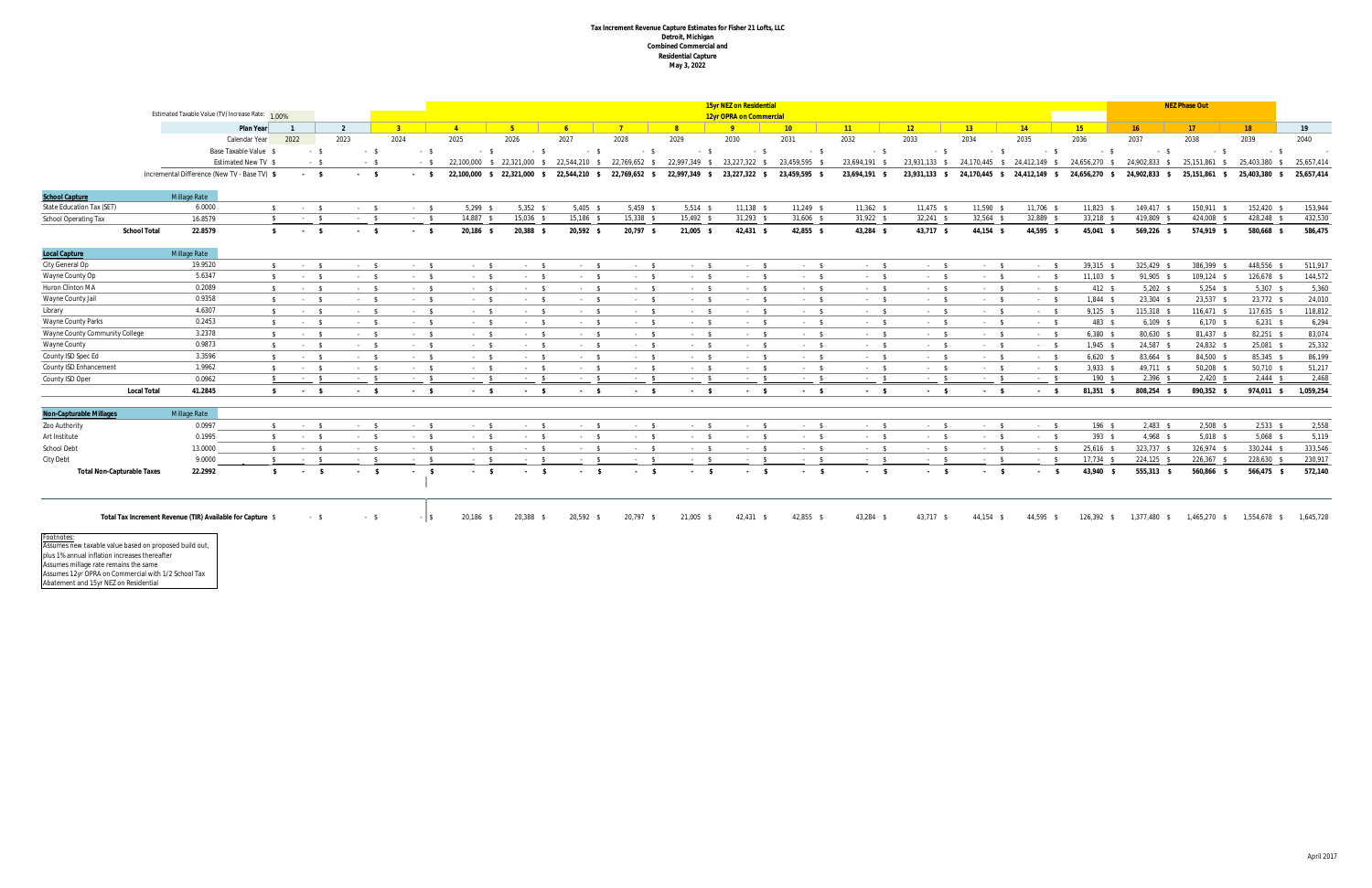#### **Tax Increment Revenue Capture Estimates for Fisher 21 Lofts, LLC Detroit, Michigan Combined Commercial and Residential Capture May 3, 2022**

<u>Footnotes:</u><br>Assumes new taxable value based on proposed build out, plus 1% annual inflation increases thereafter Assumes millage rate remains the same Assumes 12yr OPRA on Commercial with 1/2 School Tax Abatement and 15yr NEZ on Residential

|                                       |                                   | Estimated Taxable Value (TV) Increase Rate: |                                                            |              |                         |                   |                   |               |               |               |                   |                   |                   |                    |               |                   |                 |              |
|---------------------------------------|-----------------------------------|---------------------------------------------|------------------------------------------------------------|--------------|-------------------------|-------------------|-------------------|---------------|---------------|---------------|-------------------|-------------------|-------------------|--------------------|---------------|-------------------|-----------------|--------------|
|                                       |                                   |                                             | <b>Plan Year</b>                                           | 20           | 21                      | 22                | 23                | 24            | 25            | 26            | 27                | 28                | 29                | 30 <sup>°</sup>    | 31            | 32                | 33              | <b>TOTAL</b> |
|                                       |                                   |                                             | Calendar Year                                              | 2041         | 2042                    | 2043              | 2044              | 2045          | 2046          | 2047          | 2048              | 2049              | 2050              | 2051               | 2052          | 2053              | 2054            |              |
|                                       |                                   |                                             | Base Taxable Value \$                                      | $-5$         | $-5$                    | $-5$              | $-5$              | $-5$          | $-5$          | $-5$          | $-5$              | $-5$              | $-5$              | $-5$               | $-5$          | $-5$              |                 |              |
|                                       |                                   |                                             | Estimated New TV \$                                        | 25,913,988   | 26,173,128              | 26,434,859        | 26,699,208        | 26,966,200    | 27,235,862    | 27,508,221 \$ | 27,783,303        | 28,061,136<br>- S | 28,341,747        | 28,625,165<br>- \$ | 28,911,416 \$ | 29,200,530<br>- S | 29,492,536      | 29,492,536   |
|                                       |                                   |                                             | Incremental Difference (New TV - Base TV) \$               | 25,913,988   | 26,173,128<br>S.<br>-S  | 26,434,859<br>- S | 26,699,208<br>- S | 26,966,200 \$ | 27,235,862 \$ | 27,508,221 \$ | 27,783,303 \$     | 28,061,136 \$     | 28,341,747 \$     | 28,625,165 \$      | 28,911,416 \$ | 29,200,530 \$     | 29,492,536      | 29,492,536   |
|                                       |                                   |                                             |                                                            |              |                         |                   |                   |               |               |               |                   |                   |                   |                    |               |                   |                 |              |
| <b>School Capture</b>                 |                                   | <b>Millage Rate</b>                         |                                                            |              |                         |                   |                   |               |               |               |                   |                   |                   |                    |               |                   |                 |              |
| State Education Tax (SET)             |                                   | 6.0000                                      | \$                                                         | 155,484 \$   | 157,039 \$              | 158,609 \$        | 160,195 \$        | 161,797 \$    | $163,415$ \$  | 165,049 \$    | 166,700 \$        | 168,367 \$        | 170,050 \$        | $171,751$ \$       | 173,468 \$    | 175,203 \$        | 176,955         | 3,038,148    |
| <b>School Operating Tax</b>           |                                   | 16.8579                                     | - \$                                                       | 436,855 \$   | 441.224 \$              | 445,636 \$        | 450.093 \$        | 454,594 \$    | 459,139 \$    | 463,731 \$    | 468.368 \$        | 473,052 \$        | 477.782 \$        | 482,560 \$         | 487,386 \$    | 492,260 \$        | 497,182         | 8,536,131    |
|                                       | <b>School Total</b>               | 22.8579                                     | -S                                                         | 592,339 \$   | 598,263 \$              | 604,245 \$        | 610,288 \$        | 616,391 \$    | 622,555 \$    | 628,780 \$    | 635,068 \$        | 641,419 \$        | 647,833 \$        | 654,311 \$         | 660,854 \$    | 667,463 \$        | $674,137$ \$    | 11,574,279   |
| <b>Local Capture</b>                  |                                   | Millage Rate                                |                                                            |              |                         |                   |                   |               |               |               |                   |                   |                   |                    |               |                   |                 |              |
| City General Op                       |                                   | 19.9520                                     | - \$                                                       | 517,036 \$   | 522,206 \$              | 527,428 \$        | 532,703 \$        | 538,030 \$    | 543,410 \$    | 548,844 \$    | 554,332 \$        | 559,876 \$        | 565,475 \$        | 571.129 \$         | 576,841 \$    | 582,609 \$        | 588,435         | 9,439,969    |
| Wayne County Op                       |                                   | 5.6347                                      | \$                                                         | 146,018 \$   | 147,478 \$              | 148,953 \$        | 150,442 \$        | 151,946 \$    | 153,466 \$    | 155,001 \$    | 156,551 \$        | 158,116 \$        | 159,697 \$        | $161,294$ \$       | 162,907 \$    | 164,536 \$        | 166,182         | 2,665,968    |
| <b>Huron Clinton MA</b>               |                                   | 0.2089                                      | - \$                                                       | $5,413$ \$   | $5,468$ \$              | $5,522$ \$        | $5,577$ \$        | $5,633$ \$    | $5,690$ \$    | $5,746$ \$    | $5,804$ \$        | $5,862$ \$        | $5,921$ \$        | $5,980$ \$         | $6,040$ \$    | $6,100$ \$        | 6,161           | 102,452      |
| Wayne County Jail                     |                                   | 0.9358                                      | - \$                                                       | 24,250 \$    | 24,493 \$               | 24,738 \$         | 24,985 \$         | 25,235 \$     | 25,487 \$     | 25,742 \$     | $26,000$ \$       | $26,260$ \$       | $26,522$ \$       | 26,787 \$          | 27,055 \$     | $27,326$ \$       | 27,599          | 458,947      |
| Library                               |                                   | 4.6307                                      | - \$                                                       | 120,000 \$   | 121,200 \$              | 122,412 \$        | 123,636 \$        | 124,872 \$    | $126,121$ \$  | 127,382 \$    | 128,656 \$        | 129,943 \$        | 131,242 \$        | 132,555 \$         | 133,880 \$    | 135,219 \$        | 136,571         | 2,271,049    |
| <b>Wayne County Parks</b>             |                                   | 0.2453                                      | \$                                                         | $6,357$ \$   | $6,420$ \$              | $6,484$ \$        | $6,549$ \$        | $6,615$ \$    | $6,681$ \$    | $6,748$ \$    | $6,815$ \$        | $6,883$ \$        | $6,952$ \$        | $7,022$ \$         | $7,092$ \$    | $7,163$ \$        | 7,235           | 120,303      |
| <b>Wayne County Community College</b> |                                   | 3.2378                                      | $\sqrt{2}$                                                 | 83,904 \$    | 84,743 \$               | 85,591 \$         | 86,447 \$         | 87,311 \$     | 88,184 \$     | 89,066 \$     | 89,957 \$         | 90,856 \$         | 91,765 \$         | 92,683 \$          | 93,609 \$     | 94,545 \$         | 95,491          | 1,587,925    |
| <b>Wayne County</b>                   |                                   | 0.9873                                      | \$                                                         | 25,585 \$    | 25,841 \$               | 26,099 \$         | $26,360$ \$       | $26,624$ \$   | 26,890 \$     | 27,159 \$     | 27,430 \$         | 27,705 \$         | 27,982 \$         | 28,262 \$          | 28,544 \$     | 28,830 \$         | 29,118          | 484,205      |
| County ISD Spec Ed                    |                                   | 3.3596                                      | - \$                                                       | 87,061 \$    | 87,931 \$               | 88,811 \$         | 89,699 \$         | 90,596 \$     | 91,502 \$     | 92,417 \$     | 93,341 \$         | 94,274 \$         | 95,217 \$         | $96,169$ \$        | $97,131$ \$   | 98,102 \$         | 99.083          | 1,647,660    |
| <b>County ISD Enhancement</b>         |                                   | 1.9962                                      | \$                                                         | $51,730$ \$  | $52,247$ \$             | 52,769 \$         | $53,297$ \$       | 53,830 \$     | 54,368 \$     | 54,912 \$     | 55,461 \$         | 56,016 \$         | 56,576 \$         | $57,142$ \$        | $57,713$ \$   | 58,290 \$         | 58.873          | 979,003      |
| County ISD Oper                       |                                   | 0.0962                                      | -\$                                                        | $2,493$ \$   | $2,518$ \$              | $2,543$ \$        | $2,568$ \$        | $2,594$ \$    | $2,620$ \$    | $2,646$ \$    | $2,673$ \$        | $2,699$ \$        | $2,726$ \$        | $2,754$ \$         | $2,781$ \$    | $2,809$ \$        | 2,837           | 47,180       |
|                                       | <b>Local Total</b>                | 41.2845                                     | \$                                                         | 1.069.846 \$ | 1.080.545 \$            | 1,091,350 \$      | $1,102,263$ \$    | 1,113,286 \$  | 1,124,419 \$  | 1,135,663 \$  | 1,147,020 \$      | 1,158,490 \$      | 1,170,075 \$      | 1.181.776 \$       | 1,193,593 \$  | 1.205.529 \$      | 1.217.585       | 19.804.660   |
| <b>Non-Capturable Millages</b>        |                                   | <b>Millage Rate</b>                         |                                                            |              |                         |                   |                   |               |               |               |                   |                   |                   |                    |               |                   |                 |              |
| Zoo Authority                         |                                   | 0.0997                                      | \$                                                         | $2,584$ \$   | $2,609$ \$              | $2,636$ \$        | $2,662$ \$        | $2,689$ \$    | $2,715$ \$    | $2,743$ \$    | $2,770$ \$        | $2,798$ \$        | $2,826$ \$        | $2,854$ \$         | $2,882$ \$    | $2,911$ \$        | 2,940           | 48,896       |
| Art Institute                         |                                   | 0.1995                                      | \$                                                         | $5,170$ \$   | $5,222$ \$              | $5,274$ \$        | $5,326$ \$        | $5,380$ \$    | $5,434$ \$    | $5,488$ \$    | $5,543$ \$        | $5,598$ \$        | $5,654$ \$        | $5,711$ \$         | $5,768$ \$    | $5,826$ \$        | 5,884           | 97,841       |
| <b>School Debt</b>                    |                                   | 13.0000                                     | - \$                                                       | 336,882 \$   | 340,251 \$              | 343,653 \$        | 347,090 \$        | 350,561 \$    | 354,066 \$    | 357,607 \$    | $361,183$ \$      | 364,795 \$        | 368,443 \$        | 372,127 \$         | 375,848 \$    | 379,607 \$        | 383,403         | 6,375,633    |
| <b>City Debt</b>                      |                                   | 9.0000                                      |                                                            | 233,226 \$   | 235,558                 | 237,914 \$        | 240,293 \$        | 242,696 \$    | 245,123 \$    | 247,574 \$    | 250,050 \$        | 252,550 \$        | 255,076 \$        | 257,626 \$         | 260,203 \$    | 262,805 \$        | 265,433         | 4,413,900    |
|                                       | <b>Total Non-Capturable Taxes</b> | 22.2992                                     | -Ŝ                                                         | 577,861      | 583,640<br>- \$<br>- \$ | 589,476<br>- 55   | 595,371 \$        | 601,325 \$    | 607,338 \$    | $613,411$ \$  | 619,545 \$        | 625,741 \$        | 631,998 \$        | 638,318 \$         | 644,701 \$    | 651.148           | 657,660<br>- \$ | 10,936,270   |
|                                       |                                   |                                             |                                                            |              |                         |                   |                   |               |               |               |                   |                   |                   |                    |               |                   |                 |              |
|                                       |                                   |                                             | Total Tax Increment Revenue (TIR) Available for Capture \$ | 1,662,185 \$ | 1.678.807 \$            | 1,695,595 \$      | $1.712.551$ \$    | 1.729.677 \$  | 1.746.974 \$  | 1.764.443 \$  | 1.782.088<br>- \$ | 1.799.909 \$      | 1.817.908<br>- \$ | 1.836.087<br>-S    | 1.854.448 \$  | 1.872.992 \$      | 1.891.722 \$    | 31.378.939   |

| <b>Non-capturable numages</b>     | <b>THIRT RAIL</b> |         |         |            |            |            |            |            |            |         |            |            |
|-----------------------------------|-------------------|---------|---------|------------|------------|------------|------------|------------|------------|---------|------------|------------|
| Zoo Authority                     | 0.0997            | 2,584   | 2,609   | 2,636 \$   | 2,662      | 2,689      | 2,715      | $2,743$ \$ | 2.770      | 2.798   | 2,826      | 2,854      |
| Art Institute                     | 0.1995            | 5.170   | 5.222   | จ์,274     | 5,326      | 5,380 \$   | 5,434      | 5,488      | 5,543      | 5.598   | 5,654      | 5,711      |
| <b>School Debt</b>                | 13.0000           | 336.882 | 340.251 | 343.653 \$ | 347.090    | 350.561 \$ | 354.066 \$ | 357.607    | 361,183    | 364,795 | 368,443 \$ | 372,127    |
| City Debt                         | 9.0000            | 233,226 | 235,558 | 237,914    | 240,293    | 242,696    | 245,123    | 247,574    | 250,050    | 252,550 | 255,076    | 257,626 \$ |
| <b>Total Non-Capturable Taxes</b> | 22.2992           | 577.861 | 583.640 | 589.476 \$ | 595.371 \$ | 601.325    | 607.338    | 613.411    | 619.545 \$ | 625,741 | 631.998 \$ | 638,318    |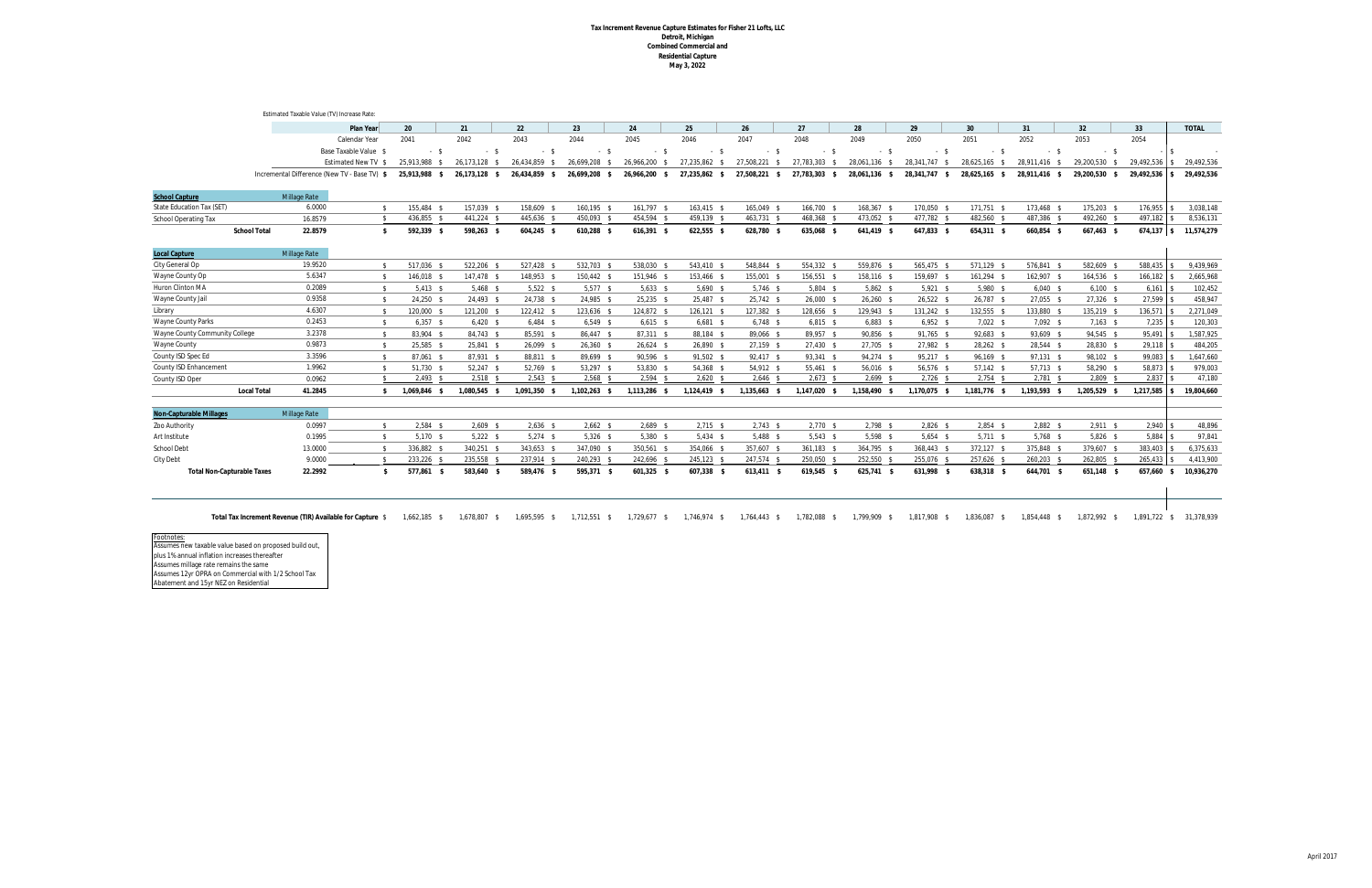#### Tax Increment Financing Reimbursement Table Fisher 21 Lofts, LLC Detroit, Michigan May 3, 2022

|                                                                                                               | Developer<br>Maximum<br>Reimbursement<br>State<br>Local<br><b>TOTAL</b><br><b>EGLE</b><br><b>MSF</b> |                                        | Proportionality<br>40.9%<br>59.1% | School & Local<br>Taxes<br>\$10,170,254<br>\$14,711,000<br>\$24,881,254<br>$\frac{1}{2}$ 3,477,522<br>$$21.403.732$ \ \ \$ | Local-Only<br>Taxes<br>$\sim$<br>$\sim$                   | Total<br>\$10,170,254<br>\$14,711,000<br>\$24,881,254<br>\$3,477,522<br>\$21,403,732 |                                                                                                                                                                                                                                            |                                               | <b>Estimated Total</b><br>Years of Plan: | 34                   |                                                               | <b>Estimated Capture</b><br><b>Administrative Fees</b><br><b>State Revolving Fund</b><br><b>LBRF</b> |                             | \$31,378,939<br>\$4,652,240<br>\$1,085,360<br>\$ 760,085 |                                                                                      |                          |              |                                      |                                                                                   |
|---------------------------------------------------------------------------------------------------------------|------------------------------------------------------------------------------------------------------|----------------------------------------|-----------------------------------|----------------------------------------------------------------------------------------------------------------------------|-----------------------------------------------------------|--------------------------------------------------------------------------------------|--------------------------------------------------------------------------------------------------------------------------------------------------------------------------------------------------------------------------------------------|-----------------------------------------------|------------------------------------------|----------------------|---------------------------------------------------------------|------------------------------------------------------------------------------------------------------|-----------------------------|----------------------------------------------------------|--------------------------------------------------------------------------------------|--------------------------|--------------|--------------------------------------|-----------------------------------------------------------------------------------|
|                                                                                                               |                                                                                                      |                                        |                                   |                                                                                                                            |                                                           |                                                                                      |                                                                                                                                                                                                                                            |                                               |                                          |                      | 12yr OPRA Abatement on Commercial and 15yr NEZ on Residential |                                                                                                      |                             |                                                          |                                                                                      |                          |              | <b>NEZ Phase Out</b>                 |                                                                                   |
|                                                                                                               |                                                                                                      | 2022                                   | 2023                              | 2024                                                                                                                       | 2025                                                      | 2026                                                                                 | 2027                                                                                                                                                                                                                                       | 2028                                          | 2029                                     | 2030                 | 2031                                                          | 2032                                                                                                 | 2033                        | 2034                                                     | 2035                                                                                 | 2036                     | 2037         | 2038                                 | 2039                                                                              |
| <b>Total State Incremental Revenue</b>                                                                        |                                                                                                      | - \$                                   | - \$                              | $-$ \$                                                                                                                     | $-5$                                                      | 20,186 \$                                                                            | 20,388<br>- S                                                                                                                                                                                                                              | 20,592 \$                                     | 20,797 \$                                | $21,005$ \$          | 42,431 \$                                                     | 42,855 \$                                                                                            | 43,284 \$                   | 43,717 \$                                                | 44,154 \$                                                                            | 44,595 \$                | 45,041 \$    | 569,226 \$                           | 574,919                                                                           |
| State Brownfield Revolving Fund (50% of SET)                                                                  |                                                                                                      | $-5$                                   | $-5$                              | $-$ \$                                                                                                                     | $-5$                                                      | $(2,649)$ \$                                                                         | $(2,676)$ \$                                                                                                                                                                                                                               | $(2,703)$ \$                                  | (2,730)                                  | $(2,757)$ \$         | $(5,569)$ \$                                                  | $(5,625)$ \$                                                                                         | $(5,681)$ \$                | $(5,738)$ \$                                             | $(5,795)$ \$                                                                         | $(5,853)$ \$             | $(5,911)$ \$ | (74, 708)                            | (75, 456)                                                                         |
| State TIR Available for Reimbursement                                                                         |                                                                                                      | \$<br>$-5$                             | $-5$                              | $-5$                                                                                                                       | - \$                                                      | 17,537                                                                               | $17,712$ \$                                                                                                                                                                                                                                | 17,889<br><b>S</b>                            | 18,068                                   | 18,249               | 36,862<br>- \$                                                | $37,231$ \$                                                                                          | 37,603<br>- \$              | 37,979                                                   | 38,359                                                                               | 38,742                   | 39.130       | 494,518<br>- \$                      | 499,463                                                                           |
|                                                                                                               |                                                                                                      |                                        |                                   |                                                                                                                            |                                                           |                                                                                      |                                                                                                                                                                                                                                            |                                               |                                          |                      |                                                               |                                                                                                      |                             |                                                          |                                                                                      |                          |              |                                      |                                                                                   |
| <b>Total Local Incremental Revenue</b><br><b>BRA Administrative Fee (15%)</b>                                 |                                                                                                      | - \$<br>$-5$                           | - \$<br>$-$ \$                    | - \$<br>$-$ \$                                                                                                             | - \$<br>$-5$                                              |                                                                                      | - \$<br>$-5$                                                                                                                                                                                                                               | - \$<br>$-5$                                  |                                          | - \$<br>$-5$         | - \$<br>$-5$                                                  | $-5$                                                                                                 | $-$ \$                      | - \$<br>$-5$                                             | - \$                                                                                 | - \$                     | (18.959) \$  | 81,351 \$ 808,254 \$                 | 890,352<br>(219, 791)                                                             |
| Local TIR Available for Reimbursement                                                                         |                                                                                                      | $-5$<br>\$                             | $-5$                              | $-5$                                                                                                                       | $-5$                                                      | $-5$                                                                                 | - \$                                                                                                                                                                                                                                       | $-5$                                          | - \$                                     | $-5$                 | $-5$                                                          | - \$                                                                                                 | - \$                        | $-$ \$                                                   | $-$ \$<br>- \$                                                                       | - \$                     |              | $(206, 622)$ \$<br>62,392 \$ 601,632 | 670,561<br>- \$                                                                   |
|                                                                                                               |                                                                                                      |                                        |                                   |                                                                                                                            |                                                           |                                                                                      |                                                                                                                                                                                                                                            |                                               |                                          |                      |                                                               |                                                                                                      |                             |                                                          |                                                                                      |                          |              |                                      |                                                                                   |
| Total State & Local TIR Available                                                                             |                                                                                                      | $-5$                                   | $-$ \$                            | $-1$ \$                                                                                                                    | $-5$                                                      | $17,537$ \$                                                                          | $17,712$ \$                                                                                                                                                                                                                                | 17,889 \$                                     | $18,068$ \$                              | $18,249$ \$          | $36,862$ \$                                                   | $37,231$ \$                                                                                          | $37,603$ \$                 | 37,979 \$                                                | $38,359$ \$                                                                          |                          |              |                                      | 38,742 \$ 101,522 \$ 1,096,150 \$ 1,170,024                                       |
|                                                                                                               | Beginning                                                                                            |                                        |                                   |                                                                                                                            |                                                           |                                                                                      |                                                                                                                                                                                                                                            |                                               |                                          |                      |                                                               |                                                                                                      |                             |                                                          |                                                                                      |                          |              |                                      |                                                                                   |
| <b>DEVELOPER</b>                                                                                              | Balance                                                                                              |                                        |                                   |                                                                                                                            |                                                           |                                                                                      |                                                                                                                                                                                                                                            |                                               |                                          |                      |                                                               |                                                                                                      |                             |                                                          |                                                                                      |                          |              |                                      |                                                                                   |
| <b>DEVELOPER Reimbursement Balance</b>                                                                        |                                                                                                      | 18.372.300   \$18.372.300              |                                   |                                                                                                                            |                                                           |                                                                                      | 18,372,300 \$ 18,372,300 \$ 18,372,300 \$ 18,372,300 \$ 18,372,300 \$ 18,436,442 \$ 18,500,694 \$ 18,655,053 \$ 18,629,519 \$ 18,694,091 \$ 18,823,278 \$ 18,953,243 \$ 19,083,989 \$                                                      |                                               |                                          |                      |                                                               |                                                                                                      |                             |                                                          | 19,215,520   \$19,347,838   \$19,480,946   \$19,863,910   \$19,236,954               |                          |              |                                      |                                                                                   |
|                                                                                                               |                                                                                                      |                                        |                                   |                                                                                                                            |                                                           |                                                                                      |                                                                                                                                                                                                                                            |                                               |                                          |                      |                                                               |                                                                                                      |                             |                                                          |                                                                                      |                          |              |                                      |                                                                                   |
|                                                                                                               |                                                                                                      |                                        |                                   |                                                                                                                            |                                                           |                                                                                      |                                                                                                                                                                                                                                            |                                               |                                          |                      |                                                               |                                                                                                      |                             |                                                          |                                                                                      |                          |              |                                      |                                                                                   |
| <b>MSF Non-Environmental Costs</b>                                                                            | \$                                                                                                   | 15,804,500 \$15,804,500 \$             |                                   |                                                                                                                            |                                                           |                                                                                      | 15,804,500 \$ 15,804,500 \$ 15,804,500 \$ 15,804,500 \$ 15,859,677 \$ 15,914,949 \$ 15,970,313 \$ 16,025,769 \$ 16,081,316 \$ 16,192,447 \$ 16,304,248 \$ 16,416,720 \$ 16,529,867 \$ 16,643,692 \$ 16,758,197 \$ 17,087,636 \$ 16,548,306 |                                               |                                          |                      |                                                               |                                                                                                      |                             |                                                          |                                                                                      |                          |              |                                      |                                                                                   |
| <b>State Tax Reimbursement</b>                                                                                |                                                                                                      | $\frac{1}{3}$<br>$\sim$                | $\blacksquare$<br>$\sim$          | $\sim 100$                                                                                                                 |                                                           | 15,086                                                                               | $15,236$ \$                                                                                                                                                                                                                                | $15,389$ \$                                   | $15,543$ \$                              | $15,698$ \$          | $31,710$ \ \$                                                 | 32,027                                                                                               |                             | $32,671$ \$                                              | 32,998                                                                               | $33,328$ \$              | $33,661$ \$  | $425,402$ \$                         | 429,656                                                                           |
| <b>Local Tax Reimbursement</b>                                                                                |                                                                                                      | \$<br>$ \vert$ \$                      | $ \sqrt{5}$                       | $ \frac{1}{3}$                                                                                                             | l S<br>$\sim$                                             | $\sim$                                                                               | ∣\$<br>$ \sqrt{S}$                                                                                                                                                                                                                         | l S<br>$\sim$ $-$                             |                                          | l \$<br>$\sim$       | l \$<br>$\sim$                                                | $\sim$                                                                                               | l \$                        | $ \frac{1}{3}$                                           |                                                                                      | $\parallel$ \$<br>$\sim$ | $53,672$ \$  | 517,545 $\frac{1}{2}$                | 576,840                                                                           |
| <b>Total MSF Reimbursement Balance</b>                                                                        |                                                                                                      | $$15,804,500$ \ \$                     |                                   |                                                                                                                            |                                                           |                                                                                      | 15,804,500 \$ 15,804,500 \$ 15,804,500 \$ 15,789,414 \$ 15,844,441 \$ 15,899,560 \$ 15,954,770 \$ 16,010,071 \$ 16,049,606 \$ 16,160,420 \$ 16,271,900 \$ 16,284,049 \$                                                                    |                                               |                                          |                      |                                                               |                                                                                                      |                             |                                                          | $16,496,870$   \$ $16,610,364$   \$ $16,670,864$   \$ $16,144,689$   \$ $15,541,810$ |                          |              |                                      |                                                                                   |
| Interest $@2.5%$                                                                                              |                                                                                                      |                                        |                                   |                                                                                                                            |                                                           | $$70,263$ \$                                                                         | 70,508 \$                                                                                                                                                                                                                                  | 70,753 \$                                     |                                          | 70,999 \$ 71,245 \$  |                                                               | 142,841 \$ 143,828 \$                                                                                |                             | 144,820 \$ 145,818 \$                                    |                                                                                      |                          |              |                                      | 146,822 \$ 147,832 \$ 416,772 \$ 403,617 \$ 388,545                               |
|                                                                                                               |                                                                                                      |                                        |                                   |                                                                                                                            |                                                           |                                                                                      |                                                                                                                                                                                                                                            |                                               |                                          |                      |                                                               |                                                                                                      |                             |                                                          |                                                                                      |                          |              |                                      |                                                                                   |
| <b>EGLE Environmental Costs</b>                                                                               | \$                                                                                                   | $2,567,800$ \$ 2,567,800 \$            | $2,567,800$ \$                    |                                                                                                                            | $2,567,800$ \$ 2,567,800 \$ 2,567,800 \$                  |                                                                                      |                                                                                                                                                                                                                                            | $2,576,765$ \$ $2,585,745$ \$                 |                                          |                      | $2,594,740$ \$ 2,603,750 \$ 2,612,775 \$ 2,630,831 \$         |                                                                                                      |                             | $2,648,995$ \$ 2,667,269 \$                              |                                                                                      |                          |              |                                      | $2,685,652$ \$ 2,704,146 \$ 2,722,750 \$ 2,776,275 \$ 2,688,648                   |
| <b>State Tax Reimbursement</b>                                                                                |                                                                                                      | Ŝ.<br>$ \sqrt{3}$                      | $\sim$ 8                          | $\sim$ 100 $\mu$                                                                                                           | $\sim$                                                    | 2,451                                                                                | $2,475$ \$<br>$\ddot{\bm{x}}$                                                                                                                                                                                                              | $2,500$ \$                                    | 2,525                                    | $2,551$ \$           | $5,152$ \$                                                    | 5,204                                                                                                | $5,256$ \$<br>∣\$           | $5,308$ \$                                               | 5,361                                                                                | $5,415$ \$               | $5,469$ \$   | $69,116$ \$                          | 69,807                                                                            |
| Local Tax Reimbursement<br><b>Total EGLE Reimbursement Balance</b>                                            |                                                                                                      | $ \sqrt{3}$<br>\$<br>$$2,567,800$ \ \$ | $\blacksquare$<br>$2.567.800$ \$  | $ \vert$ \$                                                                                                                | ∣\$<br>$\sim$<br>$2,567,800$ \$ 2,567,800 \$ 2,565,349 \$ |                                                                                      | $\blacksquare$<br>$\sim$                                                                                                                                                                                                                   | l \$<br>$\sim$<br>$2,574,289$ \$ 2,583,245 \$ | $2,592,215$ \$ 2,601,200 \$              | $\vert$ \$<br>$\sim$ | l \$<br>$\sim$                                                | $2,607,623$ \$ 2,625,627 \$                                                                          |                             | $ \vert$ \$<br>$2,643,740$ \$ 2,661,961 \$               | l \$                                                                                 | $\parallel$ \$<br>$\sim$ | $8,720$ \$   | $84,087$ \$                          | 93,721<br>$2,680,291$ \$ $2,698,731$ \$ $2,708,560$ \$ $2,623,071$ \$ $2,525,120$ |
| Interest $@2.5%$                                                                                              |                                                                                                      |                                        |                                   |                                                                                                                            |                                                           | $$11,416$ \$                                                                         | $11,456$ \$                                                                                                                                                                                                                                | $11,495$ \$                                   | $11,535$ \$                              | $11,575$ \$          | 23,208 \$                                                     | 23,368 \$                                                                                            | $23,529$ \$                 | $23,691$ \$                                              | $23,855$ \$                                                                          | 24,019 \$                | $67,714$ \$  | $65,577$ \$                          | 63,128                                                                            |
|                                                                                                               |                                                                                                      |                                        |                                   |                                                                                                                            |                                                           |                                                                                      |                                                                                                                                                                                                                                            |                                               |                                          |                      |                                                               |                                                                                                      |                             |                                                          |                                                                                      |                          |              |                                      |                                                                                   |
| <b>Local Only Costs</b>                                                                                       | $\mathfrak{s}$                                                                                       | $-1$ \$<br>$-1$ \$                     | $-1$ \$                           | $-15$                                                                                                                      | $-1$ \$                                                   |                                                                                      | $-1$ \$<br>$-1$ \$                                                                                                                                                                                                                         | $-1$ \$                                       | $-1$ \$                                  | $-1$ \$              | $-1$ \$                                                       | $-1$ \$                                                                                              | $-15$                       | $-15$                                                    | $-1$ \$                                                                              | $-13$                    | $-1$ \$      |                                      | $-15$                                                                             |
| Local Tax Reimbursement                                                                                       |                                                                                                      | <b>S</b><br>$\sim$                     | $\vert$ \$                        | $ \vert$ \$                                                                                                                | $ \sqrt{5}$                                               | $-$   \$                                                                             | $ \sqrt{5}$                                                                                                                                                                                                                                | $ \sqrt{5}$                                   | $ \vert$ \$                              | $ \vert$ \$          | $ \frac{1}{3}$                                                | $ \vert$ \$                                                                                          | $\frac{1}{3}$<br>$\sim 100$ | $ \sqrt{S}$                                              | $ \sqrt{5}$                                                                          | $-$ \$                   | $-$ \$       | $-5$                                 |                                                                                   |
| <b>Total Local Only Reimbursement Balance</b>                                                                 |                                                                                                      | $\mathcal{L}$<br>$-$   \$              | $-$ \$                            | $-15$                                                                                                                      | $-$ \$                                                    |                                                                                      | $-$ \$<br>$-$ \$                                                                                                                                                                                                                           | $-$ \$                                        | $-$   \$                                 | $-1$ \$              | $-$ \$                                                        | $-1$ \$                                                                                              | $-$ \$                      | $-$ \$                                                   | $-$ \$                                                                               | $-1$ \$                  | $-$ \$       |                                      | $-$   \$                                                                          |
| <b>Total Annual Developer Reimbursement</b>                                                                   |                                                                                                      | $-$ \$                                 | $-1$ \$                           | $-13$                                                                                                                      | $-15$                                                     | $17,537$ \$                                                                          | $17,712$ \$                                                                                                                                                                                                                                | $17,889$ \$                                   | $18,068$ \$                              | $18,249$ \$          | $36,862$ \$                                                   | $37,231$ \$                                                                                          | $37,603$ \$                 | $37,979$ \$                                              | $38,359$ \$                                                                          | $38,742$ \$              |              |                                      | $101,522$ \$ $1,096,150$ \$ $1,170,024$                                           |
|                                                                                                               |                                                                                                      |                                        |                                   |                                                                                                                            |                                                           |                                                                                      |                                                                                                                                                                                                                                            |                                               |                                          |                      |                                                               |                                                                                                      |                             |                                                          |                                                                                      |                          |              |                                      |                                                                                   |
| LOCAL BROWNFIELD REVOLVING FUN                                                                                |                                                                                                      |                                        |                                   |                                                                                                                            |                                                           |                                                                                      |                                                                                                                                                                                                                                            |                                               |                                          |                      |                                                               |                                                                                                      |                             |                                                          |                                                                                      |                          |              |                                      |                                                                                   |
| <b>LBRF Deposits</b>                                                                                          |                                                                                                      | - \$                                   | - \$                              | $-$ \$                                                                                                                     | - \$                                                      |                                                                                      | - \$<br>- \$                                                                                                                                                                                                                               | - \$                                          | - \$                                     | - \$                 | - \$                                                          | - \$                                                                                                 | - \$                        | - \$                                                     | - \$                                                                                 | - \$                     | - \$         |                                      | - \$                                                                              |
| <b>State Tax Capture</b>                                                                                      | \$                                                                                                   | $-$   \$<br>$-1$ \$                    | $-1$ \$                           | $-1$ \$                                                                                                                    | $-1$ \$                                                   |                                                                                      | $-1$ \$<br>$-1$ \$                                                                                                                                                                                                                         | $-$   \$                                      | $-1$ \$                                  | $-1$ \$              | $-$ \$                                                        | $-1$ \$                                                                                              | $-$ \$                      | $-$ \$                                                   | $-1$ \$                                                                              | $-1$ \$                  | $-$   \$     |                                      | $-$ \$                                                                            |
| <b>Local Tax Capture</b>                                                                                      | $\mathfrak{s}$                                                                                       | $-$ \$<br>$-1$ \$                      | $-1$ \$                           | $-$ \$                                                                                                                     | $-$ \$                                                    |                                                                                      | $-$ \$<br>$-$ \$                                                                                                                                                                                                                           | $-$ \$                                        | $-$ \$                                   | $-1$ \$              | $-$ \$                                                        | $-1$ \$                                                                                              | $-$ \$                      | $-$ \$                                                   | $-$ \$                                                                               | $-1$ \$                  | $-$ \$       |                                      | $-$ \$                                                                            |
| <b>Total LBRF Capture</b><br>Op to live years of capture for LBRF Deposits after engible                      |                                                                                                      |                                        |                                   |                                                                                                                            |                                                           |                                                                                      |                                                                                                                                                                                                                                            |                                               |                                          |                      | $\mathfrak{s}$                                                |                                                                                                      |                             |                                                          |                                                                                      |                          |              |                                      |                                                                                   |
| activities are reimbursed. May be taken from EGLE & Local TIR                                                 |                                                                                                      |                                        |                                   |                                                                                                                            |                                                           |                                                                                      |                                                                                                                                                                                                                                            |                                               |                                          |                      |                                                               |                                                                                                      |                             |                                                          |                                                                                      |                          |              |                                      |                                                                                   |
| only.                                                                                                         |                                                                                                      |                                        |                                   |                                                                                                                            |                                                           |                                                                                      |                                                                                                                                                                                                                                            |                                               |                                          |                      |                                                               |                                                                                                      |                             |                                                          |                                                                                      |                          |              |                                      |                                                                                   |
| Footnotes:                                                                                                    |                                                                                                      |                                        |                                   |                                                                                                                            |                                                           |                                                                                      |                                                                                                                                                                                                                                            |                                               |                                          |                      |                                                               |                                                                                                      |                             |                                                          |                                                                                      |                          |              |                                      |                                                                                   |
| (1) Assumes taxable value increases based on proposed build out                                               |                                                                                                      |                                        |                                   |                                                                                                                            |                                                           |                                                                                      |                                                                                                                                                                                                                                            |                                               |                                          |                      |                                                               |                                                                                                      |                             |                                                          |                                                                                      |                          |              |                                      |                                                                                   |
| plus 1% annual increases for inflation thereafter. 2025 is the first                                          |                                                                                                      |                                        |                                   |                                                                                                                            |                                                           |                                                                                      |                                                                                                                                                                                                                                            |                                               |                                          |                      |                                                               |                                                                                                      |                             |                                                          |                                                                                      |                          |              |                                      |                                                                                   |
| year of TIF Capture and reimbursements are shown with a one                                                   |                                                                                                      |                                        |                                   |                                                                                                                            |                                                           |                                                                                      |                                                                                                                                                                                                                                            |                                               |                                          |                      |                                                               |                                                                                                      |                             |                                                          |                                                                                      |                          |              |                                      |                                                                                   |
| year delay.                                                                                                   |                                                                                                      |                                        |                                   |                                                                                                                            |                                                           |                                                                                      |                                                                                                                                                                                                                                            |                                               |                                          |                      |                                                               |                                                                                                      |                             |                                                          |                                                                                      |                          |              |                                      |                                                                                   |
| (2) Assumes Millage Rates remain constant.<br>(3) Assumes 12yr OPRA on Commercial with 1/2 State taxes abated |                                                                                                      |                                        |                                   |                                                                                                                            |                                                           |                                                                                      |                                                                                                                                                                                                                                            |                                               |                                          |                      |                                                               |                                                                                                      |                             |                                                          |                                                                                      |                          |              |                                      |                                                                                   |
| (4) Assumes 15yr NEZ on Residential                                                                           |                                                                                                      |                                        |                                   |                                                                                                                            |                                                           |                                                                                      |                                                                                                                                                                                                                                            |                                               |                                          |                      |                                                               |                                                                                                      |                             |                                                          |                                                                                      |                          |              |                                      |                                                                                   |
| Eligible activities will be reimbursed with                                                                   |                                                                                                      |                                        |                                   |                                                                                                                            |                                                           |                                                                                      |                                                                                                                                                                                                                                            |                                               |                                          |                      |                                                               |                                                                                                      |                             |                                                          |                                                                                      |                          |              |                                      |                                                                                   |
| interest at 2.5% with it being limited to                                                                     |                                                                                                      |                                        |                                   |                                                                                                                            |                                                           |                                                                                      |                                                                                                                                                                                                                                            |                                               |                                          |                      |                                                               |                                                                                                      |                             |                                                          |                                                                                      |                          |              |                                      |                                                                                   |
| proportional capture during the abatement                                                                     |                                                                                                      |                                        |                                   |                                                                                                                            |                                                           |                                                                                      |                                                                                                                                                                                                                                            |                                               |                                          |                      |                                                               |                                                                                                      |                             |                                                          |                                                                                      |                          |              |                                      |                                                                                   |
| periods.                                                                                                      |                                                                                                      |                                        |                                   |                                                                                                                            |                                                           |                                                                                      |                                                                                                                                                                                                                                            |                                               |                                          |                      |                                                               |                                                                                                      |                             |                                                          |                                                                                      |                          |              |                                      |                                                                                   |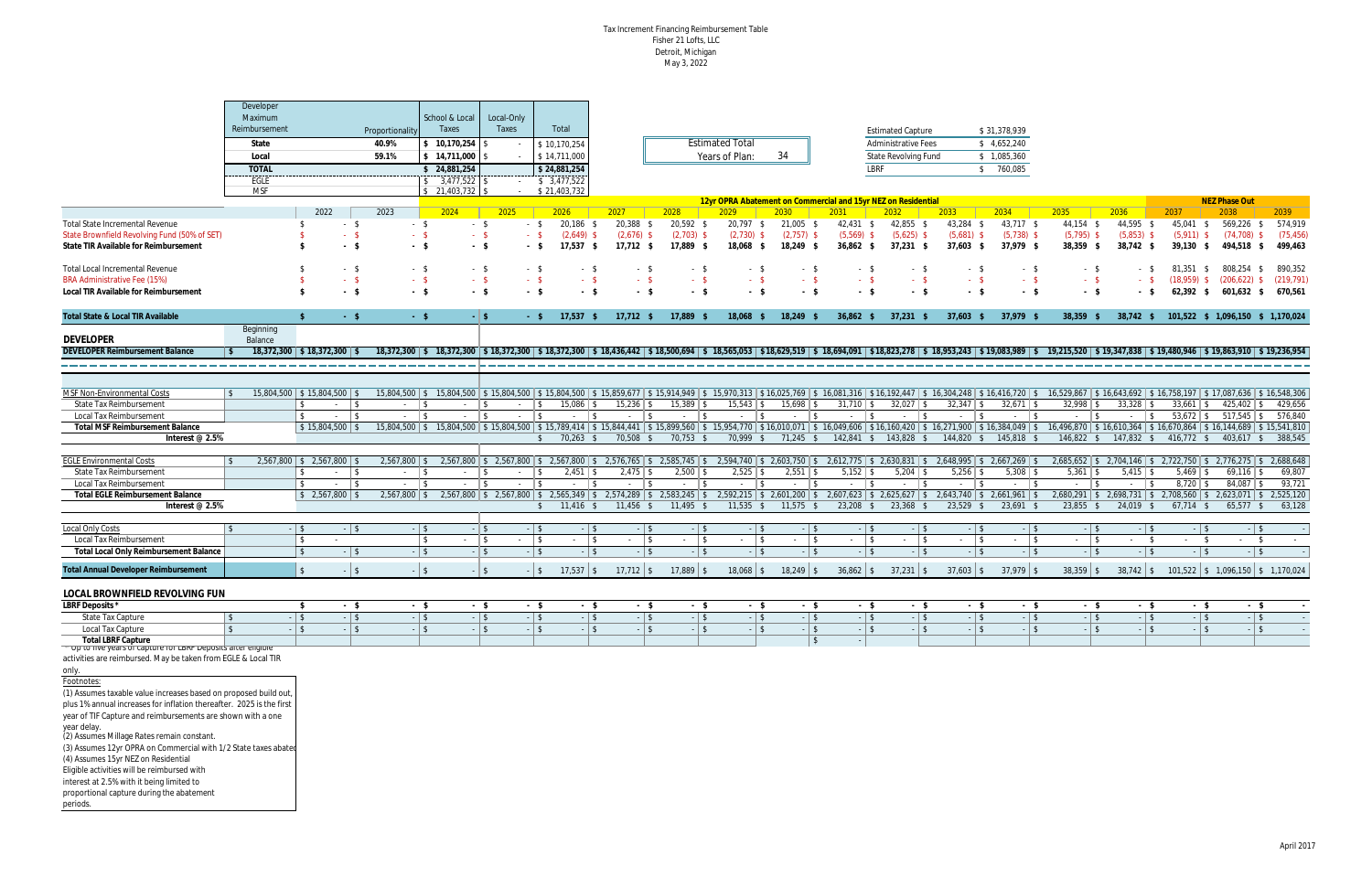Tax Increment Financing Reimbursement Table Fisher 21 Lofts, LLC Detroit, Michigan May 3, 2022

|                                                                               |                | 2040            |                               | 2041                     |               | 2042                          |         | 2043                     | 2044                    |               | 2045                      |      | 2046                     | 2047          |                 | 2048                                                                                                                                                                                                              | 2049           |                | 2050                        | 2051           |                 | 2052                                                                                                                                                                                                                                      | 2053           |                        | 2054           | 2055    |                | <b>TOTAL</b>                 |
|-------------------------------------------------------------------------------|----------------|-----------------|-------------------------------|--------------------------|---------------|-------------------------------|---------|--------------------------|-------------------------|---------------|---------------------------|------|--------------------------|---------------|-----------------|-------------------------------------------------------------------------------------------------------------------------------------------------------------------------------------------------------------------|----------------|----------------|-----------------------------|----------------|-----------------|-------------------------------------------------------------------------------------------------------------------------------------------------------------------------------------------------------------------------------------------|----------------|------------------------|----------------|---------|----------------|------------------------------|
| <b>Total State Incremental Revenue</b>                                        | -S             | 580,668 \$      |                               | 586,475 \$               |               | 592,339 \$                    |         | 598,263 \$               | 604.245 \$              |               | 610,288 \$                |      | $616,391$ \$             | $622,555$ \$  |                 | 628,780 \$                                                                                                                                                                                                        | 635,068 \$     |                | 641,419 \$                  | 647,833 \$     |                 | 654,311 \$                                                                                                                                                                                                                                | 660,854 \$     |                        | 667,463 \$     |         | 674,137        | \$11,574,279                 |
| State Brownfield Revolving Fund (50% of SET) \$                               |                | $(76,210)$ \$   |                               | $(76, 972)$ \$           |               | $(77, 742)$ \$                |         | $(78,519)$ \$            | $(79,305)$ \$           |               | $(80,098)$ \$             |      | $(80, 899)$ \$           | $(81,708)$ \$ |                 | $(82,525)$ \$                                                                                                                                                                                                     | $(83,350)$ \$  |                | $(84, 183)$ \$              |                | $-5$            | $-$ \$                                                                                                                                                                                                                                    |                | $-$ \$                 | $-S$           |         |                | \$(1,085,360)                |
| State TIR Available for Reimbursement                                         |                | $$504,458$ \$   |                               | 509,502 \$               |               | 514,597 \$                    |         | 519,743 \$               | 524,941 \$              |               | 530,190 \$                |      | 535,492 \$               | 540,847 \$    |                 | 546,255 \$                                                                                                                                                                                                        | 551,718 \$     |                | 557,235 \$                  | 647,833 \$     |                 | 654,311 \$                                                                                                                                                                                                                                | 660.854        | - \$                   | 667,463 \$     |         |                | 674,137 \$10,488,919         |
| <b>Total Local Incremental Revenue</b>                                        |                |                 |                               |                          |               |                               |         |                          |                         |               |                           |      |                          |               |                 |                                                                                                                                                                                                                   |                |                |                             |                |                 | \$ 974.011 \$ 1.059.254 \$ 1.069.846 \$ 1.080.545 \$ 1.091.350 \$ 1.102.263 \$ 1.113.286 \$ 1.124.419 \$ 1.135.663 \$ 1.147.020 \$ 1.158.490 \$ 1.170.075 \$ 1.181.776 \$ 1.193.593 \$ 1.205.529 \$ 1.217.585 \$19.804.660                |                |                        |                |         |                |                              |
| <b>BRA Administrative Fee (15%)</b>                                           |                | $(233, 202)$ \$ |                               |                          |               | $(246,859)$ \$ $(249,328)$ \$ |         |                          |                         |               |                           |      |                          |               |                 | (251,821) \$ (254,339) \$ (256,883) \$ (259,452) \$ (262,046) \$ (264,666) \$ (267,313) \$ (269,986) \$ (272,686) \$                                                                                              |                |                |                             |                |                 | $(275, 413)$ \$ $(278, 167)$ \$                                                                                                                                                                                                           |                |                        | $(280.949)$ \$ |         |                | $(283,758)$ \$ $(4,652,240)$ |
| Local TIR Available for Reimbursement                                         |                |                 |                               | \$ 740,809 \$ 812,394 \$ |               | 820,518 \$                    |         |                          | 828,723 \$ 837,011 \$   |               |                           |      |                          |               |                 | 845,381 \$ 853,835 \$ 862,373 \$ 870,997 \$ 879,707 \$ 888,504 \$                                                                                                                                                 |                |                |                             | 897,389 \$     |                 | 906,363 \$ 915,426 \$                                                                                                                                                                                                                     |                |                        | 924,580 \$     |         |                | 933,826 \$15,152,420         |
| <b>Total State &amp; Local TIR Available</b>                                  |                |                 |                               |                          |               |                               |         |                          |                         |               |                           |      |                          |               |                 |                                                                                                                                                                                                                   |                |                |                             |                |                 | \$ 1,245,267 \$ 1,321,897 \$ 1,335,116 \$ 1,348,467 \$ 1,361,951 \$ 1,375,571 \$ 1,389,327 \$ 1,403,220 \$ 1,417,252 \$ 1,431,425 \$ 1,445,739 \$ 1,545,222 \$ 1,560,674 \$ 1,576,280 \$ 1,576,280 \$ 1,592,043 \$ 1,607,964 \$25,641,339 |                |                        |                |         |                |                              |
| <b>DEVELOPER</b>                                                              |                |                 |                               |                          |               |                               |         |                          |                         |               |                           |      |                          |               |                 |                                                                                                                                                                                                                   |                |                |                             |                |                 |                                                                                                                                                                                                                                           |                |                        |                |         |                |                              |
| <b>DEVELOPER Reimbursement Balance</b>                                        |                |                 |                               |                          |               |                               |         |                          |                         |               |                           |      |                          |               |                 |                                                                                                                                                                                                                   |                |                |                             |                |                 | $$18,518,603$$ $$5,407,705,170$$ $$5,6792,855$$ $$15,844,183$$ $$14,858,109$$ $$13,833,562$$ $$12,769,440$$ $$17,664,617$$ $$10,517,932$$ $$9,328,196$$ $$8,094,191$$ $$6,814,664$$ $$5,401,178$$ $$3,936,517$$ $$2,419,242$$             |                |                        |                |         | $847.879$ \ \$ |                              |
|                                                                               |                |                 |                               |                          |               |                               |         |                          |                         |               |                           |      |                          |               |                 |                                                                                                                                                                                                                   |                |                |                             |                |                 |                                                                                                                                                                                                                                           |                |                        |                |         |                |                              |
|                                                                               |                |                 |                               |                          |               |                               |         |                          |                         |               |                           |      |                          |               |                 |                                                                                                                                                                                                                   |                |                |                             |                |                 |                                                                                                                                                                                                                                           |                |                        |                |         |                |                              |
| <b>MSF Non-Environmental Costs</b>                                            |                |                 |                               |                          |               |                               |         |                          |                         |               |                           |      |                          |               |                 |                                                                                                                                                                                                                   |                |                |                             |                |                 | \$ 15,230,611 \$ 14,445,806 \$ 13,629,725 \$ 12,781,469 \$ 11,900,117 \$ 10,984,723 \$ 10,034,314 \$ 9,047,895 \$ 8,024,443 \$ 6,962,908 \$ 5,862,214 \$ 4,646,284 \$ 3,386,331 \$ 2,081,118 \$                                           |                |                        |                | 729,375 |                |                              |
| <b>State Tax Reimbursement</b>                                                | <b>S</b>       | $433.952$ S     |                               | $438,292$ \$             |               | $442,675$ \$                  |         | 447,102 \$               | $451,573$ \$            |               | $456,088$ $\frac{8}{3}$   |      | $460,649$ \$             | $465,256$ \$  |                 | $469,908$ \$                                                                                                                                                                                                      | $474,607$ \ \$ |                | $479,353$ \$                | $557,289$ \$   |                 | $562,862$ \$                                                                                                                                                                                                                              | $568,490$ \$   |                        | $574,175$ \ \$ |         | 305,790        | \$8,748,811                  |
| <b>Local Tax Reimbursement</b>                                                | ∣\$.           | $637,270$ \ \$  |                               | $698,850$ \$             |               | 705,839 \$                    |         | $712,897$ \ \$           | 720,026 \$              |               | 727,226 \$                |      | 734,499 \$               | 741,844 \$    |                 | 749,262 \$                                                                                                                                                                                                        | 756,755 \$     |                | 764,322 \$                  | 771,965 \$     |                 | 779,685 \$                                                                                                                                                                                                                                | 787,482 \$     |                        | $795,357$ \$   |         | 423,585        | \$12,654,921                 |
| <b>Total MSF Reimbursement Balance</b>                                        |                |                 |                               |                          |               |                               |         |                          |                         |               |                           |      |                          |               |                 |                                                                                                                                                                                                                   |                |                |                             |                |                 | $$14,859,133$ $$14,093,469$ $$13,297,292$ $$12,469,726$ $$11,609,871$ $$10,716,803$ $$9,789,575$ $$8,827,215$ $$8,827,215$ $$7,828,725$ $$6,793,081$ $$5,719,233$ $$4,532,960$ $$3,303,737$ $$6,793,087$ $$7,793,087$ $$8,793$            | $2,030,359$ \$ |                        | $711,586$ \ \$ |         |                |                              |
|                                                                               |                |                 |                               |                          |               |                               |         | $311.743$ \$             |                         |               |                           |      |                          | 220.680 \$    |                 |                                                                                                                                                                                                                   |                |                |                             |                |                 |                                                                                                                                                                                                                                           |                |                        |                |         |                |                              |
| Interest @ 2.5% $$371,478$ \$                                                 |                |                 |                               | $352,337$ \$             |               | 332,432 \$                    |         |                          | 290,247 \$              |               | 267,920 \$                |      | 244,739 \$               |               |                 | 195,718 \$                                                                                                                                                                                                        | 169,827 \$     |                | $142,981$ \$                | $113,324$ \$   |                 | $82,593$ \$                                                                                                                                                                                                                               | $50,759$ \$    |                        | $17,790$ \$    |         |                |                              |
| <b>EGLE Environmental Costs</b>                                               |                |                 |                               |                          |               |                               |         |                          |                         |               |                           |      |                          |               |                 | $$2,588,248$$ $$2,474,559$$ $$2,347,049$$ $$2,214,458$$ $$2,076,640$$ $$1,933,444$$ $$1,784,718$$ $$1,630,302$$ $$1,470,036$$ $$1,303,753$$ $$303,753$$                                                           |                |                | $1,131,283$ \$              | $952,450$ \$   |                 | $754,894$ \$                                                                                                                                                                                                                              | $550,186$ \$   |                        | $338,125$ \$   |         | 118,504        |                              |
| <b>State Tax Reimbursement</b>                                                | l \$           | $70,505$ \$     |                               | $71,210$ \$              |               | $71,923$ \$                   |         | $72,642$ \$              | $73,368$ \ \$           |               | $74,102$ \$               |      | $74,843$ \ \$            | $75,591$ \$   |                 | $76,347$ \ \$                                                                                                                                                                                                     | $77,111$ \$    |                | 77,882 \$                   | $90,544$ \$    |                 | $91,450$ \$                                                                                                                                                                                                                               | $92,364$ \$    |                        | $93,288$ \$    |         | 49,683         | \$1,421,443                  |
| <b>Local Tax Reimbursement</b>                                                | <b>S</b>       | $103.539$ \$    |                               | $113,544$ \$             |               | $114,680$ \ \$                |         | $115,826$ \$             | $116,985$ $\frac{8}{3}$ |               | 118,154 \$                |      | $119,336$ \$             | 120,529 \$    |                 | $121,735$ $\frac{1}{3}$                                                                                                                                                                                           | $122,952$ \$   |                | $124,181$ $\sqrt{5}$        | $125,423$ \$   |                 | $126,678$ \$                                                                                                                                                                                                                              | $127,944$ \$   |                        | $129,224$ \$   |         |                | 68,821 \$ 2,056,079          |
| <b>Total EGLE Reimbursement Balance</b>                                       |                |                 |                               |                          |               |                               |         |                          |                         |               |                           |      |                          |               |                 | $\mid$ \$ 2,414,204 $\mid$ \$ 2,289,804 $\mid$ \$ 2,160,447 $\mid$ \$ 2,025,990 $\mid$ \$ 1,886,287 $\mid$ \$ 1,741,188 $\mid$ \$ 1,590,539 $\mid$ \$ 1,434,182 $\mid$ \$ 1,271,954 $\mid$ \$ 1,103,690 $\mid$ \$ |                |                | $929,219$ \$                | $736,482$ \$   |                 | $536,767$ \$                                                                                                                                                                                                                              | $329,878$ \$   |                        | $115,613$ \$   |         |                |                              |
| Interest $@2.5\%$ \$                                                          |                | $60,355$ \$     |                               | $57,245$ \$              |               | $54,011$ \$                   |         | 50,650<br>\$             | $47,157$ \$             |               | $43,530$ \$               |      | $39,763$ \$              | 35,855 \$     |                 | $31,799$ \$                                                                                                                                                                                                       | $27,592$ \$    |                | $23,230$ \$                 | $18,412$ \$    |                 | $13,419$ \$                                                                                                                                                                                                                               | $8,247$ \$     |                        | $2,890$ \$     |         |                |                              |
|                                                                               |                |                 |                               |                          |               |                               |         |                          |                         |               |                           |      |                          |               |                 |                                                                                                                                                                                                                   |                |                |                             |                |                 |                                                                                                                                                                                                                                           |                |                        |                |         |                |                              |
| <b>Local Only Costs</b>                                                       | \$             |                 | $-15$                         |                          | $-13$         |                               | $-13$   | $-1$ \$                  |                         | $-1$ \$       | $-13$                     |      | $-1$ \$                  |               | $-1$ \$         | $-1$ \$                                                                                                                                                                                                           |                | $-1$ \$        | $-1$ \$                     |                | $-13$           | $-1$ \$                                                                                                                                                                                                                                   |                | $-1$ \$                | $-1$ \$        |         |                |                              |
| <b>Local Tax Reimbursement</b><br>Total Local Only Reimbursement Balance   \$ | -\$            | $\sim$          | $\mathbf{\hat{s}}$<br>$-1$ \$ |                          | \$<br>$-1$ \$ | $-1$ \$                       | - \$    | -\$<br>$\sim$<br>$-1$ \$ | $\sim$                  | \$<br>$-1$ \$ | <b>Section</b><br>$-1$ \$ | - \$ | -\$<br>$\sim$<br>$-1$ \$ | $\sim$        | - \$<br>$-1$ \$ | <b>S</b><br>$-1$ \$                                                                                                                                                                                               | $\sim$         | -\$<br>$-1$ \$ | \$<br>$\sim 100$<br>$-1$ \$ | <b>Service</b> | - \$<br>$-1$ \$ | -\$<br>$\sim 10^{-1}$<br>$-1$ \$                                                                                                                                                                                                          |                | $\mathbf{s}$<br>$-$ \$ | \$<br>$-15$    |         |                |                              |
|                                                                               |                |                 |                               |                          |               |                               |         |                          |                         |               |                           |      |                          |               |                 |                                                                                                                                                                                                                   |                |                |                             |                |                 |                                                                                                                                                                                                                                           |                |                        |                |         |                |                              |
| <b>Total Annual Developer Reimbursement</b>                                   |                |                 |                               |                          |               |                               |         |                          |                         |               |                           |      |                          |               |                 |                                                                                                                                                                                                                   |                |                |                             |                |                 | $$1,245,267$$ $$321,897$$ $$1,335,116$$ $$1,348,467$$ $$1,361,951$$ $$1,375,571$$ $$1,389,327$$ $$1,403,220$$ $$1,417,252$$ $$1,431,425$$ $$1,431,425$$ $$1,445,739$$ $$1,545,222$$ $$1,560,674$$ $$1,576,280$$ $$1,592,043$$             |                |                        |                | 847.879 |                |                              |
| LOCAL BROWNFIELD REVOLVING FUN                                                |                |                 |                               |                          |               |                               |         |                          |                         |               |                           |      |                          |               |                 |                                                                                                                                                                                                                   |                |                |                             |                |                 |                                                                                                                                                                                                                                           |                |                        |                |         |                |                              |
| LBRF Deposits <sup>*</sup>                                                    | -\$            |                 | $-$ \$                        |                          | - \$          | $-5$                          |         | - \$                     |                         | - \$          | $-$ \$                    |      | $-5$                     |               | - \$            | $-5$                                                                                                                                                                                                              |                | - \$           | - \$                        |                | $-$ \$          | $-$ \$                                                                                                                                                                                                                                    |                | $-$ \$                 | - \$           |         | 760,085        | 760,085                      |
| <b>State Tax Capture</b>                                                      | \$             |                 | $-$ \$                        |                          | $-1$ \$       |                               | $-1$ \$ | $-1$ \$                  |                         | $-1$ \$       | $-1$ \$                   |      | $-1$ \$                  |               | $-1$ \$         | $-1$ \$                                                                                                                                                                                                           |                | $-1$ \$        | $-1$ \$                     |                | $-1$ \$         | $-1$ \$                                                                                                                                                                                                                                   |                | $-1$ \$                | $-1$ \$        |         | 318,665        | 318,665                      |
| <b>Local Tax Capture</b>                                                      | $\mathfrak{s}$ |                 | $-1$ \$                       |                          | $-$ \$        |                               | $-1$ \$ | $-$ \$                   |                         | $-1$ \$       | $-1$ \$                   |      | $-$ \$                   |               | $-$ \$          | $-$ \$                                                                                                                                                                                                            |                | $-1$ \$        | $-$ \$                      |                | $-1$ \$         | $-$ \$                                                                                                                                                                                                                                    |                | $-$ \$                 | $-$ \$         |         | $441,420$ \$   | 441,420                      |
| <b>Total LBRF Capture</b><br>"Up to live years of capture for LBRF Deposit    |                |                 |                               |                          |               |                               |         |                          |                         |               |                           |      |                          |               |                 |                                                                                                                                                                                                                   |                |                |                             |                |                 |                                                                                                                                                                                                                                           |                |                        |                |         |                |                              |
| activities are reimbursed. May be taken from E                                |                |                 |                               |                          |               |                               |         |                          |                         |               |                           |      |                          |               |                 |                                                                                                                                                                                                                   |                |                |                             |                |                 |                                                                                                                                                                                                                                           |                |                        |                |         |                |                              |
| only.                                                                         |                |                 |                               |                          |               |                               |         |                          |                         |               |                           |      |                          |               |                 |                                                                                                                                                                                                                   |                |                |                             |                |                 |                                                                                                                                                                                                                                           |                |                        |                |         |                |                              |
| Footnotes:                                                                    |                |                 |                               |                          |               |                               |         |                          |                         |               |                           |      |                          |               |                 |                                                                                                                                                                                                                   |                |                |                             |                |                 |                                                                                                                                                                                                                                           |                |                        |                |         |                |                              |
| (1) Assumes taxable value increases based on                                  |                |                 |                               |                          |               |                               |         |                          |                         |               |                           |      |                          |               |                 |                                                                                                                                                                                                                   |                |                |                             |                |                 |                                                                                                                                                                                                                                           |                |                        |                |         |                |                              |
| plus 1% annual increases for inflation thereaft                               |                |                 |                               |                          |               |                               |         |                          |                         |               |                           |      |                          |               |                 |                                                                                                                                                                                                                   |                |                |                             |                |                 |                                                                                                                                                                                                                                           |                |                        |                |         |                |                              |
| year of TIF Capture and reimbursements are sh                                 |                |                 |                               |                          |               |                               |         |                          |                         |               |                           |      |                          |               |                 |                                                                                                                                                                                                                   |                |                |                             |                |                 |                                                                                                                                                                                                                                           |                |                        |                |         |                |                              |
| year delay.                                                                   |                |                 |                               |                          |               |                               |         |                          |                         |               |                           |      |                          |               |                 |                                                                                                                                                                                                                   |                |                |                             |                |                 |                                                                                                                                                                                                                                           |                |                        |                |         |                |                              |
| (2) Assumes Millage Rates remain constant.                                    |                |                 |                               |                          |               |                               |         |                          |                         |               |                           |      |                          |               |                 |                                                                                                                                                                                                                   |                |                |                             |                |                 |                                                                                                                                                                                                                                           |                |                        |                |         |                |                              |
| (3) Assumes 12yr OPRA on Commercial with 1/                                   |                |                 |                               |                          |               |                               |         |                          |                         |               |                           |      |                          |               |                 |                                                                                                                                                                                                                   |                |                |                             |                |                 |                                                                                                                                                                                                                                           |                |                        |                |         |                |                              |
| (4) Assumes 15yr NEZ on Residential                                           |                |                 |                               |                          |               |                               |         |                          |                         |               |                           |      |                          |               |                 |                                                                                                                                                                                                                   |                |                |                             |                |                 |                                                                                                                                                                                                                                           |                |                        |                |         |                |                              |
| Eligible activities will be reimbursed with                                   |                |                 |                               |                          |               |                               |         |                          |                         |               |                           |      |                          |               |                 |                                                                                                                                                                                                                   |                |                |                             |                |                 |                                                                                                                                                                                                                                           |                |                        |                |         |                |                              |
| interest at 2.5% with it being limited to                                     |                |                 |                               |                          |               |                               |         |                          |                         |               |                           |      |                          |               |                 |                                                                                                                                                                                                                   |                |                |                             |                |                 |                                                                                                                                                                                                                                           |                |                        |                |         |                |                              |
| proportional capture during the abatement                                     |                |                 |                               |                          |               |                               |         |                          |                         |               |                           |      |                          |               |                 |                                                                                                                                                                                                                   |                |                |                             |                |                 |                                                                                                                                                                                                                                           |                |                        |                |         |                |                              |
| periods.                                                                      |                |                 |                               |                          |               |                               |         |                          |                         |               |                           |      |                          |               |                 |                                                                                                                                                                                                                   |                |                |                             |                |                 |                                                                                                                                                                                                                                           |                |                        |                |         |                |                              |
|                                                                               |                |                 |                               |                          |               |                               |         |                          |                         |               |                           |      |                          |               |                 |                                                                                                                                                                                                                   |                |                |                             |                |                 |                                                                                                                                                                                                                                           |                |                        |                |         |                |                              |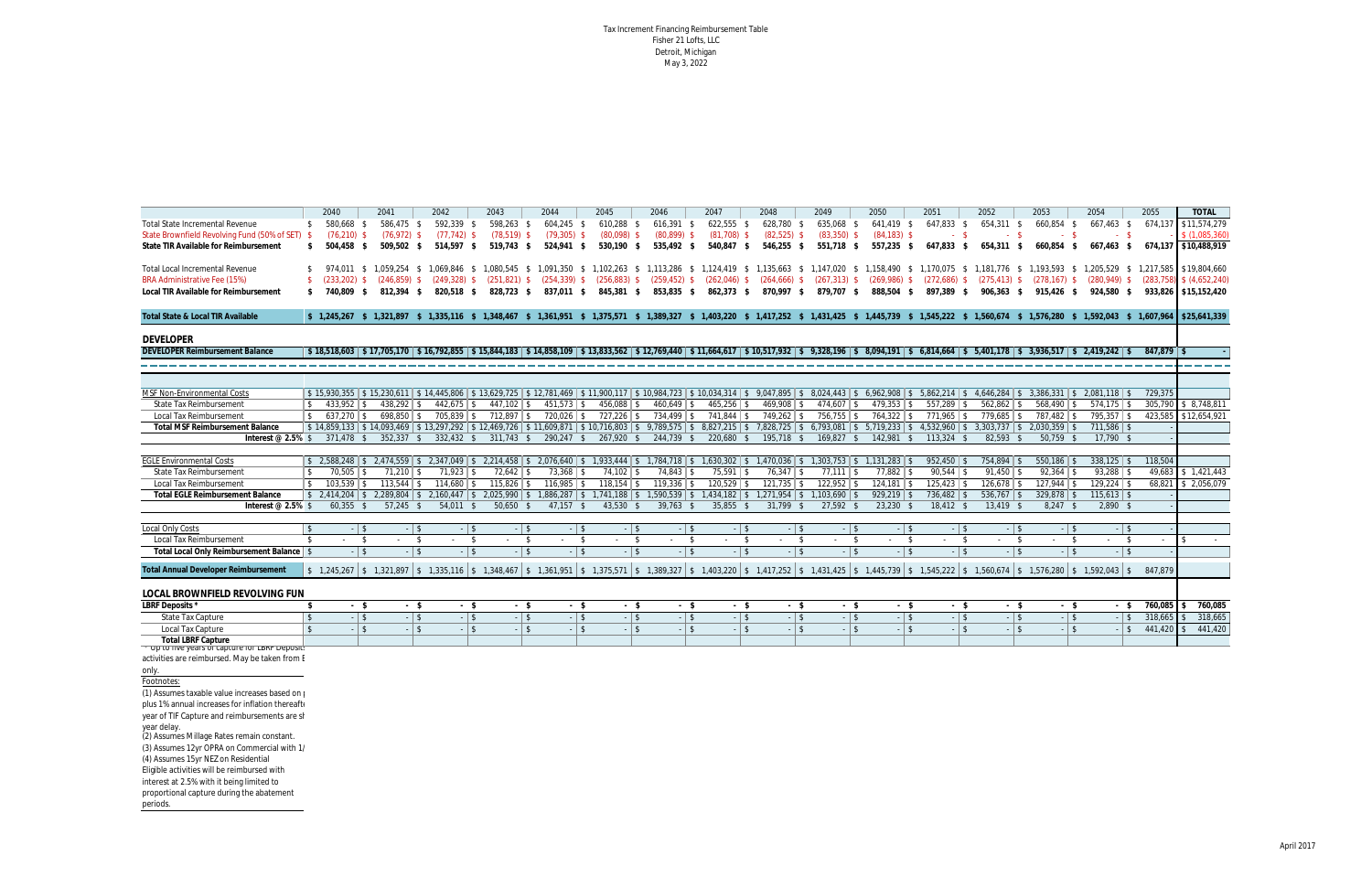# **ATTACHMENT G**

# **Facility Confirmation**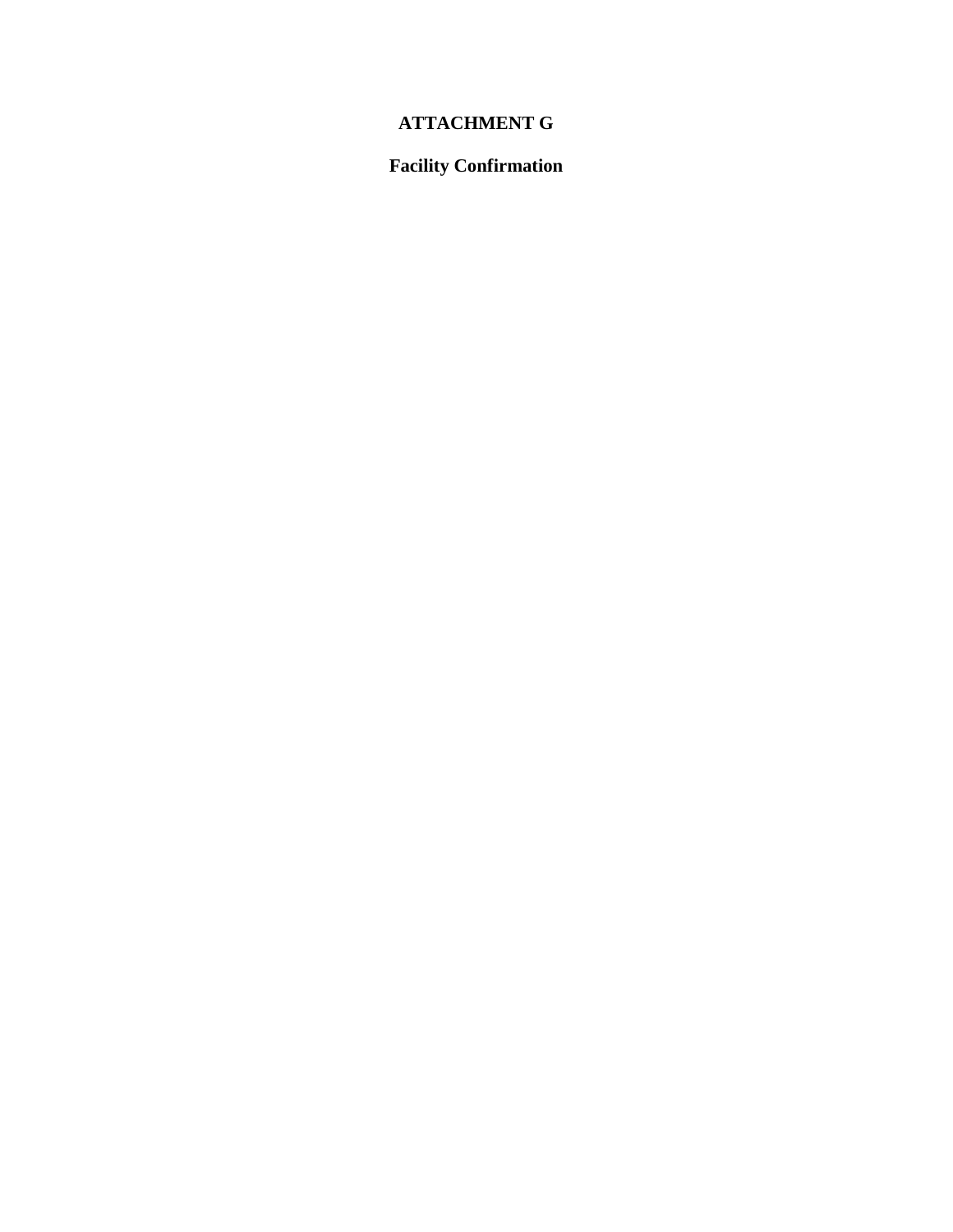# **ATTACHMENT H**

**Incentives Chart**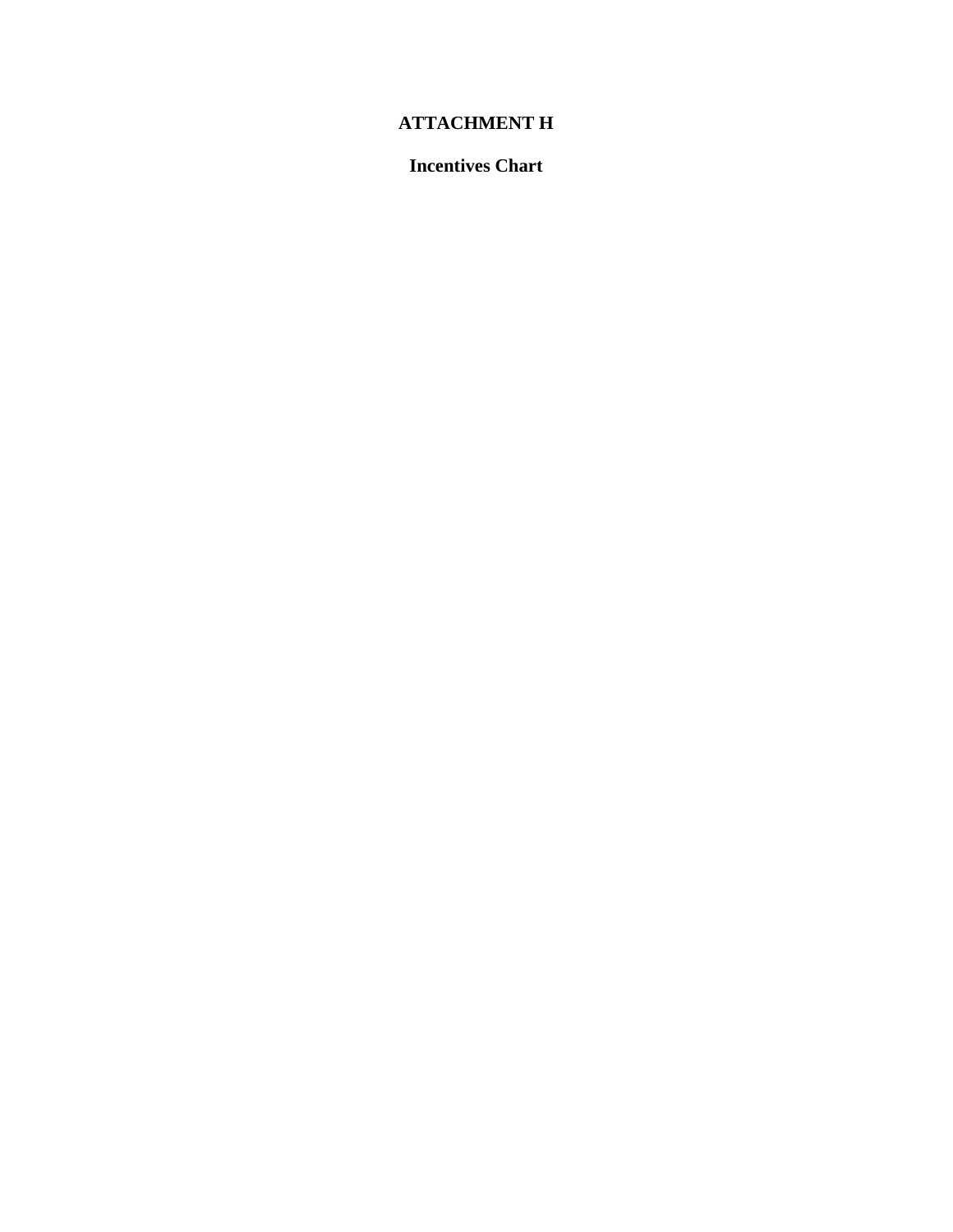# City of Detroit

# CITY COUNCIL

# COUNCIL PRESIDENT BRENDA JONES

## **INCENTIVE INFORMATION CHART**

| <b>Project Type</b> | <b>Incentive Type</b> | <b>Investment Amount</b> | <b>District</b> |
|---------------------|-----------------------|--------------------------|-----------------|
| Mixed use           | Brownfield TIF, PA    | \$137 million            |                 |
|                     | 146 and PA 147        |                          |                 |

|                                          | <b>Jobs Available</b> |         |         |              |              |         |         |  |  |  |  |  |  |  |  |
|------------------------------------------|-----------------------|---------|---------|--------------|--------------|---------|---------|--|--|--|--|--|--|--|--|
| <b>Post Construction</b><br>Construction |                       |         |         |              |              |         |         |  |  |  |  |  |  |  |  |
| Professional                             | Non-                  | Skilled | Non-    | Professional | Non-         | Skilled | Non-    |  |  |  |  |  |  |  |  |
|                                          | Professional          | Labor   | Skilled |              | Professional | Labor   | Skilled |  |  |  |  |  |  |  |  |
|                                          |                       |         | Labor   |              |              |         | Labor   |  |  |  |  |  |  |  |  |
|                                          |                       | 80      |         | 30           |              |         |         |  |  |  |  |  |  |  |  |

- 1. What is the plan for hiring Detroiters? - The Developer's contractor will work with local trades and the landlord will work with tenants and the City of Detroit to help facilitate and ensure that local hiring practices are implemented.
- 2. Please give a detailed description of the jobs available as listed in the above chart, i.e.: job type, job qualifications, etc.

- Available jobs will include professional and non-professional office and administrative positions as well as some skilled labor positions.

Construction trade contractors include carpenters, laborers, operators, roofers, plumbers, electricians, and landscapers. There will be approximately 100 construction positions during the duration of construction with additional indirect support positions.

- 3. Will this development cause any relocation that will create new Detroit residents? - Given the scope of the Project, it is anticipated that it will result in the creation of new Detroit residents with the addition on new housing options.
- 4. Has the developer reached out to any community groups to discuss the project and/or any potential jobs?
	- TBD
- 5. When is the construction slated to begin?
	- Construction is anticipated to begin in the spring of 2023.